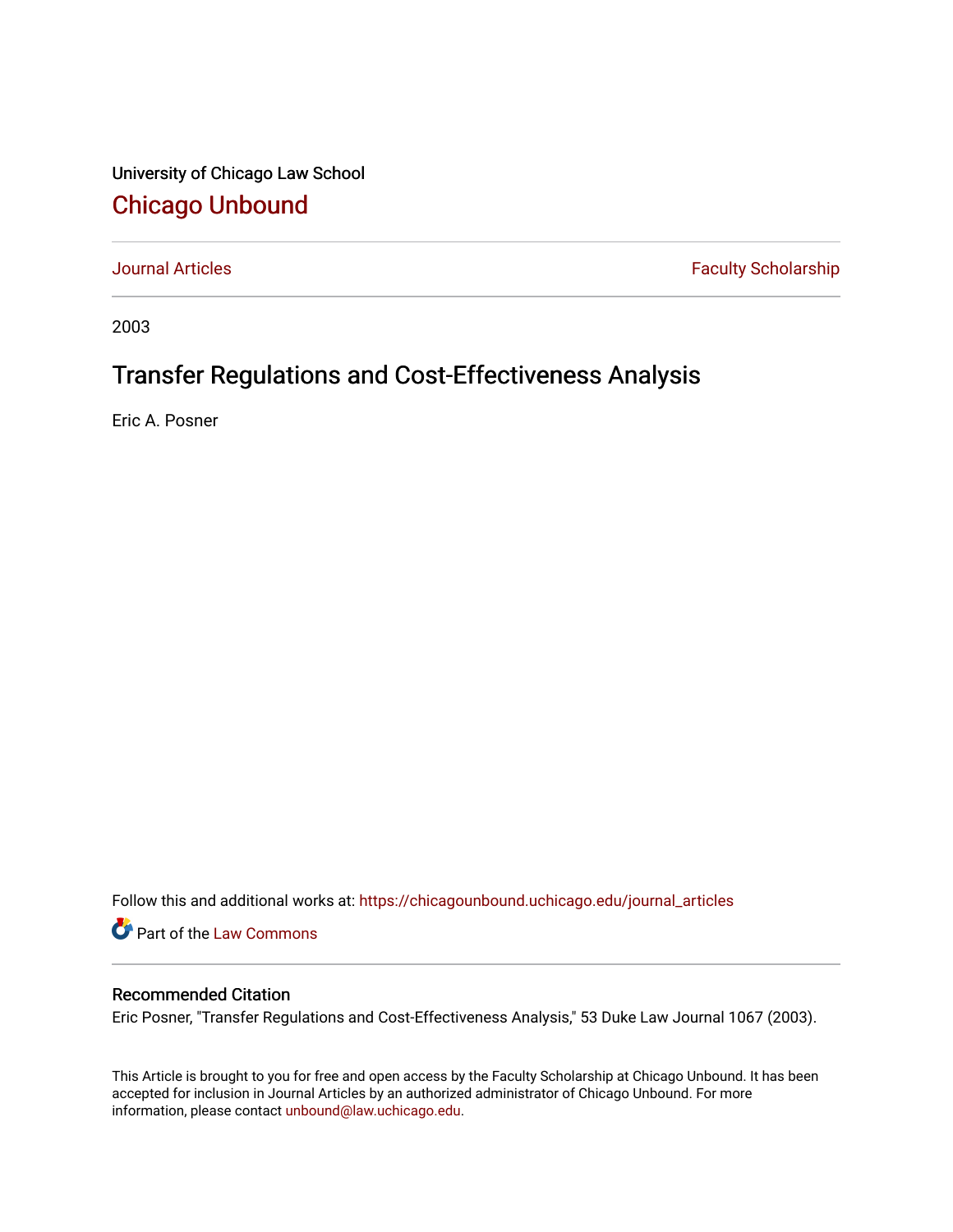## **TRANSFER REGULATIONS AND COST-EFFECTIVENESS ANALYSIS**

ERIC A. POSNERt

#### ABSTRACT

*Recent scholarship on regulatory oversight has focused on costbenefit analysis of prescriptive regulations-regulations that restrict behavior such as pollution-and their use to cure market failures, and has overlooked the vast number of transfer regulations. Transfer regulations are regulations that channel funds to beneficiaries. These regulations are authorized by statutes that establish entitlement programs like Medicare and Social Security, pay one-time distributions to victims of misfortunes such as natural disasters and the 9/11 terrorist attack, and fund pork barrel spending. Cost-benefit analysis cannot be used to evaluate transfer regulations because all transfer regulations fail cost-benefit analysis; cost-effectiveness analysis, however, can be used to evaluate transfer regulations. Although executive orders appear to require agencies to use costeffectiveness analysis to evaluate transfer regulations that have a large economic impact, the agencies' record is dismal. Most agencies fail to perform cost-effectiveness analysis, and other agencies perform costeffectiveness analysis incorrectly. More vigorous Office of Management and Budget and, possibly, judicial review could improve the quality of distributive regulations.*

Copyright **@** 2003 by Eric A. Posner.

t Kirkland & Ellis Professor of Law, University of Chicago. Thanks to Matthew Adler, John Duffy, Beth Garrett, Tom Merrill, Arti Rai, Cass Sunstein, and Adrian Vermeule for their comments, and to J.T. Bloch for research assistance. The Sarah Scaife Foundation Fund and The Lynde and Harry Bradley Foundation Fund provided financial support.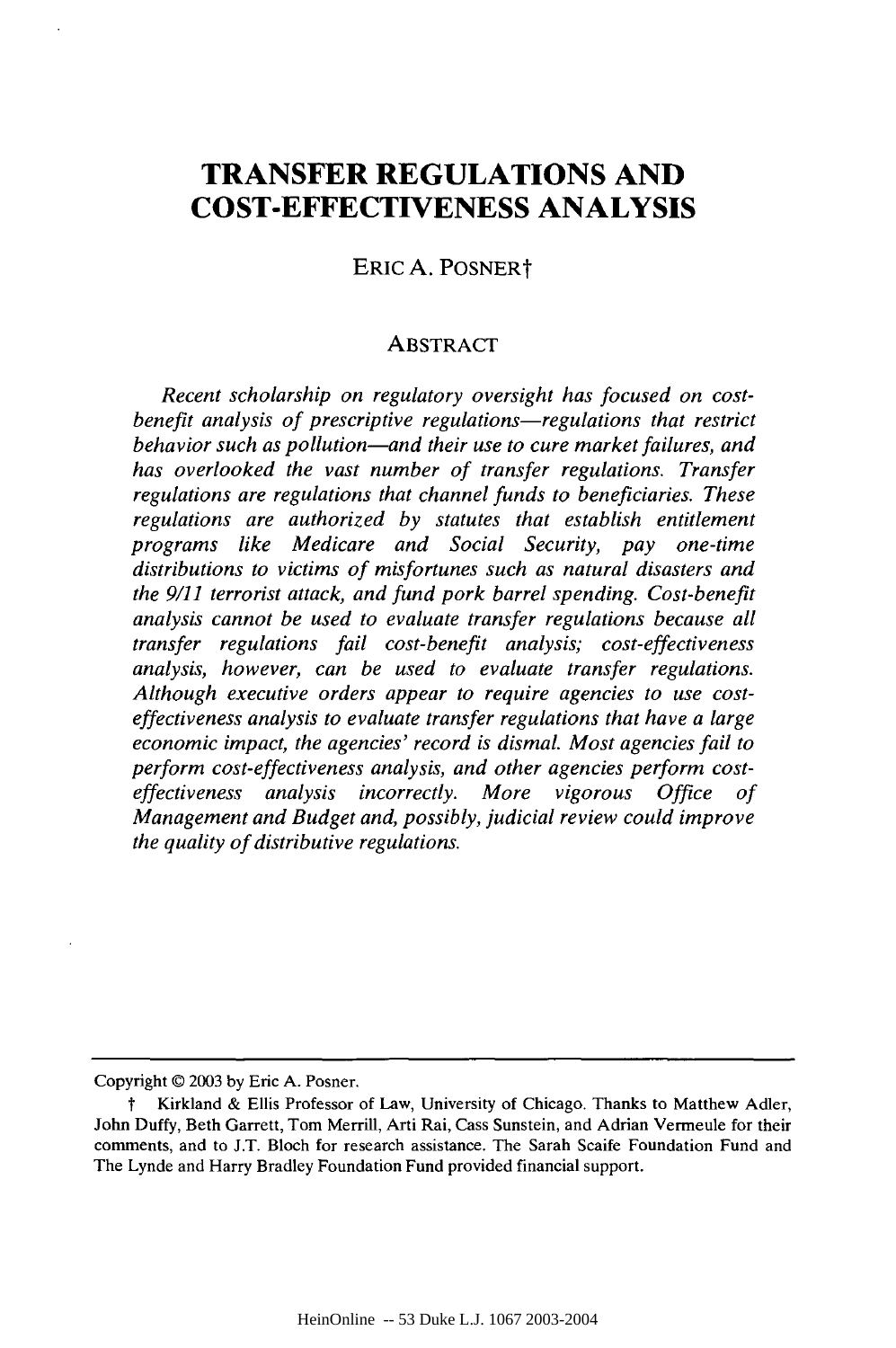#### **INTRODUCTION**

Every year the Office of Management and Budget (OMB) sends a report to Congress that discusses federal regulations reviewed by OMB during the prior year.' These reports include a calculation of the aggregate costs and benefits of most major or significant regulations, so that Congress and the public may be given a sense of the welfare impact of regulatory policy. But excluded from this calculation is a class of regulations that OMB calls "agency transfer rules."2 The draft 2003 OMB report lists twenty-five such rules, issued by a diverse group of agencies, including Agriculture, Defense, Health and Human Services, and Transportation.<sup>3</sup> The 2002 OMB report lists seventy-two rules issued over an eighteen-month period.<sup>4</sup> Most of these rules implemented a congressional authorization or mandate to spend money. An appropriation statute would provide that a certain amount of money be given to farmers, or dairy producers, or victims of the 9/11 attack, and would direct an agency, in very general language, to give the money to the intended beneficiaries. Other transfer rules were issued pursuant to entitlement programs such as Medicare or Social Security. Agencies charged with the task of distributing money under these programs issued regulations that specified who would receive money, how much the person would receive, and how one should apply for it.

OMB has not explained why it excludes transfer regulations from the calculation of the aggregate net benefits of federal regulation, but the reason is clear. Ordinary regulations aim to correct market failures, and a regulation that successfully corrects a market failure generates social value. Cost-benefit analysis distinguishes regulations that generate social value and those that do not, and an aggregate cost-benefit analysis of all federal regulations reveals whether the

<sup>1.</sup> The most recent published report is OFFICE OF MGMT. & BUDGET, STIMULATING SMARTER REGULATION (2002) [hereinafter 2002 OMB REPORT], *available at* http://www.whitehouse.gov/omb/inforeg/2002\_report-to-congress.pdf. The draft report for 2003 can be found at Office of Mgmt. & Budget, Draft 2003 Report to Congress on the Costs and Benefits of Federal Regulations, 68 Fed. Reg. 5,492 (Feb. 3, 2003) [hereinafter Draft 2003 OMB Report]. The reports also discuss regulations issued by independent agencies, make proposals for regulatory reform, and discuss related matters. The 2002 OMB REPORT covers eighteen months. All of the reports can be downloaded from http://www.whitehouse.gov/omb/ inforeg/regpol-reports\_congress.html (last visited Dec. 15, 2003).

*<sup>2.</sup> See, e.g.,* 2002 OMB REPORT, *supra* note 1, at 36 n.30.

<sup>3.</sup> Draft 2003 OMB Report, *supra* note 1, at 5,479.

<sup>4. 2002</sup> OMB REPORT, *supra* note 1, at 5,497.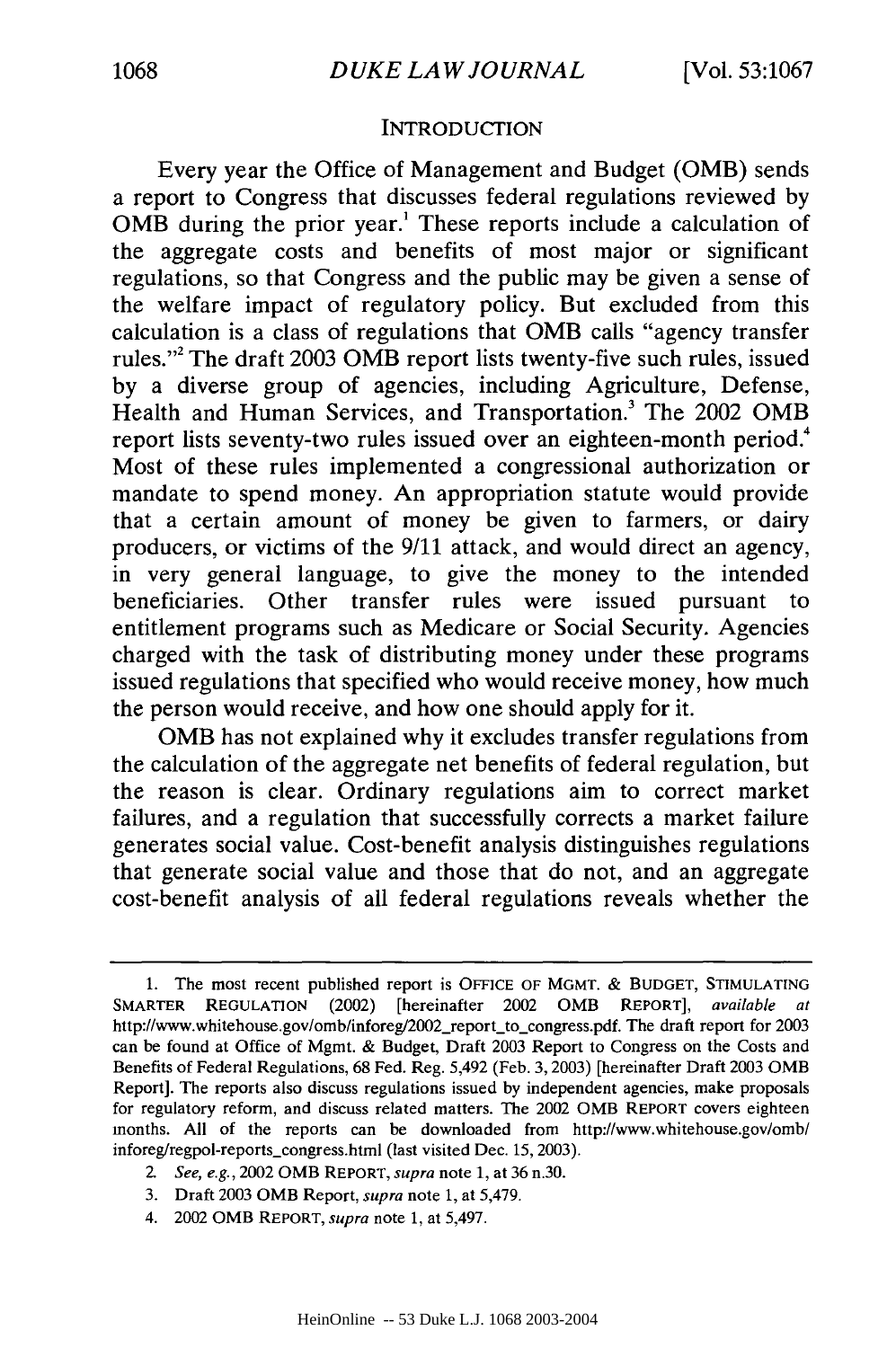regulations as a group increase or decrease efficiency. Transfer regulations, unlike ordinary market-correcting regulations, are not designed to generate value in the economic sense. A transfer regulation that pays \$100 to farmers also costs taxpayers \$100; the costs and benefits wash out, producing a social loss if administrative costs are greater than zero, as they always are. Thus, a conventional cost-benefit analysis of a transfer regulation will always yield a negative outcome. Treating every transfer regulation as a social cost, and subtracting the costs of transfer regulations from the net benefits of ordinary regulations, would not reveal anything about the quality of agency rulemaking. Rather it would indicate that Congress has decided to use agencies to implement transfers, something that is already known. The purpose of the OMB reports is not to tell Congress that agencies implement transfers; it is to tell Congress about the quality of agency rulemaking.

But this does not mean that transfer regulations cannot be evaluated. The difference between an ordinary regulation and a transfer regulation is, on a rough approximation (to be refined below), that the transfer regulation achieves a distributional goal or outcome mandated by Congress. Ordinary cost-benefit analysis cannot be used for evaluating a transfer regulation, but cost-benefit principles can be used. The term of art for a cost-benefit analysis that takes distributional goals as fixed and evaluates the means for achieving them is *cost-effectiveness analysis,* a decision procedure that is used widely by policy analysts outside the government.<sup>5</sup> Costeffectiveness analysis is a procedure for comparing the different means for achieving a given regulatory end; it identifies the least costly means as the most cost-effective.

Cost-effectiveness analysis is the correct decision procedure for evaluating transfer regulations. The main reason for using costeffectiveness analysis is that a cost-effective regulation will more cheaply achieve the regulatory goal than a cost-ineffective regulation. This point can be made in two ways: Given a regulatory goal like providing lunches to schoolchildren, a cost-effective regulation will cost less (say \$20 million) than a cost-ineffective regulation (say \$30 million) while providing the same lunches to the same children. Alternatively, given a fixed cost (say \$25 million), a cost-effective regulation will provide lunches to more schoolchildren than a cost-

**<sup>5.</sup>** It is used frequently for evaluating regulations of medical practices; see *infra* Part II.A. for an example.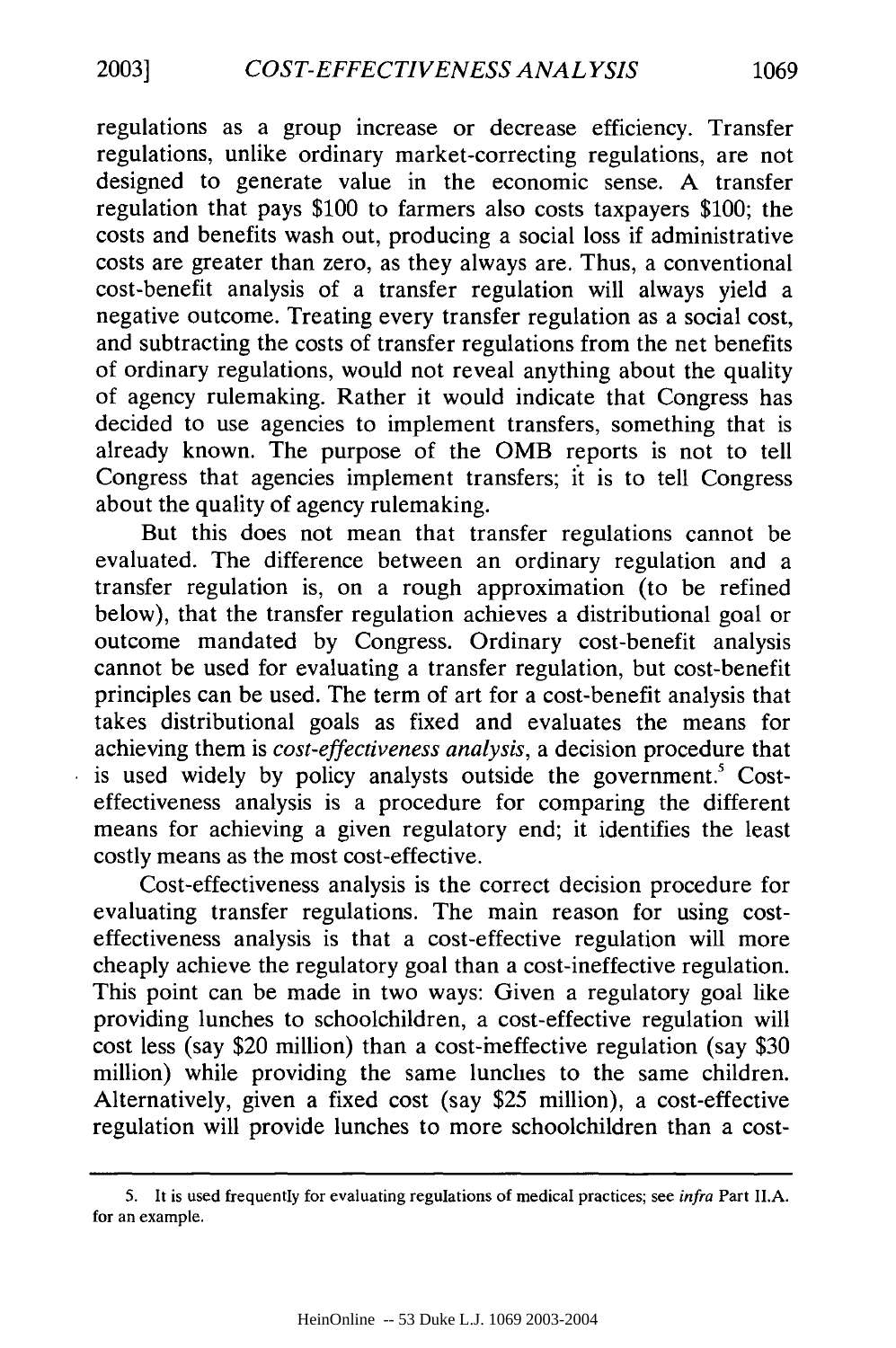ineffective regulation. Although many alternative regulations will be difficult to compare because they affect different people in different ways, monetization of benefits, akin to the practice of cost-benefit analysis, can be used to make comparison possible.<sup>6</sup>

A subordinate but also important goal of cost-effectiveness analysis is regulatory transparency. Agencies have many advantages over their nominal overseers such as executive branch officials, members of Congress, and judges: agencies set the regulatory agenda within their domain and also have more information about the effects of different kinds of regulation. To the extent that agency officials have goals or values that differ from those of their superiors, or are especially vulnerable to interest group pressure, they may choose regulations that their principals would not choose. By requiring agencies to perform cost-effectiveness analysis of their regulations and report the results, the principals can force agencies to divulge information in a digestible form, thus reducing the agencies' ability to regulate in ways that the principals would not like.<sup>7</sup>

Executive Order 12,866<sup>8</sup> requires agencies to use cost-benefit analysis or cost-effectiveness analysis when evaluating regulations, whichever is appropriate.<sup>9</sup> Its reference to cost-effectiveness analysis is explicit: "When an agency determines that a regulation is the best available method of achieving the regulatory objective, it shall design its regulations in the most cost-effective manner to achieve the regulatory objective."<sup>10</sup> The same language can be found in the executive order's predecessor, Executive Order 12,291,<sup>11</sup> which was signed by President Reagan in 1981.<sup>12</sup> These executive orders, and some other related executive orders and statutes, have caused a significant shift in the practices of regulatory agencies, and over the last two decades it has become standard practice for agencies to perform and report cost-benefit analyses for important regulations

- **9.** *Id.* at 51,735-36.
- 10. *Id.* at 51,736.
- 11. Exec. Order No. 12,291, 46 Fed. Reg. 13,193 (Feb. 19, 1981).
- 12. *Id.* at 13,193.

<sup>6.</sup> For a discussion of cost-benefit analysis, see Matthew D. Adler **&** Eric **A.** Posner, *Rethinking Cost-Benefit Analysis,* 109 YALE L.J. 165 **(1999).**

<sup>7.</sup> In this way, cost-effectiveness analysis reduces agency costs (in the economic sense) in the same way that cost-benefit analysis does. *See* Eric **A.** Posner, *Controlling Agencies with Cost-Benefit Analysis: A Positive Political Theory Perspective,* 68 U. CHI. L. REV. 1137, 1140-42 (2001) (arguing that cost-benefit analysis saves costs **by** "ensur[ing] that elected officials maintain power over agency regulation").

<sup>8.</sup> Exec. Order No. 12,866, 58 Fed. Reg. 51,735 (Oct. 4, 1993).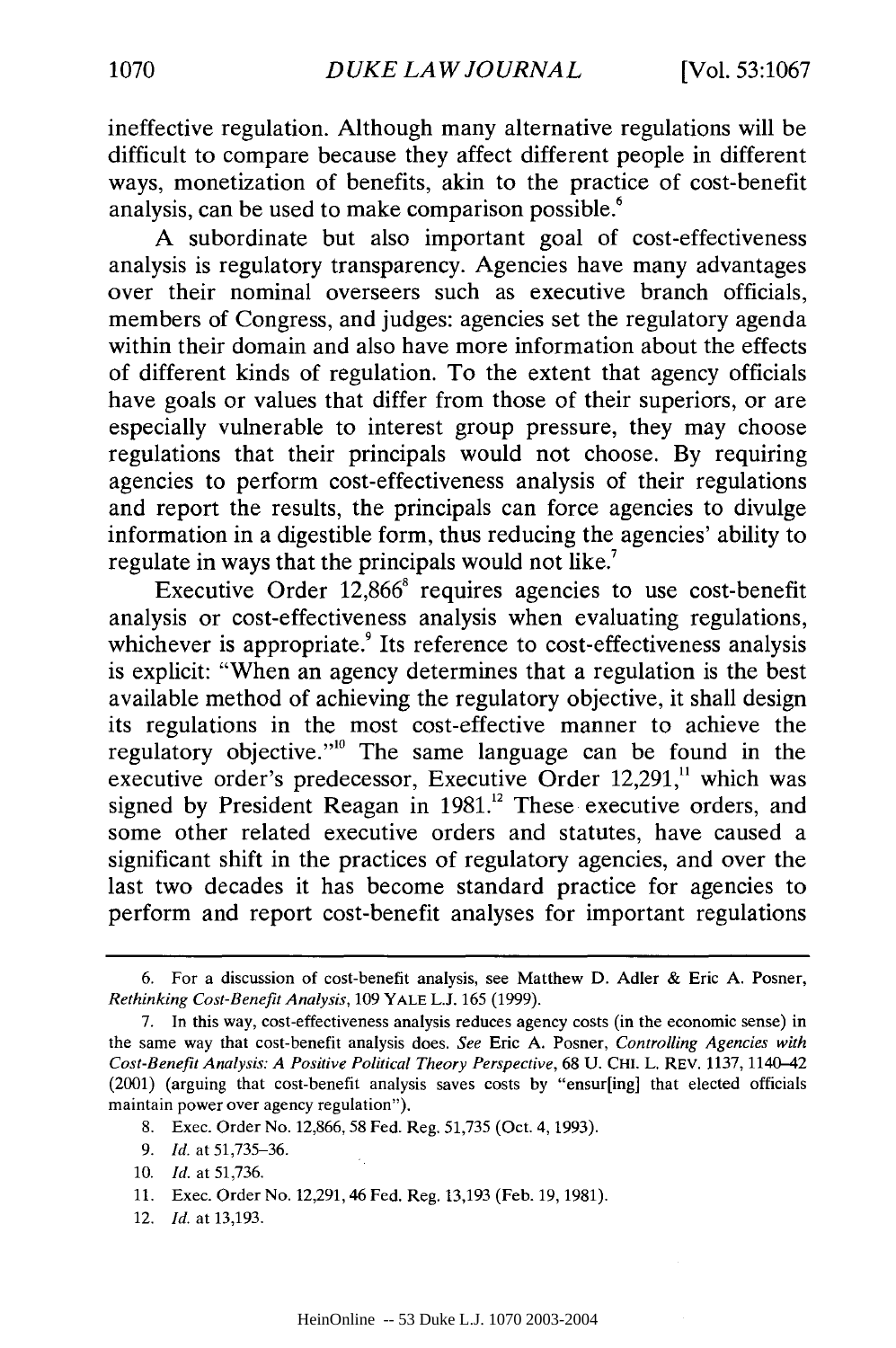other than transfer regulations. <sup>3</sup>**0MB** reviews agencies' cost-benefit analyses and issues guidelines for good practice, as well as drafts the reports to Congress discussed above.<sup>14</sup> With the prodding of OMB, the agencies' cost-benefit analyses have gradually improved. These regulatory changes have in turn generated an enormous academic literature on cost-benefit analysis and its influence on regulatory outcomes.<sup>15</sup>

There has been no comparable activity with respect to transfer regulations. Agencies that implement transfer regulations recognize that Executive Order **12,866** applies, but they rarely provide the costeffectiveness analysis that the executive order requires. Although agencies do, usually, say something about the costs of a regulation, their comments are rarely illuminating and often incoherent. Some agencies simply state that the regulation complies with the executive order without further elaboration.<sup>16</sup> Other agencies provide only the amount of the disbursement.<sup>17</sup> Still other agencies do perform, or claim to perform, a cost-effectiveness analysis, but in fact make claims inconsistent with cost-effectiveness principles.<sup>18</sup> OMB does not appear to engage in a strict review, as it does for cost-benefit analysis of ordinary, nontransfer regulations;<sup>19</sup> and, as noted above, its annual

**<sup>13.</sup>** ROBERT **W. HAHN &** MARY BETH MUETHING, AM. ENTERPRISE INST.-BROOKINGS JOINT CTR. FOR REGULATORY **STUDIES,** THE **GRAND** EXPERIMENT **IN** REGULATORY REPORTING 3-5 (2003).

<sup>14.</sup> For information on OMB's activities, see its website at http://www.whitehouse.gov/ omb/inforeg/regpol.html (last visited Dec. 15, 2003).

**<sup>15.</sup>** *See, e.g.,* STEPHEN BREYER, REGULATION AND ITS REFORM 4-7, 111, 117 (1982) (creating a general framework for analyzing agencies and noting instances of cost-benefit analyses and how they are often prepared to support agency decisions already reached); CASS SUNSTEIN, RISK AND REASON 19-22 (2002) (describing the rise of cost-benefit analysis and its effect on agencies). Neither of these books mentions transfer regulations or says much about cost-effectiveness analysis. Nor can one find discussions in the major case books.

<sup>16.</sup> *See, e.g.,* Disaster Assistance; Cerro Grande Fire Assistance, 66 Fed. Reg. 15,948, 15,958 (Mar. 21, 2001).

<sup>17.</sup> *See, e.g.,* New Markets Venture Capital Program, 66 Fed. Reg. 28,602, 28,608-09 (May 23, 2001) (describing the Small Business Association's and applicants' administrative costs for a loan guarantee program); Wool and Mohair Market Loss Assistance Program and Apple Market Loss Assistance Program, 66 Fed. Reg. 13,839, 13,840-41 (Mar. 8, 2001) (describing the amounts to be paid to various producers).

<sup>18.</sup> See *infra* Part III for examples.

<sup>19.</sup> There is some evidence that OMB has recently decided to pressure agencies to perform cost-effectiveness analysis on transfer regulations. *See* Letter from John D. Graham, Administrator, Office of Information and Regulatory Affairs, OMB, to Hon. Hector H. Barreto, Administrator, SBA, *at* http://www.whitehouse.gov/omb/inforeg/sba\_eidI-rtnltr.html (Feb. 11, 2002) (on file with the *Duke Law Journal)* (sending a rule back to the SBA for costeffectiveness analysis); Letter from John D. Graham, Administrator, Office of Information and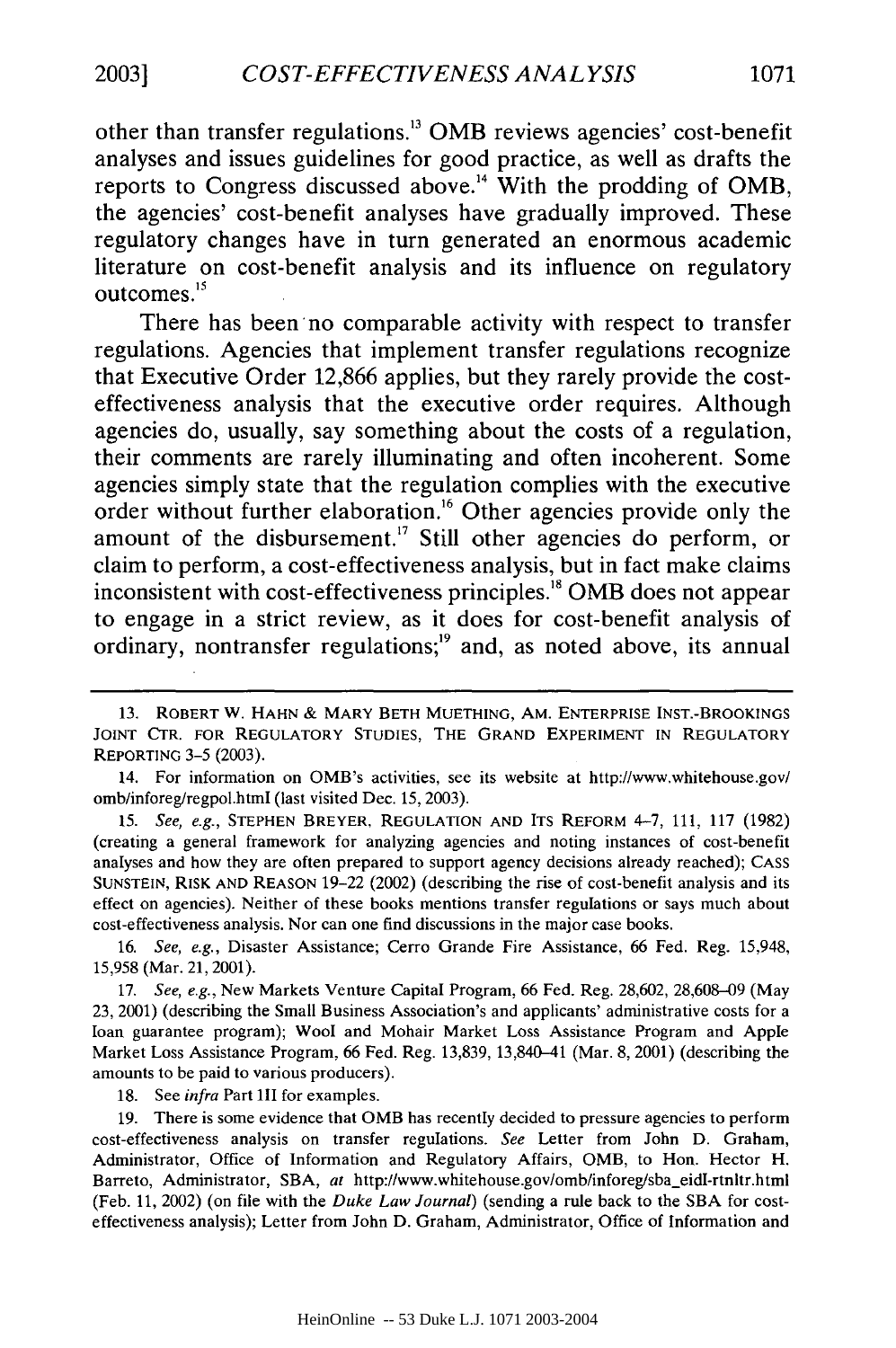reports to Congress do not discuss the quality of the cost-effectiveness analyses performed **by** agencies during the prior year. The academic literature on transfer regulations is nil.

What explains the contrast between the intensity of interest in cost-benefit analysis of regulations designed to solve market failures, and cost-effectiveness analysis of transfer regulations? **OMB** says nothing about this topic in its reports to Congress: it lists the transfer regulations without explaining why their costs and benefits are not discussed. **A** separate document, the Best Practices Guidelines, implies without saying explicitly that transfer regulations are not susceptible to cost-benefit analysis because cost-benefit analysis is not designed to evaluate transfers.<sup>20</sup> But the obvious rejoinder, that costeffectiveness analysis can be used to evaluate transfer regulations, is not discussed. In short, there has been virtually no discussion-not **by OMB** or the agencies, not **by** academics-about the use of costeffectiveness analysis to evaluate transfer regulations that disburse money or other benefits to specified groups.

This Essay is a first effort to **fill** this gap. Part **I** defines transfer regulations and discusses their purposes and effects. Part **II** discusses cost-effectiveness analysis and explains how it can be used to evaluate both transfer regulations and the statutes that authorize transfer regulations. Part **III** provides some examples of how agencies evaluate transfer regulations. Agencies sometimes claim to perform cost-effectiveness analysis on transfer regulations, but they rarely perform it correctly. Throughout, it should be understood that there

Regulatory Affairs, OMB, to Hon. Bill Hawks, Undersecretary for Marketing and Regulatory Programs, United States Department of Agriculture, at http://www.whitehouse.gov/omb/ inforeg/usda\_ee\_for\_nonhuman\_primates\_rtnltr012902.html (Jan. 29, 2002) (on file with the *Duke Law Journal)* (sending proposed policy back to **USDA** for cost-effectiveness analysis). The Draft 2003 OMB Report contains greater attention to cost-effectiveness analysis than in the past, *see* Draft 2003 OMB Report, *supra* note **1,** at **5,499-503,** but the context suggests that **OMB** has cost-effectiveness analysis of market-correcting regulations in mind, not of transfer regulations. In addition, the administrator of Medicare has recently decided to use costeffectiveness analysis to evaluate Medicare coverage. *See* Robert Pear, *U.S. Limiting Costs of Drugs for Medicare,* N.Y. TIMES, Apr. 21, 2003, at **Al** (describing how the Bush administration has begun to weigh cost as a factor in deciding whether Medicare should pay for new drugs and medical procedures).

<sup>20.</sup> *See* OFFICE OF MGMT. & **BUDGET,** ECONOMIC **ANALYSIS** OF FEDERAL **REGULATIONS** UNDER EXECUTIVE ORDER 12866 § III(c)(2), *at* http://www.whitehouse.gov/omb/inforeg/ print/riaguide.html **(1996)** (on file with the *Duke Law Journal)* ("While transfers should not be included in the [executive order's] estimates of the benefits and costs of a regulation, they may be important for describing the distributional effects of a regulation.").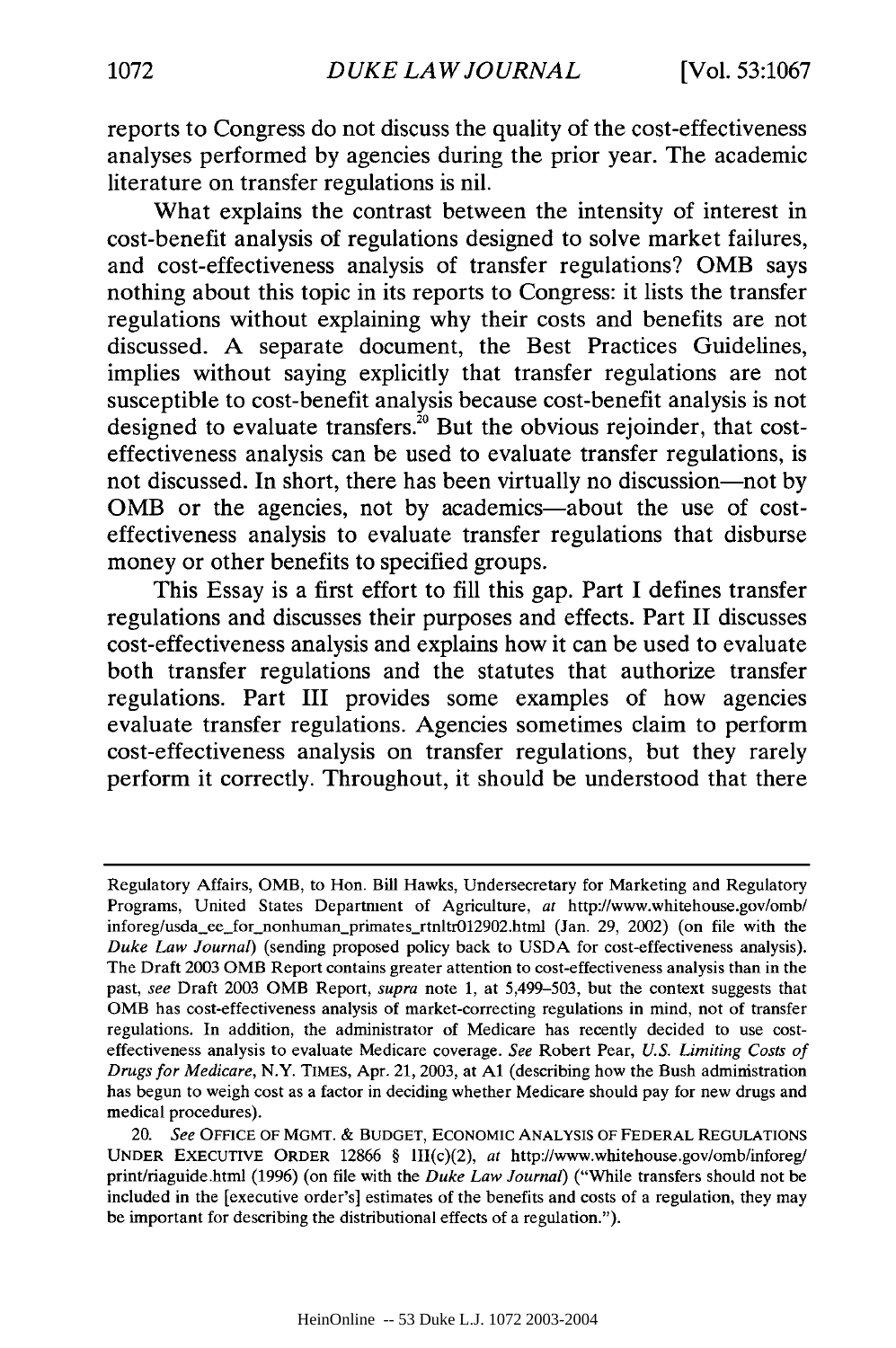is no presumption that transfer regulations are undesirable; they can be used to good and bad ends, just like any other kind of regulation.

## I. WHAT ARE TRANSFER REGULATIONS?

## *A. A Typology of Regulations*

Regulations, as Table 1 shows, can be divided into two types: prescriptive regulations and transfer regulations. Prescriptive regulations are rules that place restrictions on behavior; examples include rules that restrict factory emissions, mandate safe workplaces, and require testing before drugs are marketed. Transfer regulations are rules that distribute money and other resources to firms or individuals. A regulation that distributes cash to victims of a natural disaster is a transfer regulation. However, transfer regulations do not always involve the disbursement of cash. Some transfer regulations distribute in-kind benefits such as food stamps, housing, or licenses to use the radio spectrum. The Appendix lists significant transfer regulations reviewed by OMB between April 1 and September 30,  $2001.<sup>21</sup>$ 

| <b>Type</b>     | <b>Definition</b>                                                 | <b>Example</b>                                            |  |
|-----------------|-------------------------------------------------------------------|-----------------------------------------------------------|--|
| Prescriptive    | A regulation that                                                 | Limitation on emission                                    |  |
|                 | restricts behavior                                                | of a pollutant                                            |  |
| <b>Transfer</b> | A regulation that transfers<br>money or goods to<br>beneficiaries | Distribution of funds to<br>victims of a natural disaster |  |

TABLE **1** TYPES OF REGULATIONS

The regulations on OMB's list are diverse. They govern application procedures and eligibility criteria for cash relief for farmers whose crops have been destroyed by bad weather or driven from the market by foreign competition; the ingredients of the national school lunch and breakfast program; Medicare

<sup>21.</sup> The list includes "[s]ignificant regulatory action[s]" under Exec. Order No. 12,866, 58 Fed. Reg. 51,735, 51,738 (Oct. 4, 1993), which are regulations that have an impact of at least \$100 million; "major" rules under the Congressional Review Act, 5 U.S.C. § 804(2) (2000); and rules above the threshold of the Unfunded Mandates Reform Act, 2 U.S.C. §§ 1531-1538 (2000).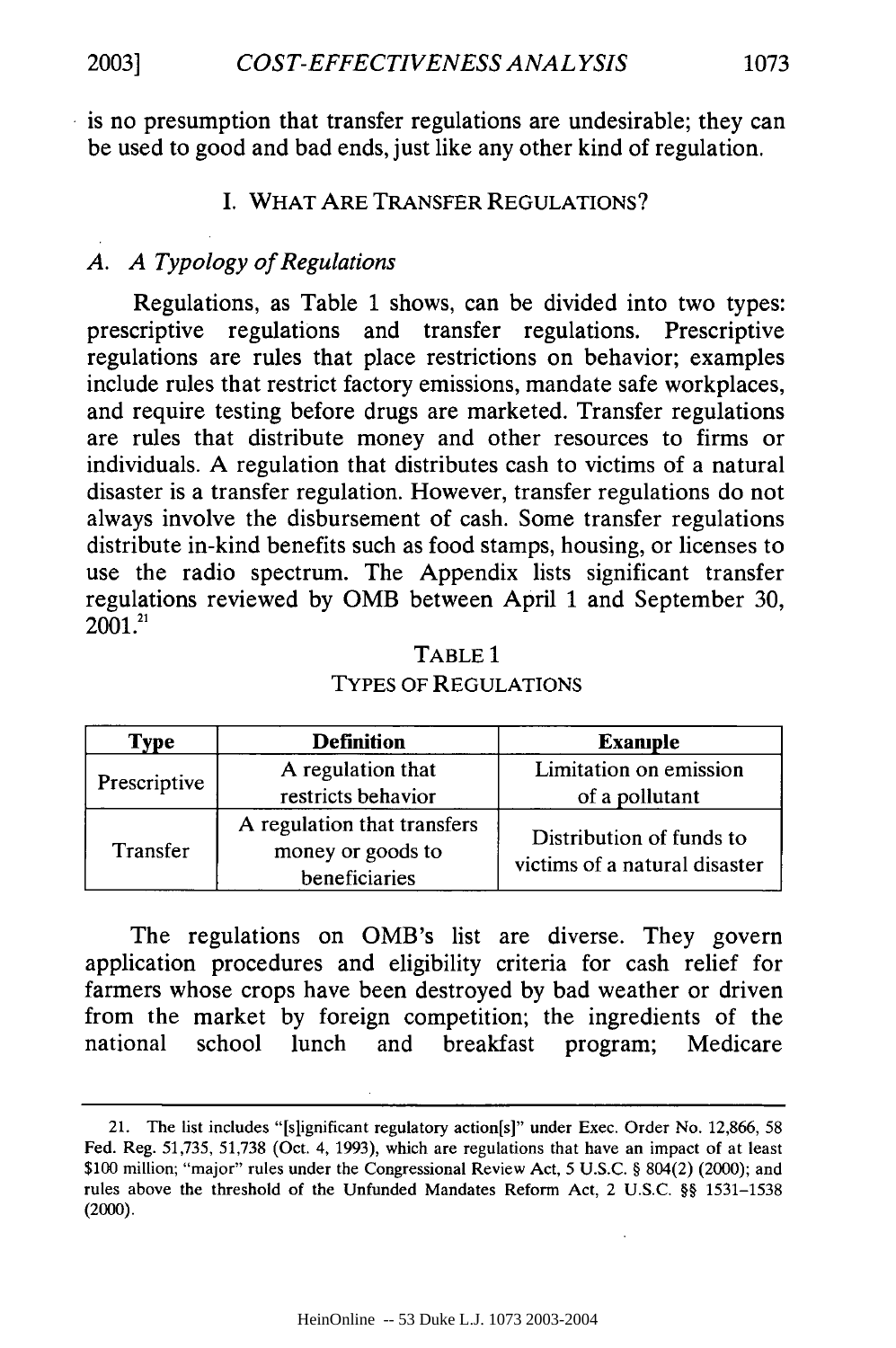reimbursement for the cost of self-management training for diabetics; prescription drug benefits for military personnel; disability criteria for children in the Social Security system; affirmative action reporting requirements for government contractors; disaster relief; and requirements for receiving certain small business loans.<sup>22</sup> The thread running through the regulations on OMB's list is that they are authorized by a congressional appropriation or budgetary statute, or a statute that establishes an entitlement program.

The purposes of regulation can be divided into two categories: correcting market failures and redistributing wealth. For example, a pollution regulation corrects a market failure, and a regulation that reimburses farmers who lost crops redistributes wealth. One might be tempted to generalize from these examples and conclude that all prescriptive regulations are designed to correct market failures and all transfer regulations are designed to redistribute resources to favored groups. But although this assumption is roughly true as an empirical matter, it is not an analytic truth. A transfer regulation can be designed to improve efficiency, and a prescriptive regulation can be designed to transfer resources to a group.

Consider, for example, a regulation that implements a congressional appropriation for monetary relief to victims of a natural disaster. This regulation looks like a straightforward transfer of money from the government to individuals, but it might be justified by a failure in the insurance market. If the insurance market fails to provide disaster insurance, the government might be justified in providing that insurance. One way to provide such insurance is to wait for a disaster to occur and then make payments to victims. If, as seems likely, people anticipate these transfers ex ante, then the regulation (in theory) enhances efficiency by enabling people to pool risk.

As for prescriptive regulations that serve distributional purposes, consider regulations that implement a congressional plan to support farm prices through a quota system. The regulations do not transfer money to farmers, but rather limit the amount of production. Yet through the limitation on production, prices are increased and farmers are benefited. Although the regulation prescribes behavior, it serves a distributional aim, not efficiency.

<sup>22.</sup> See the Appendix, *infra.*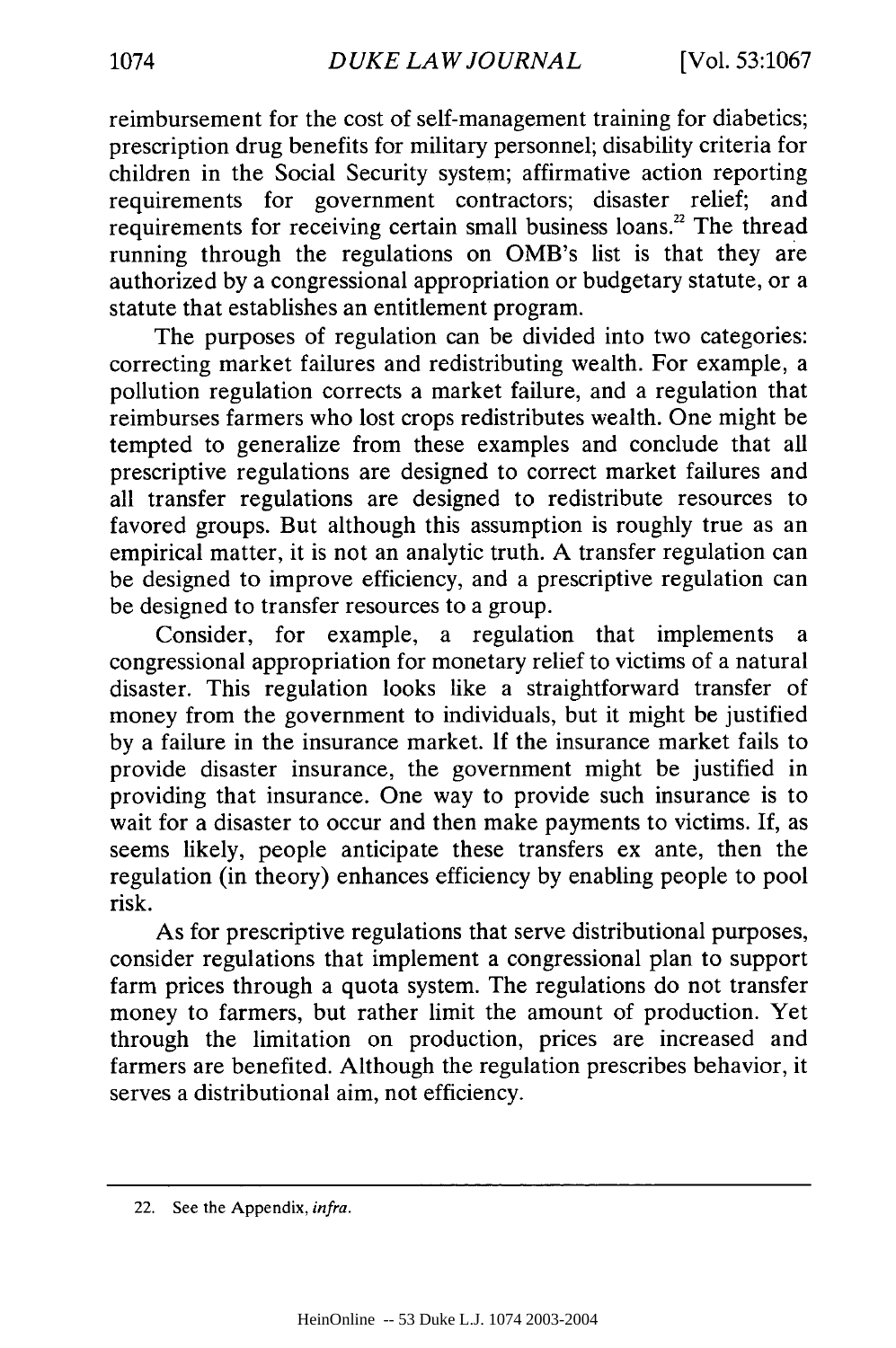## *COST-EFFECTIVENESS ANAL YSIS* **2003] 1075**

#### *B. The Appropriate Decision Procedure*

To bring order to this confusion, one needs to make a number of distinctions, as shown in Table 2.

|                                     | <b>Purpose of Regulation</b>    |                                        |                        |  |
|-------------------------------------|---------------------------------|----------------------------------------|------------------------|--|
|                                     | Efficiency                      |                                        | distribution           |  |
| <b>Type of</b><br><b>Regulation</b> | benefit specified<br>by statute | benefit not<br>specified by<br>statute |                        |  |
| Prescriptive                        | cost-effectiveness              | cost-benefit                           | cost-<br>effectiveness |  |
| Transfer                            | cost-effectiveness              | Ø                                      | cost-<br>effectiveness |  |

## TABLE 2 PURPOSES OF REGULATIONS

There are two types of regulations-prescriptive and transferand two broad types of statutory goals-to increase efficiency and to make distributions. Within the category of efficiency-oriented statutes, some statutes state that the regulations should achieve relatively abstract benefits-public health, for example-and other statutes specify a concrete benefit, such as reduction in the emission of a particular pollutant.

Cost-benefit analysis can be used only to evaluate prescriptive regulations authorized by statutes that do not specify the distribution in detail. A pollution statute that directs an agency to enhance public health gives the agency the discretion to choose among alternative regulations on the basis of their efficiency; $3$  a pollution statute that directs an agency to limit pollution to a certain level does not give the agency the option to refrain from regulating when the statutory level is itself inefficient. Thus, cost-benefit analysis cannot be used in the latter case, though cost-effectiveness analysis can be used to distinguish among more or less costly ways to achieve the statutory level of pollution.

Cost-benefit analysis cannot be used to evaluate transfer regulations that are issued pursuant to a statute that is designed to

<sup>23.</sup> Unless the statute mandates a minimum level of regulation when any amount of regulation is inefficient.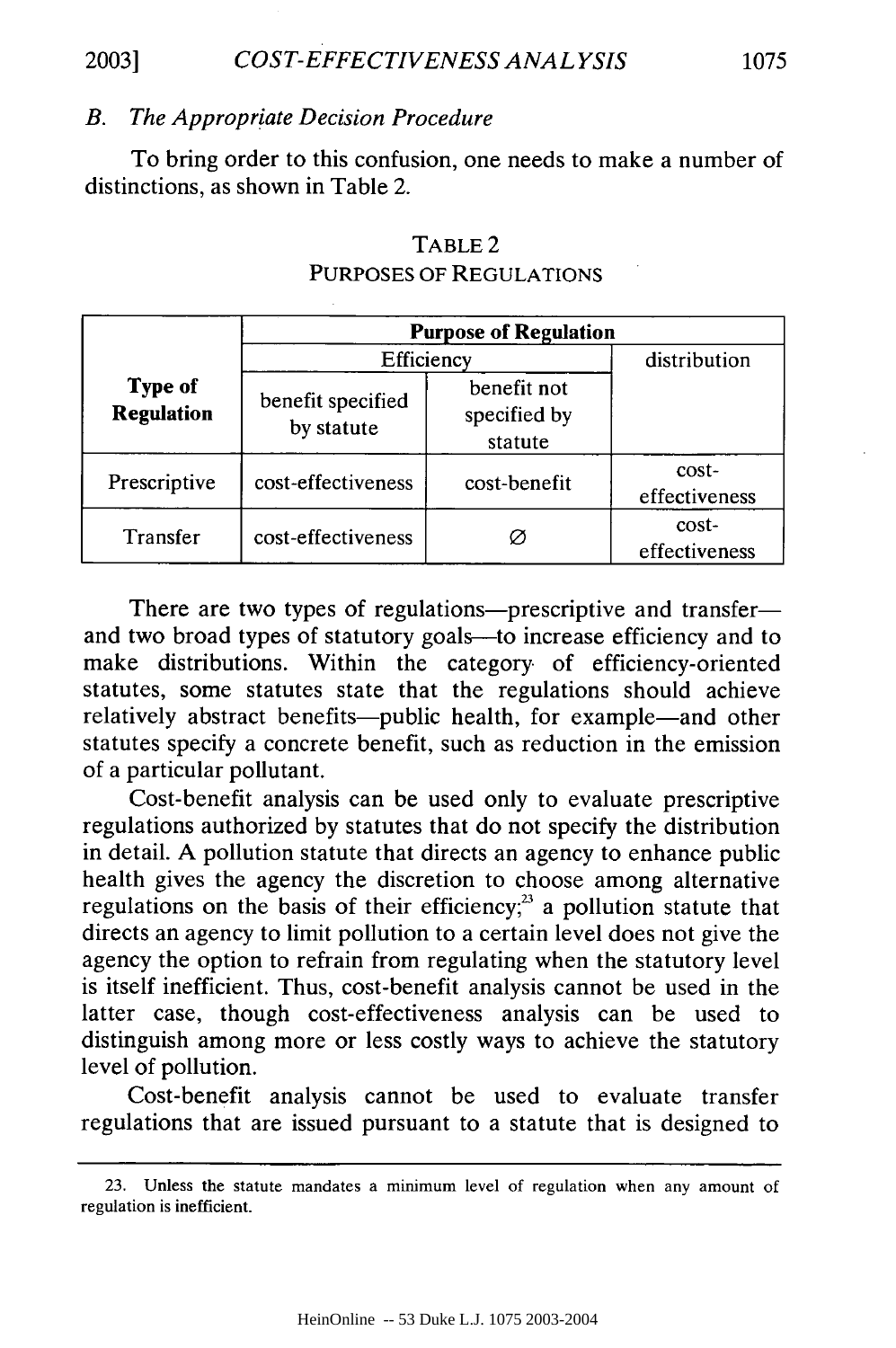enhance efficiency. Consider a statute that funds general scientific research on the theory that the market undersupplies such research. An agency is directed to issue transfer regulations that provide the rules for applying for grants. The statute might or might not have the effect of enhancing efficiency through regulation, but the agency cannot veto the statute, so there is no point in doing a cost-benefit analysis of the entire statutory scheme. The agency can only do costeffectiveness analysis, which will reveal whether a given regulation is less costly than alternative regulations for accomplishing the statutory goal of converting money into knowledge.

When one turns to statutes that have distributional aims, one sees that neither prescriptive regulations nor transfer regulations can be evaluated using cost-benefit analysis. Again, when a statute specifies a distribution, cost-benefit analysis cannot be used. But costeffectiveness analysis is appropriate, as will be seen.

Statutory distributional schemes generally have two distinct purposes. The first purpose is to benefit a politically influential group, such as dairy producers or tobacco farmers. No serious scholar defends these transfers, and their unattractiveness might explain why the academic literature has ignored them. The implicit assumption seems to be that if these transfers are bad, then the regulations that implement them are bad, and there is no reason to discuss how to make them cost-effective. This response, however, is wrong. Even if politically motivated transfers are regrettable, they are a fact of life, and it is an important task to analyze how to implement them in a way that minimizes their disruptive impact on the economy.

The second purpose of transfer regulations is to benefit poor people, people who suffer from discrimination, and people who have suffered a misfortune. Social Security, Medicare, and Medicaid authorize transfer regulations that provide benefits to the poor and not-so-poor. Regulations implementing affirmative action programs for government contractors benefit victims of discrimination.<sup>24</sup> The regulations governing both the disbursements of 9/11 moneys and moneys for natural disasters benefit victims of a misfortune.<sup>25</sup>

<sup>24.</sup> See, e.g., Participation by Disadvantaged Business Enterprises in Procurement Under Environmental Protection Agency (EPA) Financial Assistance Agreements, 68 Fed. Reg. 43,823, 43,824 (proposed July 24, 2003) (to be codified at 40 C.F.R. pts. 30, 31, 33, 35, 40) (describing the EPA's efforts to ensure its affirmative action program is in line with decisions of the United States Supreme Court).

<sup>25.</sup> See, e.g., September 11th Victim Compensation Fund of 2001, 28 C.F.R. § 104 (2003) (outlining the final rules regarding the disbursement of funds to victims of the attacks).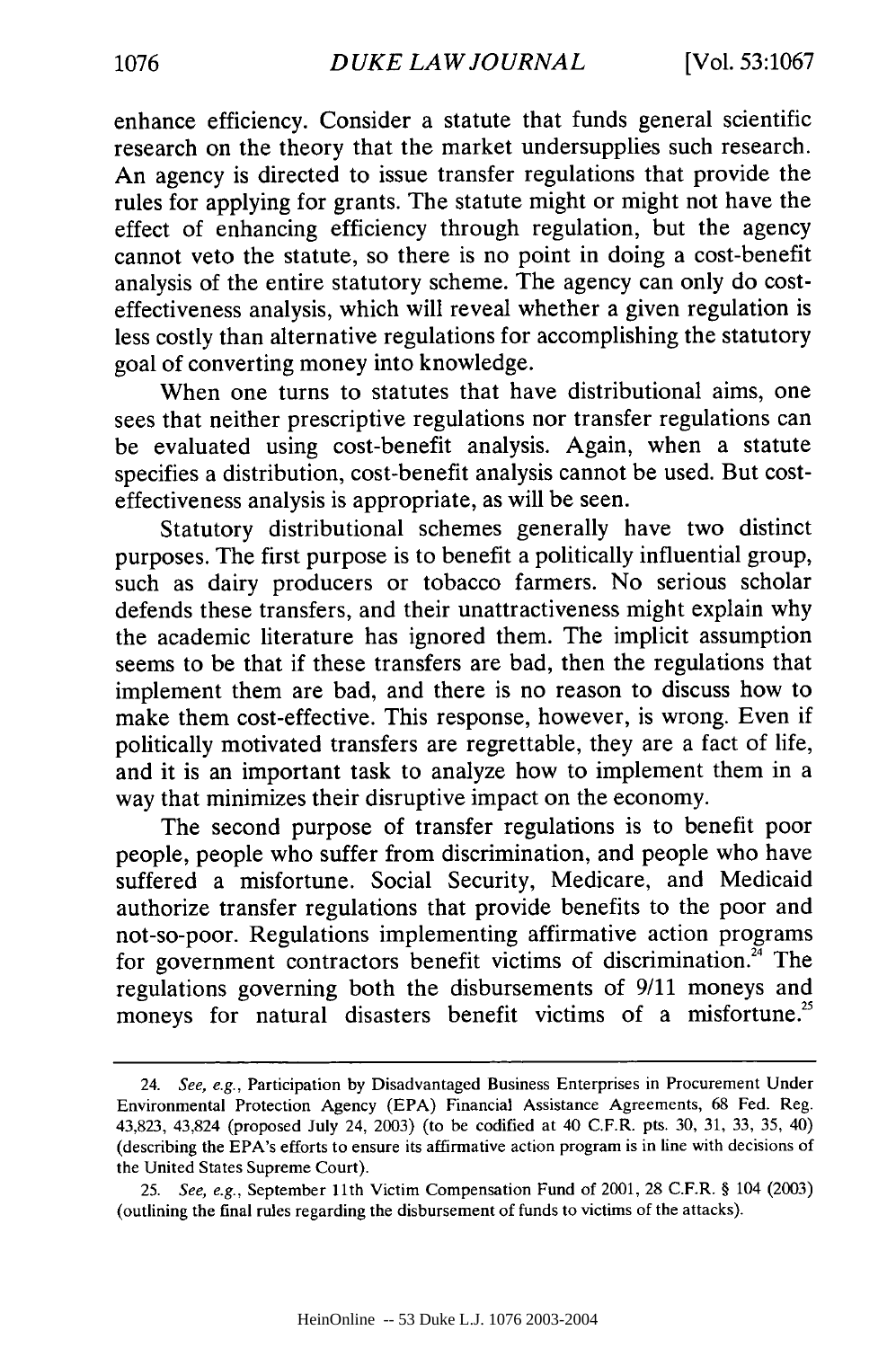Although market-correcting rationales are sometimes given for these programs, their thrust seems to be redistributive. Regulations are needed because Congress does not want to determine every detail about how funds are allocated and disbursed; that is why Congress transfers these functions to an agency. Limited transfers to poor and unfortunate people are relatively uncontroversial, and it is thus a puzzle that the question of how to evaluate agency regulations that implement these transfers has been neglected by legal scholars.

Distributional statutes, then, are sometimes normatively defensible and sometimes not. But it is important to see that prescriptive regulations and transfer regulations authorized by distributional statutes all fail a standard cost-benefit analysis, that is, one that does not use a multiplier to adjust for the lower purchasing power of the poor.<sup>26</sup> When a regulation disburses cash, the benefits can be no greater than the costs, and will be lower as long as there is some administrative cost. Consider a payment of \$100 to a dairy producer. The benefit of the regulation is \$100, and the cost of the regulation is \$100 plus administrative expenses (and tax distortions if such is the case). This remains true for transfers to the poor. The benefit of a \$100 transfer to a poor person is \$100, and the cost is \$100 plus administrative expenses. It is true that a poor person is likely to value \$100 more than a rich person (or dairy producer) is, but such differences are excluded from cost-benefit analysis as it is usually performed.<sup>27</sup> Cost-benefit analysis does not take account of the fact that the poor person values \$100 more than the rich person does. Thus, cost-benefit analysis will also conclude that transfers to interest groups and poor people produce negative net benefits; it does not allow one to distinguish between these types of transfers, and it does not allow one to distinguish between better and worse regulations given a particular distributional goal.

In sum, cost-benefit analysis cannot be used to evaluate transfer or prescriptive regulations that have distributional aims, or to

<sup>26.</sup> At one time economists believed that multipliers could be used to reflect variation in the valuation of marginal dollars by people of different wealth, but this project foundered on technical, empirical, and philosophical difficulties. For a brief discussion, see HARVEY S. ROSEN, PUBLIC **FINANCE** 259-60 (3d ed. 1992).

<sup>27.</sup> There are some limited exceptions. *See, e.g.,* Matthew D. Adler & Eric A. Posner, *Implementing Cost-Benefit Analysis When Preferences Are Distorted,* 29 J. LEGAL STUD. 1105, 1136-37 (2000) (analyzing cost-benefit analyses where the marginal utility of money based on wealth is factored in); Adler & Posner, *supra* note 6, at 194-97 (describing the need to factor in distorted preferences, such as those that arise from wealth differences, when performing costbenefit analyses).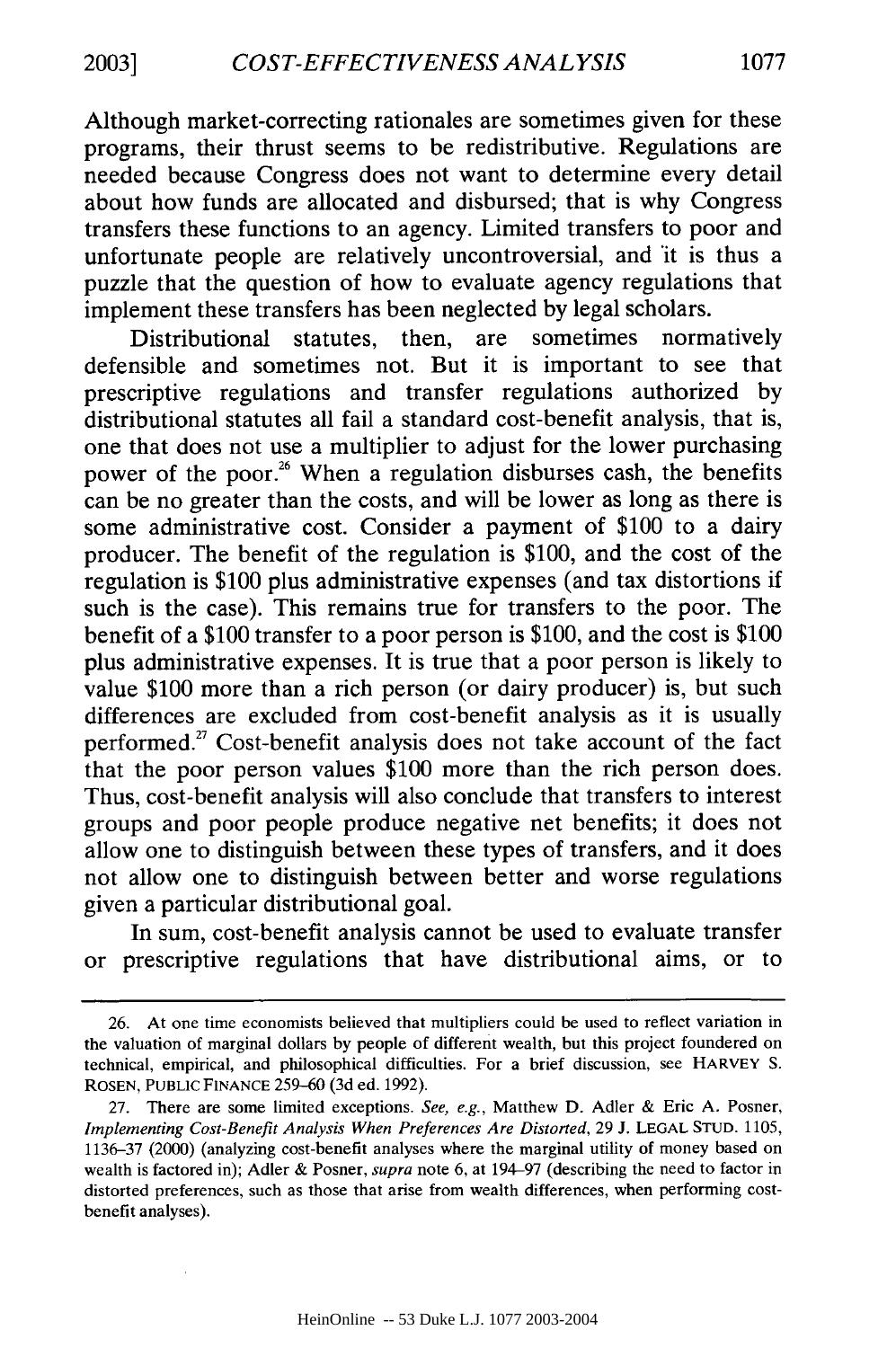evaluate transfer regulations that implement statutes with efficiency goals that do not leave the benefit or distribution decision to agencies. For all these purposes, cost-effectiveness analysis is necessary. The next Part focuses on the simplest case—the use of cost-effectiveness analysis to evaluate transfer regulations authorized by statutes with distributional goals—though most of what is said will apply to the other cases as well.

## II. ANALYSIS OF TRANSFER REGULATIONS AND STATUTES

## *A. Analysis of Regulations*

A cost-effective transfer regulation distributes resources less wastefully than alternative transfer regulations do. To take a simple example, consider a statute that authorizes an agency to distribute \$10 million to victims of a natural disaster. The agency considers two transfer regulations. The first provides a lump sum payment of \$1,000 to each of the 10,000 people living in the affected area. The second requires individuals to apply for reimbursement of their losses and to provide evidence of the losses. The first regulation will overcompensate some people and undercompensate others, but it will save administrative costs. The second regulation will provide more accurate compensation, but will also generate sizable administrative costs. A cost-effectiveness analysis permits comparison of the two regulations. The more cosf-effective regulation is the one that provides the fullest compensation to the most people-the first regulation if the natural disaster caused everyone about the same amount of harm greater than or equal to \$1,000; the second regulation if the disaster affected people unequally and proof is not too costly because records are complete and losses can be easily computed.

Cost-effectiveness analysis comes in many flavors. Some decisionmakers evaluate medical interventions by taking as fixed the goal of increasing "quality adjusted life years" (QALY), and comparing medical interventions on the basis of the ratio of QALYs saved to cost. A quality adjusted life year is a measure that represents the value to a person of living a year with a medical condition that degrades the quality of life. A government medical agency with a fixed budget and the mandate to increase QALYs will purchase medical devices with higher QALY/cost ratios until the budget is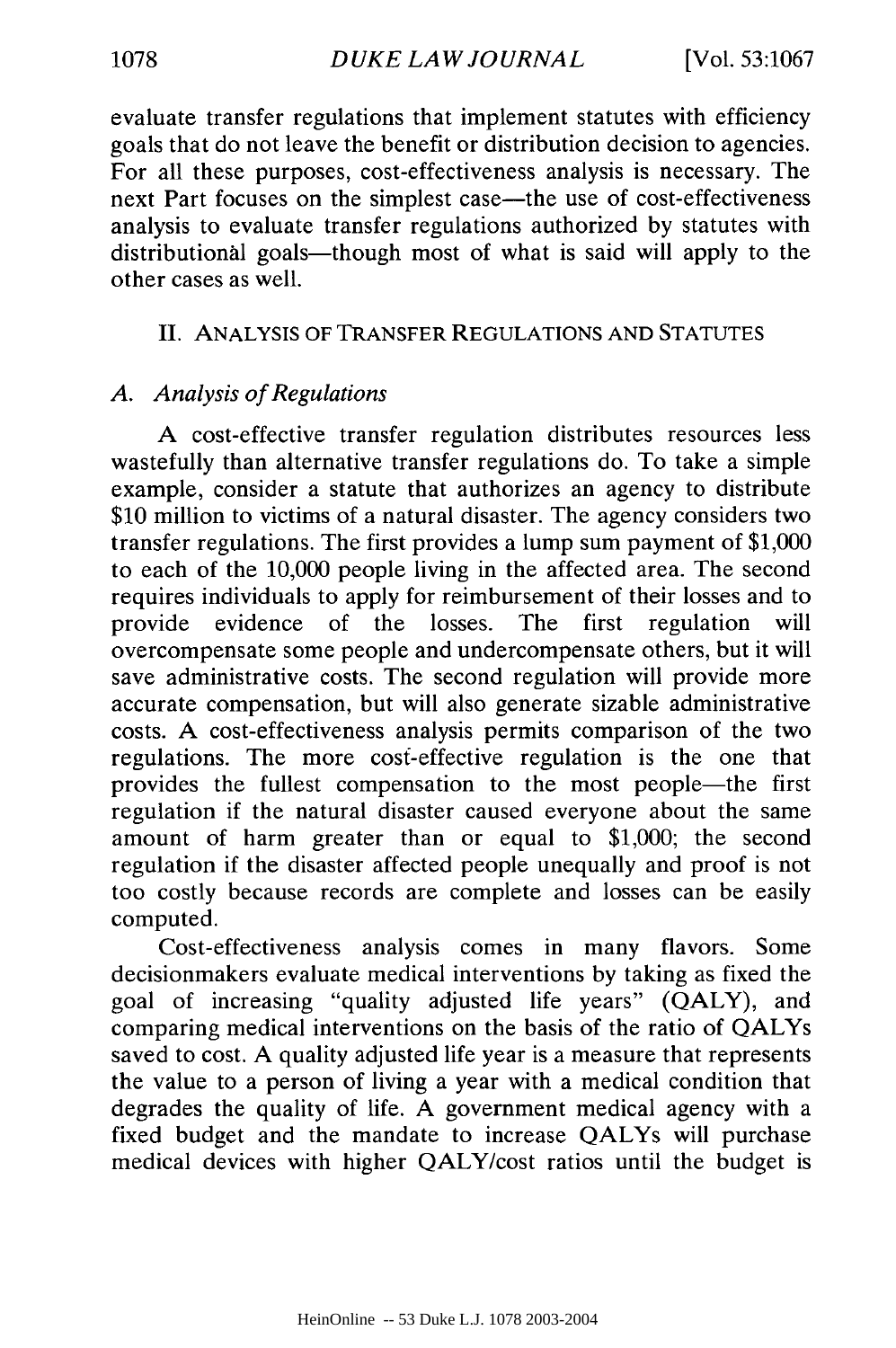exhausted.<sup>28</sup> The budgetary outlay and the mandate to maximize QALYs are fixed; cost-effectiveness analysis tells the agency which medical devices maximize QALYs given the budgetary constraint.

Another example of cost-effectiveness analysis comes from its use to evaluate environmental projects. Suppose that a certain environmental goal-a reduction of air pollution, for example-is provided by statute, but the agency is given the discretion to choose among means. The agency can mandate the washing of coal prior to its use in power plants, or the use of scrubbers attached to smokestacks, or some combination; or it can choose to put limits on the amount of pollution generated by factories while allowing factory owners to choose among different technologies; or it can create a system of tradable emission permits; or it can choose some other rule or framework for achieving the ends set by statute.<sup>29</sup> For a given reduction of air pollution, each regulatory instrument will have a different cost. Cost-effectiveness analysis compares the costs of the different means and identifies the least-cost means as the most costeffective.

A third example of cost-effectiveness analysis is its use to evaluate income redistribution programs. The goal is redistribution of wealth from rich to poor; the constraint is the willingness of taxpayers to pay for the redistribution. The policy analyst must evaluate different mechanisms, none of which is perfect. Tax and transfer systems, for example, require administratively costly determinations of need or else result in the inclusion of wealthy people with low income or the exclusion of poor people with higher incomes (for example, because they have many children or high medical costs). Minimum wage laws are less complex, but they exclude nonworkers and may hurt low-income workers. Tax and transfer systems distort

*<sup>28.</sup> See, e.g.,* Robert Fabian, *The Qualy Approach, in* **VALUING** HEALTH FOR POLICY: **AN** ECONOMIC APPROACH 118, 118-19 (George Tolley et al. eds., 1994); Arti K. Rai, *Rationing Through Choice: A New Approach to Cost-Effectiveness Analysis in Health Care,* 72 **IND.** L.J. 1015, 1048-52 (1997). For an example from the medical literature, see Daniel Polsky et al., *Economic Evaluation of Breast Cancer Treatment: Considering the Value of Patient Choice,* 21 J. CLINICAL ONCOLOGY 1139, 1139 (2003).

<sup>29.</sup> *See* LAWRENCE H. **GOULDER ET AL.,** THE **COST-EFFECTIVENESS** OF ALTERNATIVE **INSTRUMENTS** FOR **ENVIRONMENTAL** PROTECTION IN **A SECOND-BEST SETTING** 1-3 (Nat'l Bureau of Econ. Research, Working Paper No. 6464, 1998) (analyzing the costs of various methods to reduce pollution).

<sup>30.</sup> For a well-known example, see BRUCE A. ACKERMAN & WILLIAM T. HASSLER, CLEAN COAUDIRTY AIR 66-72 (1981) (arguing that the most cost-effective, short-term method for reducing air pollution from coal involves coal washing, not factory scrubbing).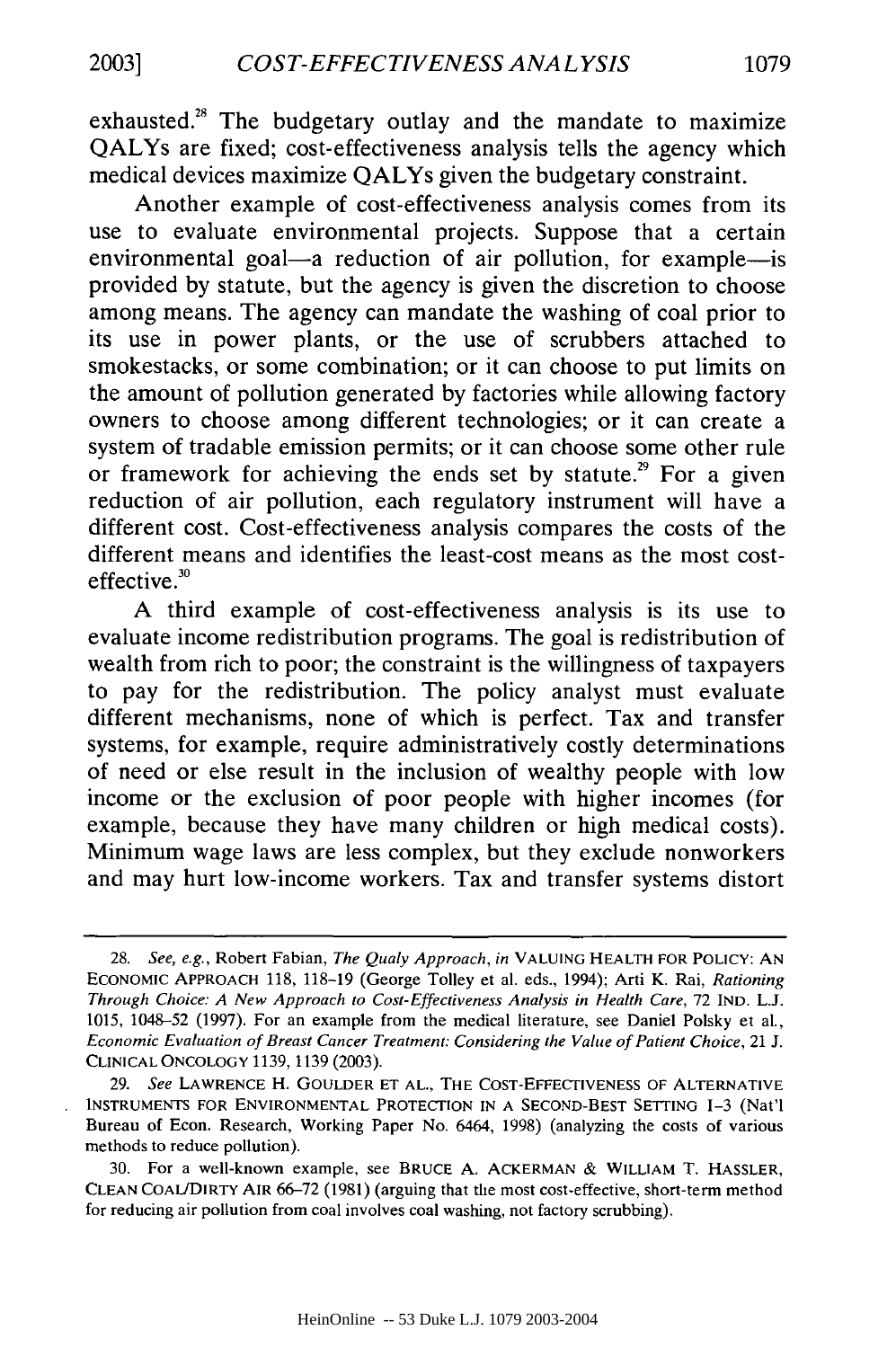labor-leisure choices; minimum wage laws impose deadweight costs on consumers or shareholders. A cost-effectiveness analysis cuts through these apparent incommensurables and shows that tax and transfer systems are likely to be superior: holding constant the payments to beneficiaries, they result in lower social cost.<sup>31</sup>

The basic idea behind cost-effectiveness analysis is that of comparing alternative regulations or projects when either the costs or the benefits are fixed." The right form of cost-effectiveness analysis depends heavily on the statutory goal. Suppose, for example, that Congress appropriates \$100 million and authorizes the United States Department of Agriculture (USDA) to spend it on lunches for needy schoolchildren. Consider three alternative regulations: (1) give the money to schools in poor census districts; (2) give the money to schools in proportion to the number of needy students in each school; or (3) give school lunch vouchers to parents whose family income falls below the poverty line.<sup>33</sup>

Each alternative has different costs. Under (1), USDA must process applications from schools and monitor their behavior to ensure that the money is used to buy lunches, but this approach avoids the need to determine the poverty level of individual students. Under (2), USDA deals with a larger number of schools and engages in more intensive monitoring, but it will also deliver lunches to more poor students. Under regulation (3), USDA must print and distribute vouchers and ensure that they are used properly, but it will also reach children who are not at school, and children at schools that fail to apply for school lunch benefits. The regulations provide, respectively, increasing accuracy at increasing cost.

Cost-effectiveness analysis of these alternatives can be illustrated with a few numbers. If USDA itself paid all of the administrative costs (including those of the schools and parents) from the appropriation, the calculation would be simple. Just choose the regulation that gets the most lunches to needy children. If, as is more likely, USDA's administrative costs come from another appropriation, and schools and parents must absorb their own

<sup>31.</sup> EDWARD M. GRAMLICH, **BENEFIT-COST ANALYSIS** OF **GOVERNMENT** PROGRAMS 123-33 (1981).

<sup>32.</sup> I follow the simple discussion in EDITH STOKEY & RICHARD ZECKHAUSER, A PRIMER FOR POLICY ANALYSIS 153-55 (1978).

<sup>33.</sup> This example is based loosely on the regulation discussed *infra* in Part IlI.B.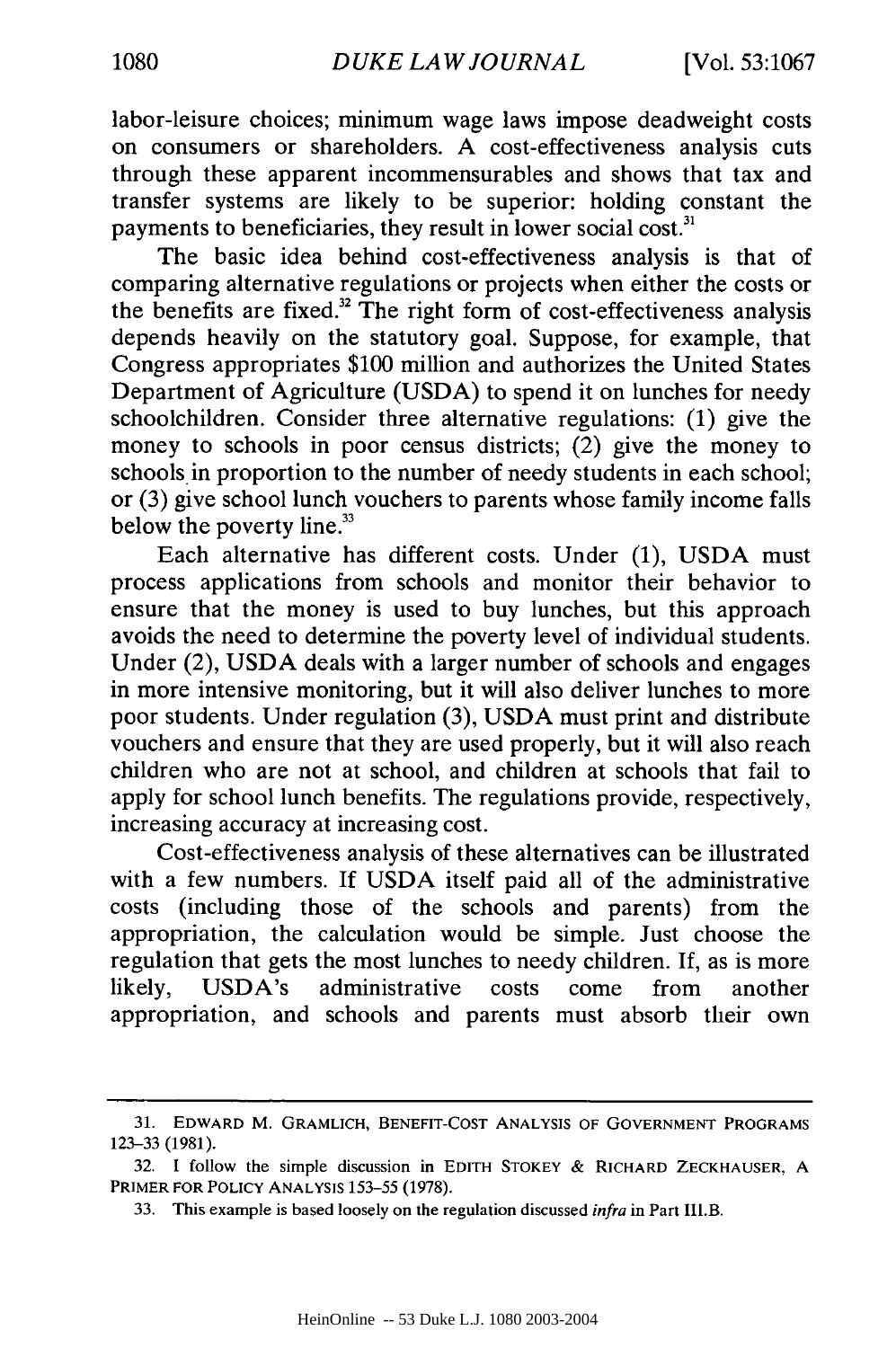administrative costs, then a slightly more complex calculation is needed, as illustrated by Table 3.

| Reg.     | Lunches<br>to Needy<br>Children | Lunches<br>to Other<br>Children | Total<br>Admin.<br>Costs | Approp. +<br>Admin.<br>Costs | Cost per<br><b>Lunch to</b><br><b>Needy</b><br><b>Child</b> |
|----------|---------------------------------|---------------------------------|--------------------------|------------------------------|-------------------------------------------------------------|
| $\bf(1)$ | 15 million                      | 5 m.                            | \$10 m.                  | \$110 m.                     | \$7.33                                                      |
| $\bf(2)$ | 18 m.                           | $2m$ .                          | \$20 m.                  | \$120 m.                     | \$6.67                                                      |
| (3)      | 19 m.                           | 1 m.                            | \$30 m.                  | \$130 m.                     | \$6.84                                                      |

#### TABLE 3

## SCHOOL LUNCH EXAMPLE - APPROPRIATION FIXED

The cost of a regulation includes all its costs, not just the costs directly incurred by the agency. If beneficiaries, such as families, or intermediaries, such as schools, must incur costs in order to receive the benefits, then their costs must be included in the costeffectiveness analysis. As such, the fifth column of Table 3 lists the combined cost of each regulation. Dividing the combined cost of each regulation by the number of beneficiaries under each regulation-the number of needy children listed in the second column-yields the average cost of delivering a lunch to a needy child (column six). According to this column, regulation (2) is the most cost-effective: it sends lunches to needy children at the least cost per child.

Congress might alternatively pass a statute that directs USDA to provide lunches for, say, 20 million needy children, to be paid out of a general appropriation. Again, USDA would come up with various alternative regulations, and then it would compare them, as in Table 4.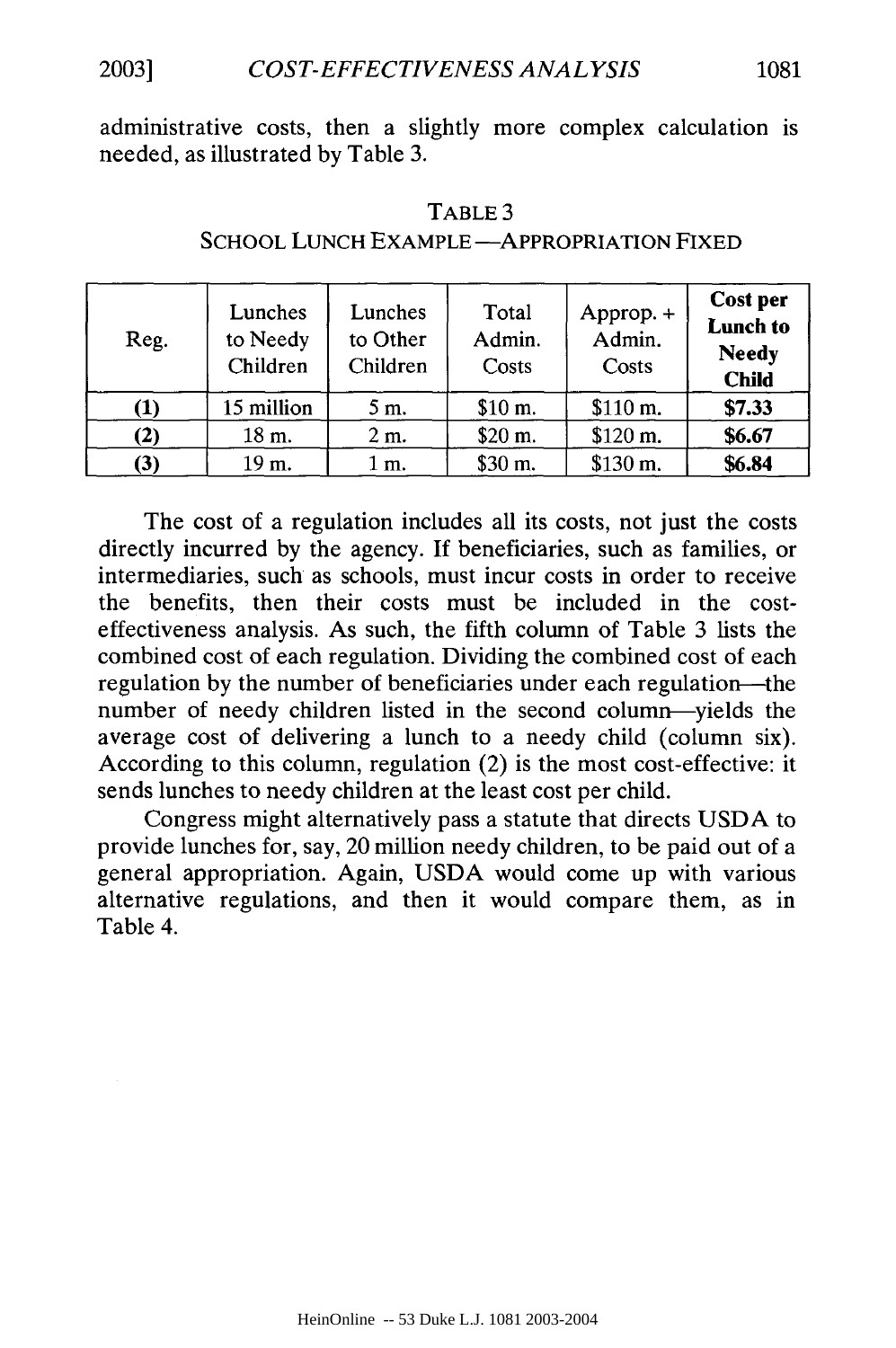| Reg.     | Lunches<br>to Needy<br>Children | Lunches<br>to Other<br>Children | Total<br>Admin.<br>Costs | Cost of<br>Lunches<br>$\$5$ per<br>lunch) | Cost per<br>Lunch to<br><b>Needy</b><br><b>Child</b> |
|----------|---------------------------------|---------------------------------|--------------------------|-------------------------------------------|------------------------------------------------------|
| $\bf(1)$ | 20 million                      | 8 m.                            | \$13 m.                  | \$140 m.                                  | \$7.65                                               |
| $\bf(2)$ | 20 m.                           | 4 m.                            | \$23 m.                  | \$120 m.                                  | \$7.15                                               |
| (3)      | 20 m.                           | $1.5 \text{ m.}$                | \$33 m.                  | $$107.5 \text{ m.}$                       | \$7.03                                               |

TABLE 4 SCHOOL LUNCH EXAMPLE-BENEFIT FIXED

**All** three of the regulations provide the same benefits (second column). The most cost-effective regulation is regulation **(3)** because it costs least per lunch to deliver these benefits (last column).

**I** have simplified in order to convey the basic principles of costeffectiveness analysis. **A** few observations are now necessary. First, note the difference between cost-benefit analysis and costeffectiveness analysis. **All** of these regulations would fail **a** standard cost-benefit analysis, because a transfer to needy children is not a "benefit" in the conventional economic sense-it's just a transfer. The cost to the taxpayer offsets the benefit to the needy child, and the administrative costs are a deadweight loss. To fulfill the congressional mandate to transfer resources to needy children, **USDA** could not use cost-benefit analysis.

Second, the cost-effectiveness analysis, as **I** have performed it, assumes that the value of getting a lunch to a non-needy child is zero. This might be a reasonable assumption, but it also might not be true. Congress could worry that non-needy children do not always have nutritional lunches and want to remedy this situation. Thus, a more accurate cost-effectiveness analysis might attach some weight to a lunch received **by** a non-needy child-say, **10** percent of the value of a lunch to a needy child-and the agency could use this weighting in the cost-effectiveness analysis; it should also make the weighting explicit, so that elected officials would know the basis of the decision. In some situations, this might produce different results-regulation (1) might be better than regulation  $(2)$  or regulation  $(3)$ —but it also seems reasonable for the agency to take its lead from Congress, and not attach value to the receipt of lunches **by** non-needy children unless Congress says otherwise.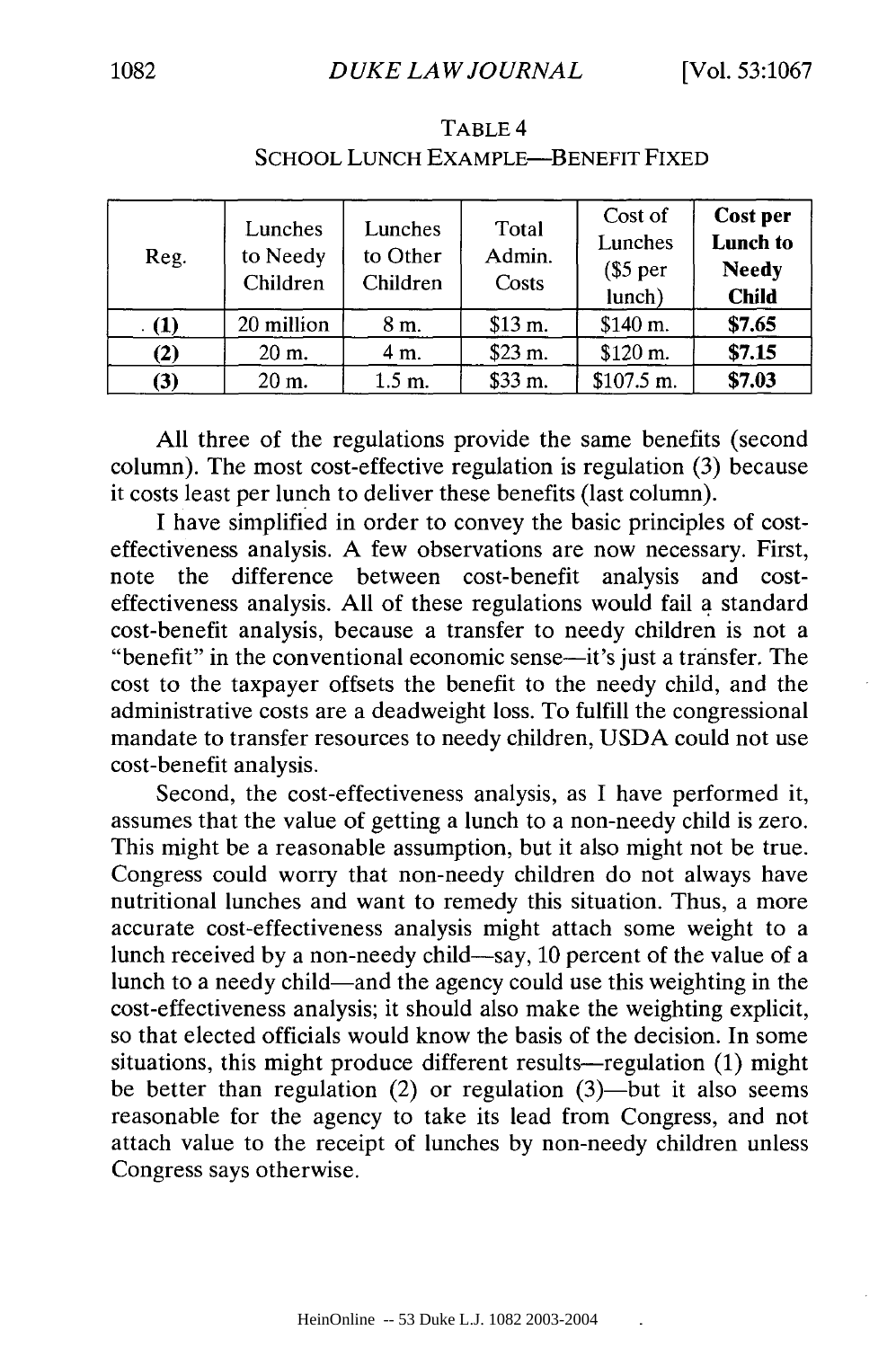Third, one might argue in the first example that the choice of regulation (2) defeats Congress's purpose: Congress wants to get as many lunches to needy children as possible, and for that purpose regulation (3) is better, even if more costly per lunch. But it would be better for USDA to return to Congress and ask for a larger appropriation, so that 19 million needy children would be benefited using regulation (2), explaining that the extra budgetary expense is less than the administrative costs under regulation (3).

Fourth, one should note that Congress could choose different ends-at a higher or lower level of abstraction. Congress could ask USDA to ensure that all children have adequate nutrition, understanding that poorer children need more aid. Congress could give USDA the option to provide school breakfasts as well as lunches, or more food stamps, or cash assistance, or educational programs about good eating habits, and so forth. Congress might also stipulate the nutritional content of the lunches, or leave that decision up to USDA. The more discretion that USDA has, the more complex the cost-effectiveness analysis will be. As the level of abstraction increases, cost-effectiveness analysis becomes the same as cost-benefit analysis.

One problem with using cost-effectiveness analysis to evaluate transfer regulations is that if the underlying transfer statute itself is bad, then one is firmly in the world of the second best, and costeffectiveness analysis might have perverse effects. Consider a statute that appropriates \$100 million for dairy producers because of their political influence and not because of any legitimate need. A highly cost-effective statute will result in more money in the pockets of the dairy producers and less squandered on administrative expenses, but that just means more slops in the political trough, and more lobbyists sidling up to it. $34$  (This problem is not as severe for regulations that survive cost-benefit analysis.<sup>35</sup>) Cost-effectiveness is not an ultimate moral value; the social value of even a highly cost-effective regulation depends on the social value of the statutory program that it implements. For that reason, it might be desirable for agencies to

<sup>34.</sup> *Cf* Gary Becker & Casey Mulligan, *Deadweight Costs and the Size of Government, 46* J. LAW & ECON 293 (1998).

<sup>35.</sup> Though there are some potential similar problems. *See* Posner, *supra* note 7, at 1163-65 (describing problems with cost-benefit analysis where, for example, the president transfers money to special interest groups simply to get elected).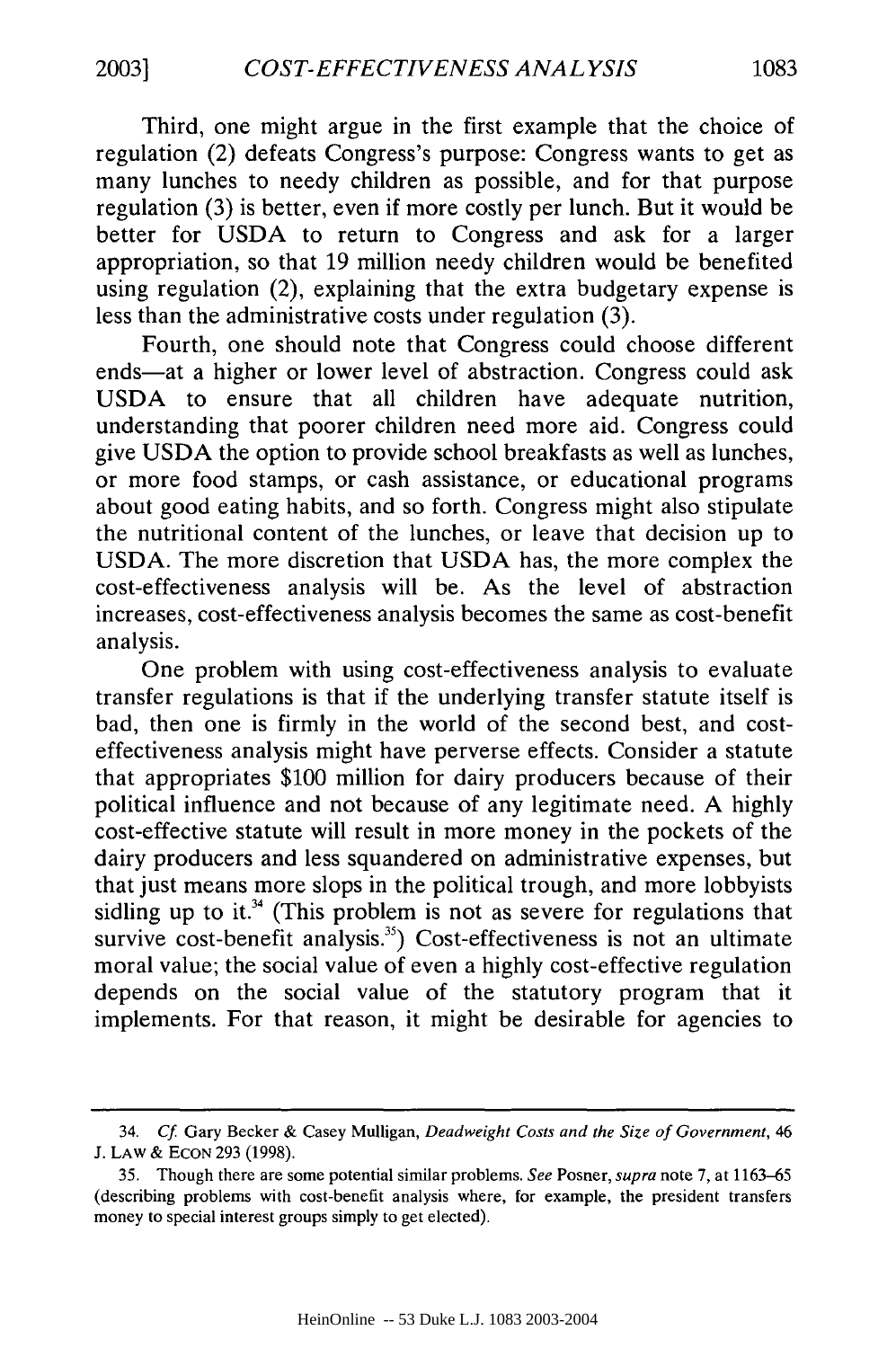evaluate the authorizing statute as well as the regulations. This is the topic of the next Section.

## *B. Analysis of the Authorizing Statute*

When Congress authorizes a distribution to a particular group, agencies cannot usually prevent the distribution from occurring as intended.<sup>36</sup> But there are actions short of interference that might improve distributional outcomes and the political process that leads to them. **Of** special interest are reporting requirements, such as those created by the National Environmental Policy Act (NEPA),<sup>37</sup> which requires agencies to issue environmental impact statements.<sup>38</sup> Rather than banning activity that harms the environment, **NEPA** requires agencies to estimate and report the environmental impact of projects such as the construction of highways.<sup>39</sup> Opponents of the regulation cannot seek relief from a court unless an agency fails to issue an adequate environmental impact statement. If the environmental impact statement is adequate, opponents must take their case to elected officials and seek a political remedy.

Agencies that issue transfer regulations could similarly be required to report the welfare costs and distributional effects of these regulations-that is, to issue "welfare impact statements." **If** the welfare impact is objectionable, then critics can bring this information

37. National Environmental Policy Act of 1969, Pub. L. No. 91-190, 83 Stat. 852 (1970) (codified as amended in scattered sections of 42 U.S.C.).

<sup>36.</sup> I put aside the controversy over whether the president or agencies have the authority to refuse to spend appropriated moneys. Regarding presidential impoundment, see *Train v. City of New York,* 420 U.S. 35, 49 (1975). *See also* Ralph S. Abascal & John R. Kramer, *Presidential Impoundment Part : Historical Genesis and Constitutional Framework,* 62 GEO. L.J. 1549, 1549 (1974) (describing the history of the federal budgetary system and concluding that the executive cannot derive impoundment authority from statutes); Ralph S. Abascal & John R. Kramer, *Presidential Impoundment Part I: Judicial and Legislative Responses,* 63 GEO. L.J. 149, 149 (1974) (describing the courts' undue deference to the executive and the probable impact of the Congressional Budget and Impoundment Control Act of 1974, Pub. L. No. 93-344, 88 Stat. 297 (codified as amended at 2 U.S.C. §§ 681-688 (2000))). Regarding the line item veto, see Elizabeth Garrett, *Accountability and Restraint: The Federal Budget Process and the Line Item Veto Act,* 20 CARDOZO L. REV. 871, 872-74 (1999) (arguing that the Act was inappropriately analyzed by the Supreme Court, and that the Act should be constitutionally viewed as a congressional delegation to the president of the power to withhold all spending, regardless of the form of the spending). *See also* J. Gregory Sidak, *The President's Power of the Purse,* 1989 DUKE L.J. 1162, 1162 (1989) (arguing that the president has implied powers to get money from the treasury, even without congressional appropriation).

<sup>38. 42</sup> U.S.C. § 4332(c) (2000).

<sup>39.</sup> There is no substantive review under NEPA.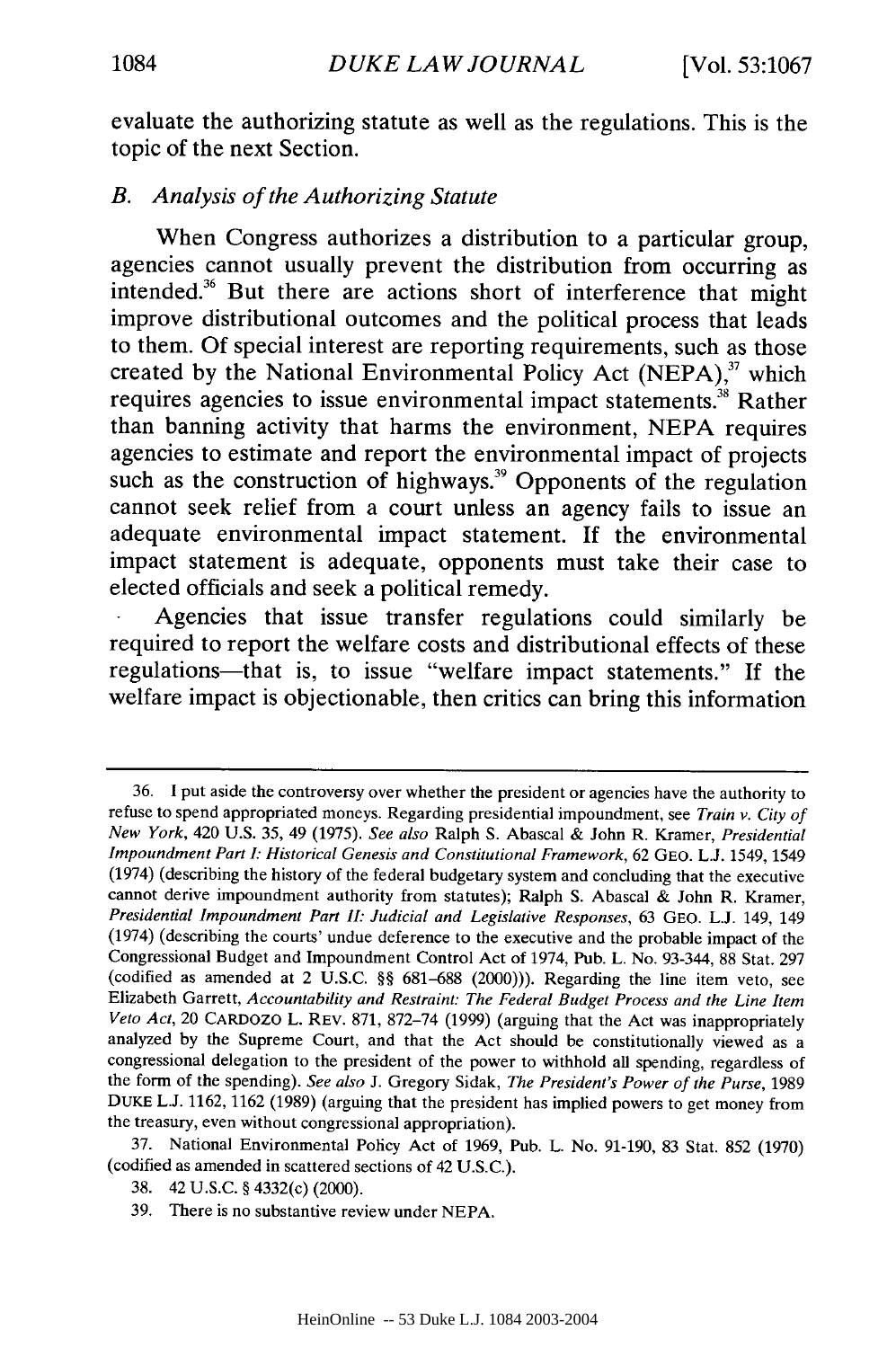to politicians and lobby for reform. The welfare impact statement would include the following information.

*1. Distribution of Benefits.* In 1999 Congress passed an appropriations bill that provided relief to dairy producers who had incurred large losses after the collapse of dairy prices. The bill directed USDA to give money to dairy producers, but did not say (a) which dairy producers would receive money, or (b) how much money each would receive.<sup>40</sup> USDA promulgated a transfer regulation that, among other things, distributed moneys to dairy producers on the basis of their production in 1997 and 1998. As I discuss in Part III.C, USDA used both years in order to avoid the cost of collecting new information from producers who had provided 1997 production figures when enrolled in the program the year before, but as a result, some firms, including firms that had stopped production, would receive payments even though they did not lose money in 1998 as a result of the market collapse.

The statement that accompanied the USDA's transfer regulation did not explicitly describe the distributive consequences, though they could have been inferred from the formula in the regulation by someone who had data about the structure of the industry. The agency had information about the industry and could have provided more detailed information about the distributional effects of the regulation. It could, for example, have broken down producers by size, and described the average level of compensation for each group of producers-both in absolute terms and as a percentage of each producer's loss. The agency could also have provided correlations between compensation level and other attributes, such as location, number of employees, and so forth.

The reason for requiring the agency to provide this information is that it facilitates monitoring of the agency by Congress, affected parties, and the public." To the extent that agencies can provide a concise, numerical account of the distribution of benefits, Congress, relevant staffers, or committees can relatively easily check that the agency is acting consistently with statutory goals. If the agency is not,

<sup>40.</sup> *See infra* Part III.C.

<sup>41.</sup> Regarding the effects of informational regulations, see SUNSTEIN, *supra* note 15, at 191-228.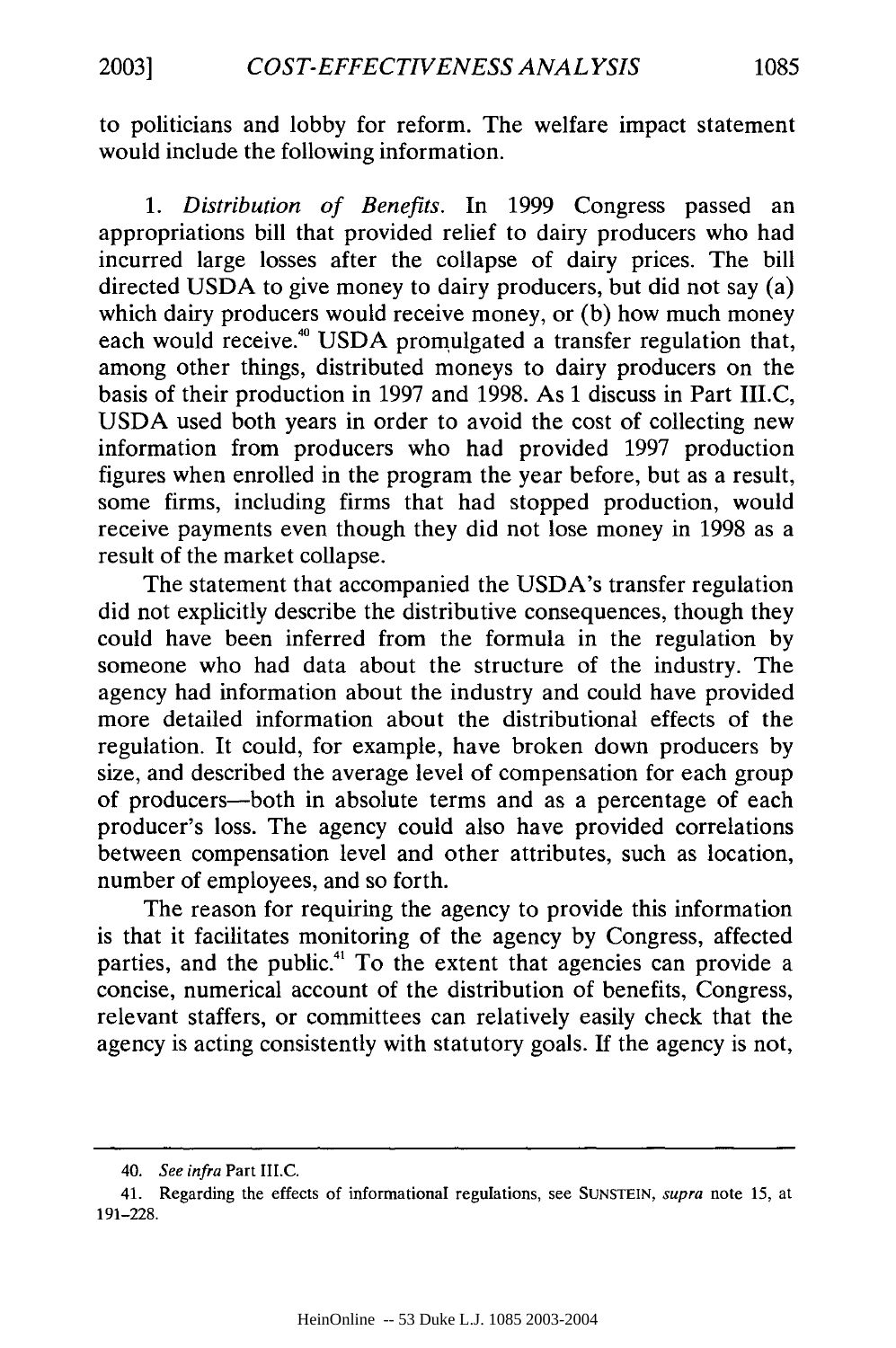Congress can in the future exercise greater oversight or enact more precise statutes. $42$ 

*2. Deadweight Costs.* It is possible that these distributional effects of the dairy market regulation, though not intended by Congress, could have been justified by a cost-effectiveness analysis, which would show that a more accurate distribution of benefits would have entailed excessive administrative costs. But even if this is the case, there is the further question whether the basic statutory goal of compensating dairy producers is desirable, given the inevitable welfare losses that accompany any distributional scheme. One might think that Congress took these costs into account when it enacted the statute, or that the agency has no basis for questioning Congress's decision in any event. But NEPA suggests a different view: Congress both authorizes agencies to approve projects that have harmful environmental impacts and requires agencies to issue a report describing these impacts. The reason is presumably to provide a check on agencies that focus too much on their mission and discount environmental concerns. Similarly, Congress could ask agencies both to redistribute wealth and to report the welfare distortions caused by redistribution.

In welfare economics, it is often said that a transfer does not have any efficiency effects, but this statement is a simplification that does not take account of so-called indirect costs. Every transfer requires taxation, and all taxation causes distortions. The \$200 million appropriated for dairy producers comes from the pockets of taxpayers, and will distort their choices between labor and leisure as well as other activities. There are standard, albeit rough, ways to measure this welfare loss, and the welfare loss could be reported by the agency.43 Prescriptive regulations that redistribute wealth through market restrictions cause even greater distortions, which can also be calculated and reported." In addition, the behavior of recipients of transfers can also be distorted as long as the transfer is not a surprise. The dairy industry knows that it will receive transfers from Congress when dairy prices collapse; as a result, producers do not allocate

<sup>42.</sup> Exec. Order No. 12,866, 58 Fed. Reg. 51,735 (Oct. 4, 1993), already requires a discussion of distribution, see id. at 51,735-36, but agencies usually respond with boilerplate.

<sup>43.</sup> See ROSEN, supra note 26, at 305-22 (describing the concept of welfare loss and methods for measurement).

<sup>44.</sup> *See* GRAMLICH, supra note 31, at 123-33 (providing an analytical model for the distorting effects of wealth redistribution programs).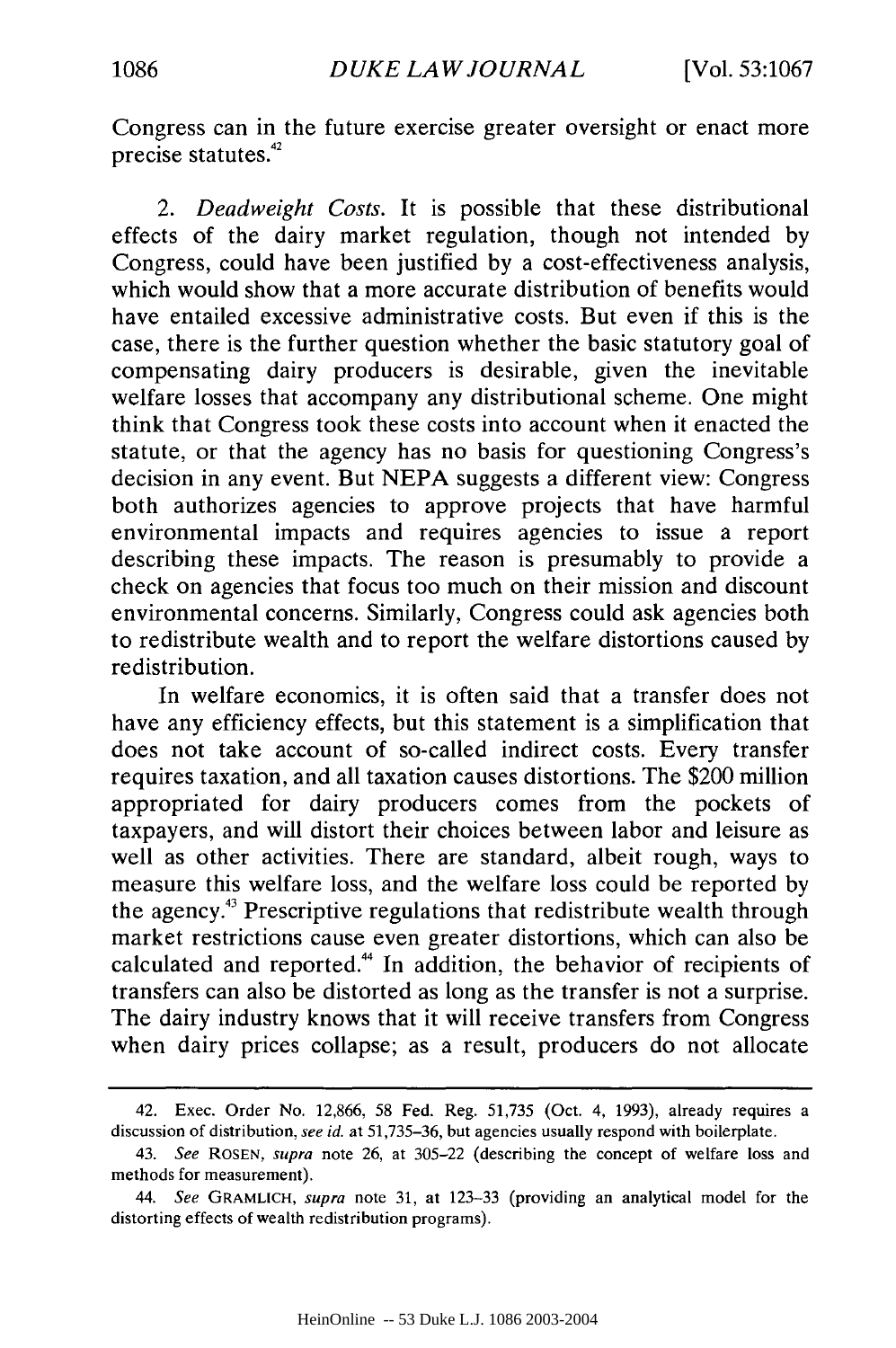resources efficiently. Some should not be in business in the first place; others should diversify or take other steps to protect themselves against downturns. Every transfer reinforces the expectation that Congress will intervene in the future, and thus results in distortions. These distortions can be calculated and reported.

The reason for reporting this information is that Congress and the public might not know the economic cost of the transfers that have been authorized. The report of deadweight costs makes it explicit that the transfer of money to dairy producers and other interest groups has effects beyond the obvious distributional changes. People who are willing to tolerate the distributional changes might change their minds when they learn the accompanying deadweight cost. In many circumstances, there will not be the political will to repeal statutory transfers or resist enacting them in the first place, but greater public awareness of their costs might have a desirable effect on the margin.

*3. Pareto Superior Regulations.* As a supplement to the information on deadweight costs, an agency could propose a statutory scheme that is Pareto superior to the authorizing statute.<sup>45</sup> Frequently, this will be impractical or pointless, but in many cases the proposal would make clear the problems with the statute. For example, it is often the case that giving cash to beneficiaries is Pareto superior to using price controls or quantity limits. Consider a statutory program that benefits farmers by increasing prices and revenues through restrictions on production. If, instead, the quotas were eliminated and farmers were given cash equal to the implicit subsidy created by the quotas, there would be money left over for taxpayers or other beneficiaries.

One might imagine that when an agency proposes a quota regulation pursuant to a statute that provides for quotas, it will also report the Pareto superior statutory scheme. The report could be sent to Congress, which might then decide to stop the regulation and

<sup>45.</sup> *Cf.* IVAN LITrLE, A CRITIQUE OF WELFARE ECONOMICS **86-88** (1950) (describing the rise of the Pareto approach and its relevance to social welfare analysis in the first half of the twentieth century); Stephen Coate, *An Efficiency Approach to the Evaluation of Policy Changes,* 110 ECON. J. 437, 437 (2000) (proposing an approach whereby different policy changes are compared for Pareto superiority).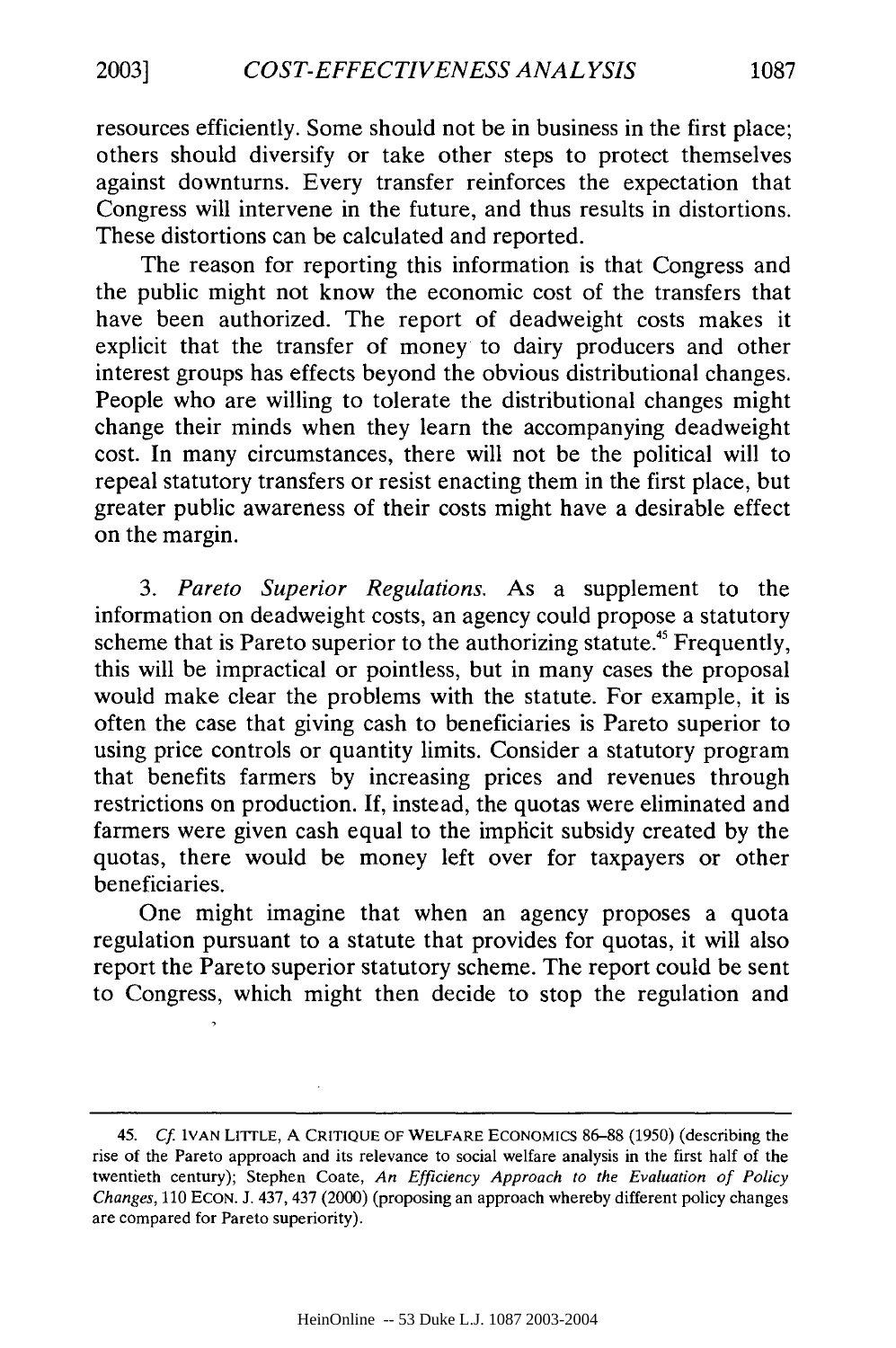appropriate money for the proposed transfer.<sup>46</sup> Although Congress might often refuse to enact the Pareto superior appropriation because of inertia, time constraints, or a desire to retain the disguise on the transfer, in some cases it might well prefer the Pareto superior appropriation, and act accordingly.

I have argued that regulatory oversight of transfer regulations would be improved if agencies reported three kinds of information: (1) the distributive effects of the regulation, (2) its welfare costs, and (3) any Pareto superior alternatives. As Part IV discusses, Executive Order 12,866 already authorizes the first type of reporting, and probably the other two as well, but a statute modeled on NEPA might also be desirable. Just as NEPA requires agencies to report the environmental impact of regulations without directly banning environmentally unsound regulations, the proposed statute would require agencies to report the welfare impact of regulations without directly banning distributively unjust regulations. The agency would, in effect, route opponents of the regulation to the political process.<sup>47</sup> The benefits to the political process could be expected to be similar to those that NEPA has produced.

There is, however, an important objection to reporting requirements. NEPA .has, in practice, imposed considerable administrative and litigation costs on agencies. Environmentalists have used NEPA to delay and block regulations: Agencies frequently have decided that the administrative and litigation costs, and perhaps the political costs as well, are so high that an otherwise legal regulation is not worth defending.<sup>48</sup> The NEPA experience suggests that reporting requirements for transfer regulations might involve high administrative costs, and be used as a weapon against transfer regulations. Whether this is good or bad depends on how high the costs will be, and on what kinds of regulations are likely to be blocked. It is possible that reporting requirements can, in the

<sup>46.</sup> A legislative veto is illegal, INS v. Chadha, 462 U.S. 919, 959 (1983), but informal pressure on the agency might be sufficient, or else a statutory injunction against the regulation would be necessary.

<sup>47.</sup> There are other programs designed to regulate through information disclosure; one prominent example is the toxics release inventory. *See* Madhu Khanna et al., *Toxics Release Information: A Policy Tool for Environmental Protection,* 36 **J.** ENVTL. ECON. & MGMT. 243, 243-45 (1998) (detailing the regulatory effect the disclosure of environmental information can have on firms and how firm behavior changes after such disclosures).

<sup>48.</sup> For a discussion of the high cost and low quality of lengthy NEPA reports, see Bradley C. Karkkainen, *Toward a Smarter NEPA: Monitoring and Managing Government's Environmental Performance,* 102 **COLUM.** L. REV. 903, 917-23 (2002).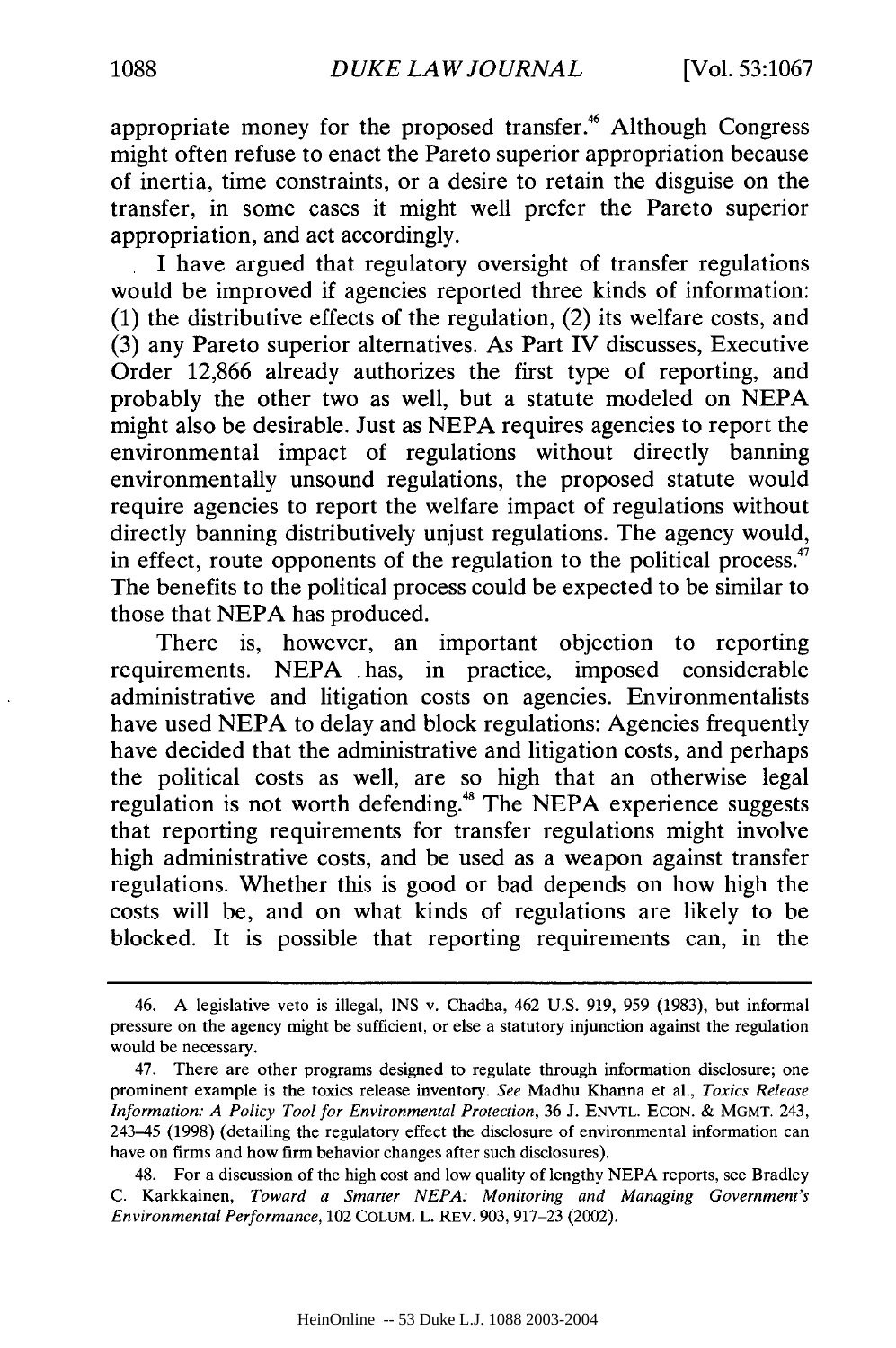American legal and political system, only generate either boilerplate (if the legal standard is low) or excessive litigation (if the legal standard is high), in which case reporting requirements for transfer regulations would be inadvisable. Much depends on whether there are groups that will monitor welfare impact statements and take agencies to court when they fail to issue adequate welfare impact statements, as environmental groups have done for environmental impact statements. Too much enthusiasm for litigation might lead to interference with normal agency functions; however, too little enthusiasm might again lead to statements containing nothing but boilerplate.

## *C. Mixed Regulations and Distributional Questions*

Many statutes authorize agencies to issue prescriptive regulations that both cure market failures and effect transfers to particular groups. A statute designed to restrict pollution might provide that factories in one region cut emissions more than factories in another region, or that all factories use a technology that is cheaper for some factories than for others. If Congress could have achieved its goals equally well or better without making these distinctions, then the statute self-consciously redistributes wealth compared to a statute whose distributional effects follow naturally from the primary goal of correcting a market failure. The agency must accept statutory constraints, and when it performs cost-benefit analysis, it must exclude alternative regulations that have a higher benefit-cost ratio but do not have the prescribed distributional effects.<sup>49</sup>

More interesting, when agencies have a broad mandate to solve market failures, they will face two possible situations: (1) a single optimal regulation that might or might not have desirable distributional effects, and (2) multiple regulations with equal benefitcost ratios and different distributional effects.

In the first case, cost-benefit analysis supports one outcome. If the agency promulgates a different regulation with a more attractive distributive effect, that regulation is a mixed regulation. There is reason to think that agencies do this. When agencies justify regulations, they often explain how they designed the regulation so that the burden is not concentrated on the poor, or on a particular

<sup>49.</sup> One might prefer to say that the decision procedure is cost-effectiveness analysis, but this is just a matter of labeling.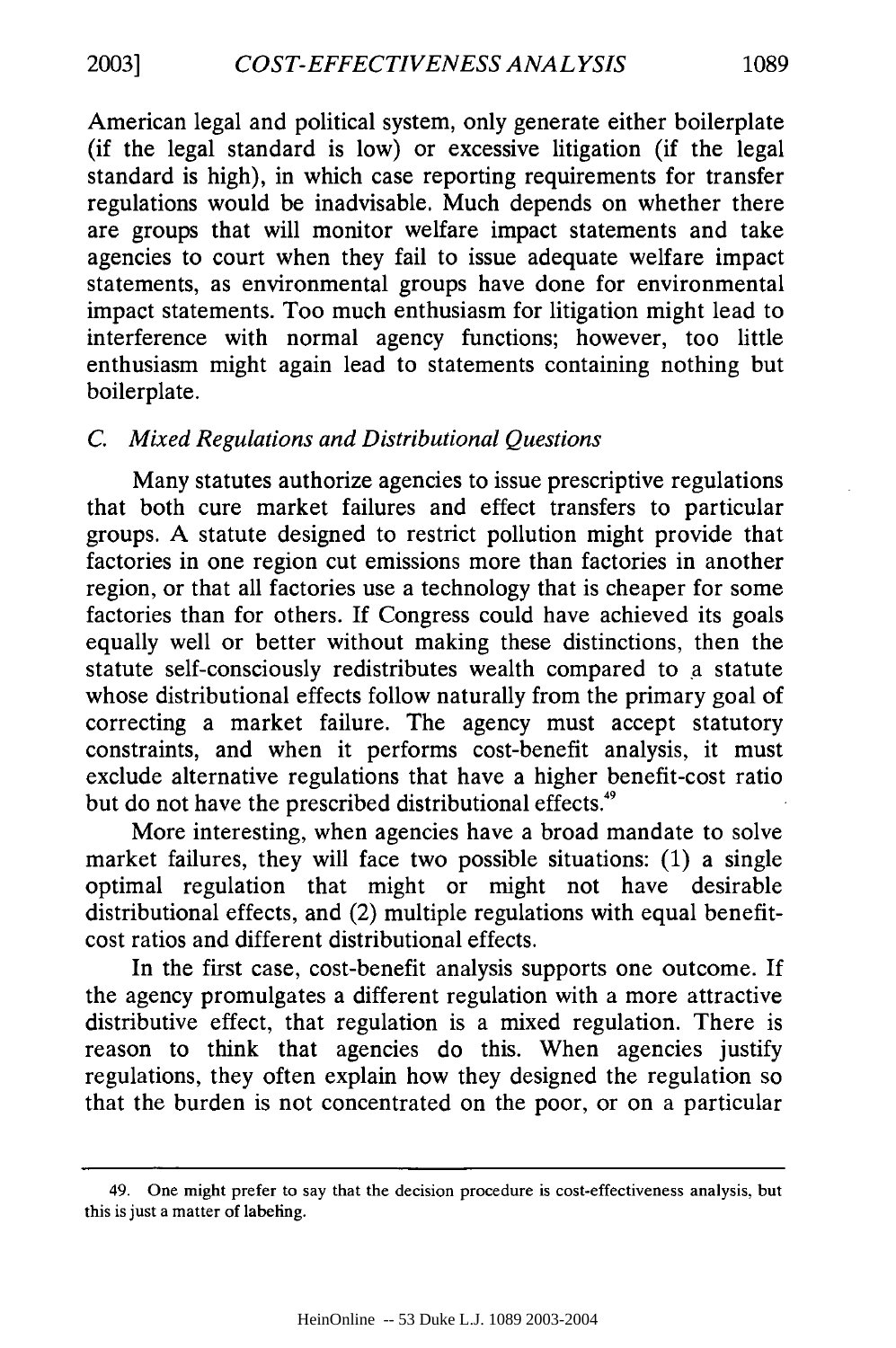segment of the population, or on residents of a particular geographical area; or they note that the regulation favors small businesses at the expense of big businesses. For example, in 1982, the EPA promulgated regulations governing the lead content limits for gasoline that imposed stricter standards on larger refineries than on small refineries. $50$  And agencies are directed to do this, in part by executive orders, and perhaps also in part by a political sense of the groups that Congress or oversight committee members care about.<sup>51</sup> In all these cases, the agency's decision procedure is most accurately described not as cost-benefit analysis, but as cost-effectiveness analysis of various routes to some distributional goal.

In the second case, cost-benefit analysis does not distinguish among multiple regulations with different distributional effects, and for that reasons the agency must issue a mixed regulation that reflects an implicit or explicit decision about. distribution. In the absence of legislative guidance, the agency might rely on any of the factors described in the previous paragraph, or on its own beliefs about distributional equities. In this case, the agency's decision procedure is cost-benefit analysis, but supplemented with (not constrained by) a distributive judgment.

A related question-but one that can only be mentioned and not answered here-is why there is no distributional analogy to Executive Order 12,866's mandate to use cost-benefit analysis. In theory, an executive order could require agencies that are given vague statutory direction to promulgate prescriptive or transfer regulations that meet certain distributional criteria. Indeed, it appears that agencies already do this, albeit in an ad hoc way.<sup>52</sup> The question is why OMB does not demand more consistent and specific distributional results-for example, regulations that improve the Gini coefficient, or some other measure of equality.<sup>53</sup> No doubt the answer has to do with the difficulty of specifying distributional criteria that are as clear as the

<sup>50.</sup> Regulation of Fuels and Fuel Additives, 40 C.F.R. pt. 80 (1982) (amended 1996).

*<sup>51.</sup> See* Draft 2003 OMB Report, *supra* note 1, at 5,514 (general requirements); Exec. Order No. 13,132, 64 Fed. Reg. 43,255, 43,255 (Aug. 4, 1999) (federalism); Exec. Order No. 12,898, 59 Fed. Reg. 7,629, 7,629-30 (Feb. 11, 1994) (environmental justice); Exec. Order No. 12,866, 58 Fed. Reg. 51,735, 51,736 (Oct. 4, 1993) (distributive impact).

<sup>52.</sup> See the farm relief regulation discussed *infra* in Part **IlIl.A;** the agency imposed a cap on the size of the transfer without any statutory authority, thus favoring smaller producers relative to larger producers (though not necessarily wealthier producers relative to poorer producers).

<sup>53.</sup> For a discussion of the Gini coefficient, the Poverty Index, and other measures of distributional inequality, see **JOSEPH** E. STIGLITZ, **ECONOMICS** OF THE **PUBLIC** SECrOR 230-35 (1986).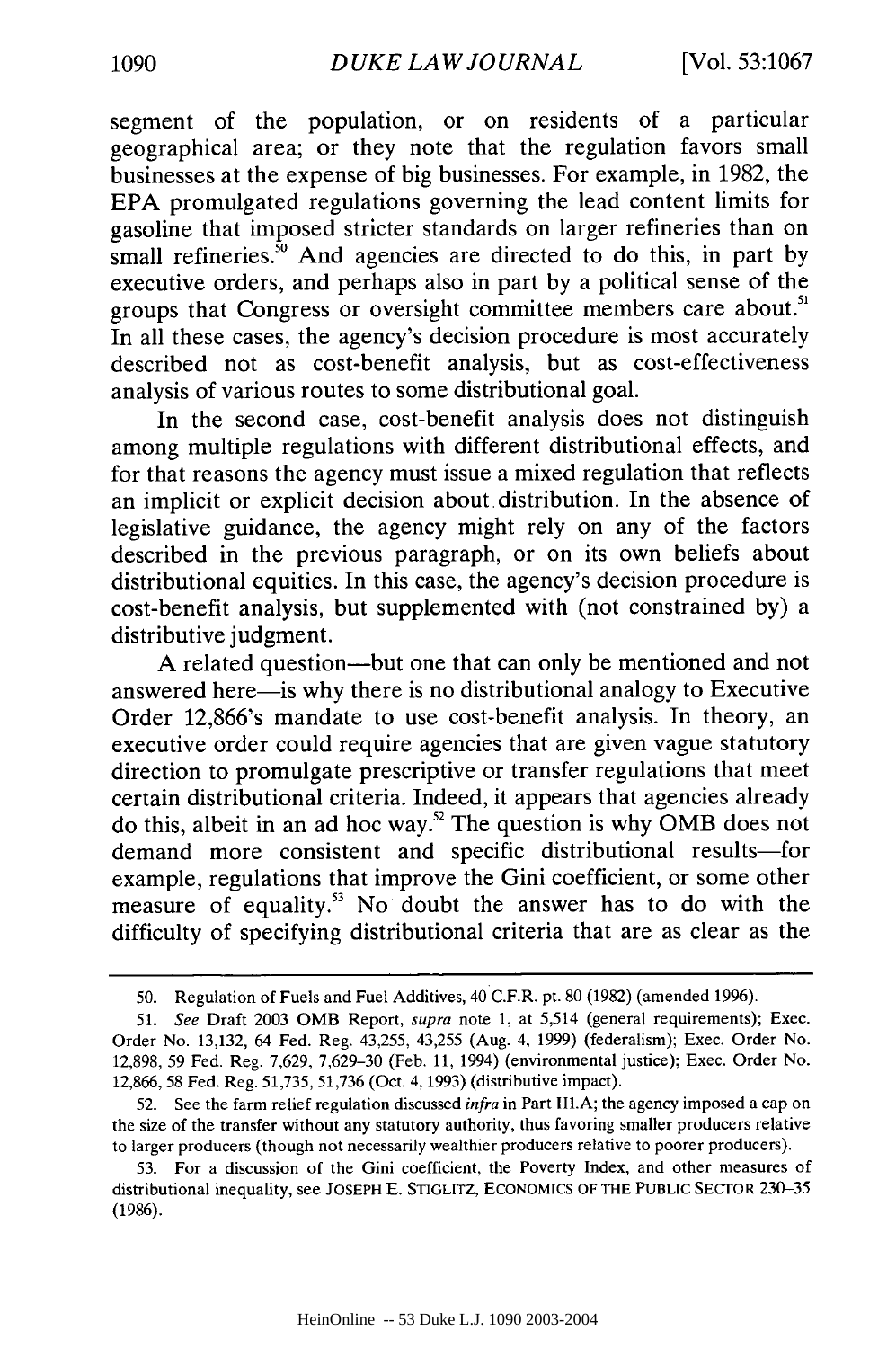cost-benefit standard, but this difficulty itself is something of a mystery.<sup>54</sup>

## *D. The Opportunities and Limits of* OMB *Review*

The OMB has been the chief force behind the spread of costbenefit principles among agencies, and it could serve a similar role for cost-effectiveness analysis. How cost-effectiveness analysis of transfer regulations might improve the political process depends on the goals and incentives of the relevant political actors. One can distinguish two broad possibilities-both are caricatures intended only to make clear the forces at work.

*1. Congress Is Honest but Agencies Are Not.* Suppose that Congress honestly legislates in the public interest, but that agencies have specific goals or missions that deviate from congressional goals. Congress has diverse methods for disciplining agencies, but with agenda setting power and superior information about their regulatory domain, agencies can issue regulations that differ from Congress's ideal. However, if agencies were required to perform costeffectiveness analyses on transfer regulations, and faced sanctions if they did not, they would be forced to divulge some of their private information, which would facilitate monitoring by Congress or the relevant committees. Here, cost-effectiveness analysis, like costbenefit analysis of prescriptive market-correcting regulations, is a device for solving a principal-agent problem.<sup>55</sup>

*2. Congress Is Dishonest but the President Is Not.* Suppose that Congress seeks to pay off interest groups, while the president, with his broad national mandate, prefers to regulate in the public interest. Transfer statutes, then, do not distribute wealth to deserving beneficiaries, but to interest groups. However, because Congress enacts vague statutes that delegate a great deal of discretion to agencies, the president can use his authority over the agencies to counter Congress's efforts. Consider a tax credit law that has the overt aim of creating jobs but is in fact intended to, or partly intended to, benefit firms that fill out the forms for companies that claim the

<sup>54.</sup> *See* LARRY TEMKIN, INEQUALITY **91,** 118 (1996) (discussing various possibilities for the correct criteria of equality).

<sup>55.</sup> Cf. Posner, supra note 7, at 1140 (discussing "cost-benefit analysis as a method by which the President, Congress, or the judiciary controls agency behavior").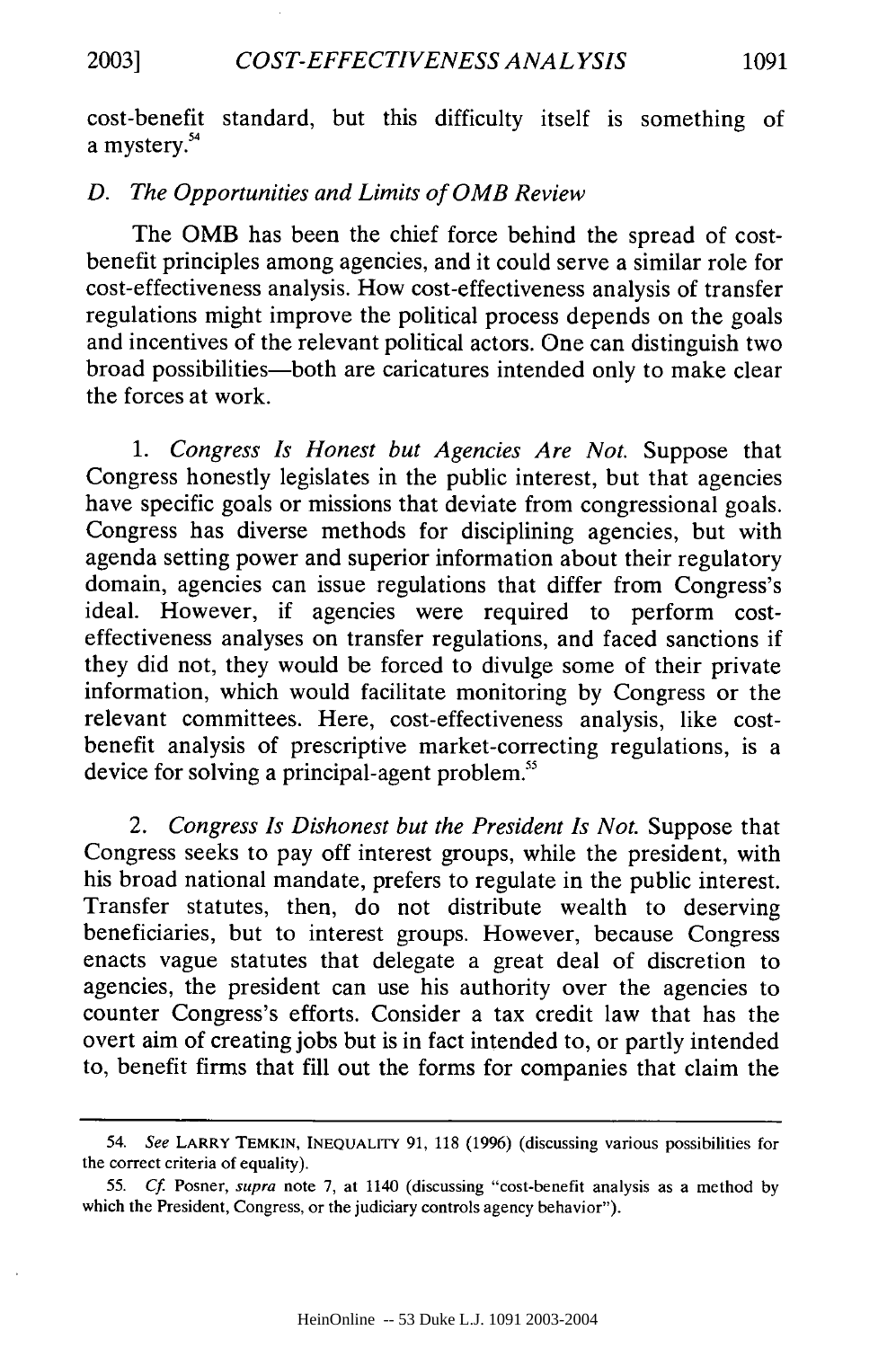tax credit.<sup>56</sup> If the statute is vague enough, and does not explicitly require contracting with members of the interest group, then a regulation that does involve that group is likely to fail a costeffectiveness analysis. Thus, the president, through OMB, can use the cost-effectiveness obligation to resist congressional efforts to disguise transfers, forcing Congress either to make the transfers explicitwhich entails political costs-or to abandon them.

## *E. Judicial Review*

Judicial deference to agency action is justified by division of labor: agencies are specialists, judges are generalists. The problem with judicial deference is that agencies can use their discretion in ways that are inconsistent with social welfare and congressional policy, as the case may be. Agencies might transfer resources to politically powerful interest groups or indulge ideological passions not shared by the public. The virtue of cost-benefit analysis (as a statutory mandate) is that it harnesses the power of quantification, permitting courts to scrutinize an agency's decision without reproducing it. When monetization of costs and benefits does not otherwise distort the agency's mission too much, judicial enforcement of cost-benefit analysis will produce better regulations, regulations that do not reflect the internal biases of the agency or its chief.<sup>57</sup>

As has been seen, cost-benefit analysis is not suitable for evaluating transfer regulations. If judges enforced cost-benefit analysis, all transfer regulations would be struck down. However, with legislative authorization-or through aggressive interpretation of the arbitrary and capricious standard $\overline{5}$  courts could use costeffectiveness analysis to review transfer regulations. This review could take many forms. At the lowest level, courts would remand regulations when the accompanying statement in the Federal Register does not include cost-effectiveness ratios for the regulation itself and

<sup>56.</sup> Compare to the Targeted Jobs Tax Credit, 26 U.S.C. § 51 (2000) (now the Work Opportunity Tax Credit), discussed in Elizabeth Garrett, *Harnessing Politics: The Dynamics of Offset Requirements in the Tax Legislative Process,* 65 U. CHI. L. REV. 501, 521-22 (1998) (arguing that "the most vociferous supporters of the targeted jobs tax credit were not the disadvantaged groups covered by the provision nor the businesses that claimed the credit," but rather the "firms that helped employers determine which employees qualified for the tax credit and complete the necessary tax forms").

<sup>57.</sup> This is Sunstein's view, *see* SUNSTEIN, *supra* note 15, at 191-228, although he thinks judges should be highly deferential because of their lack of expertise, *id.* at 225.

<sup>58.</sup> See the discussion *infra* in Part III.C.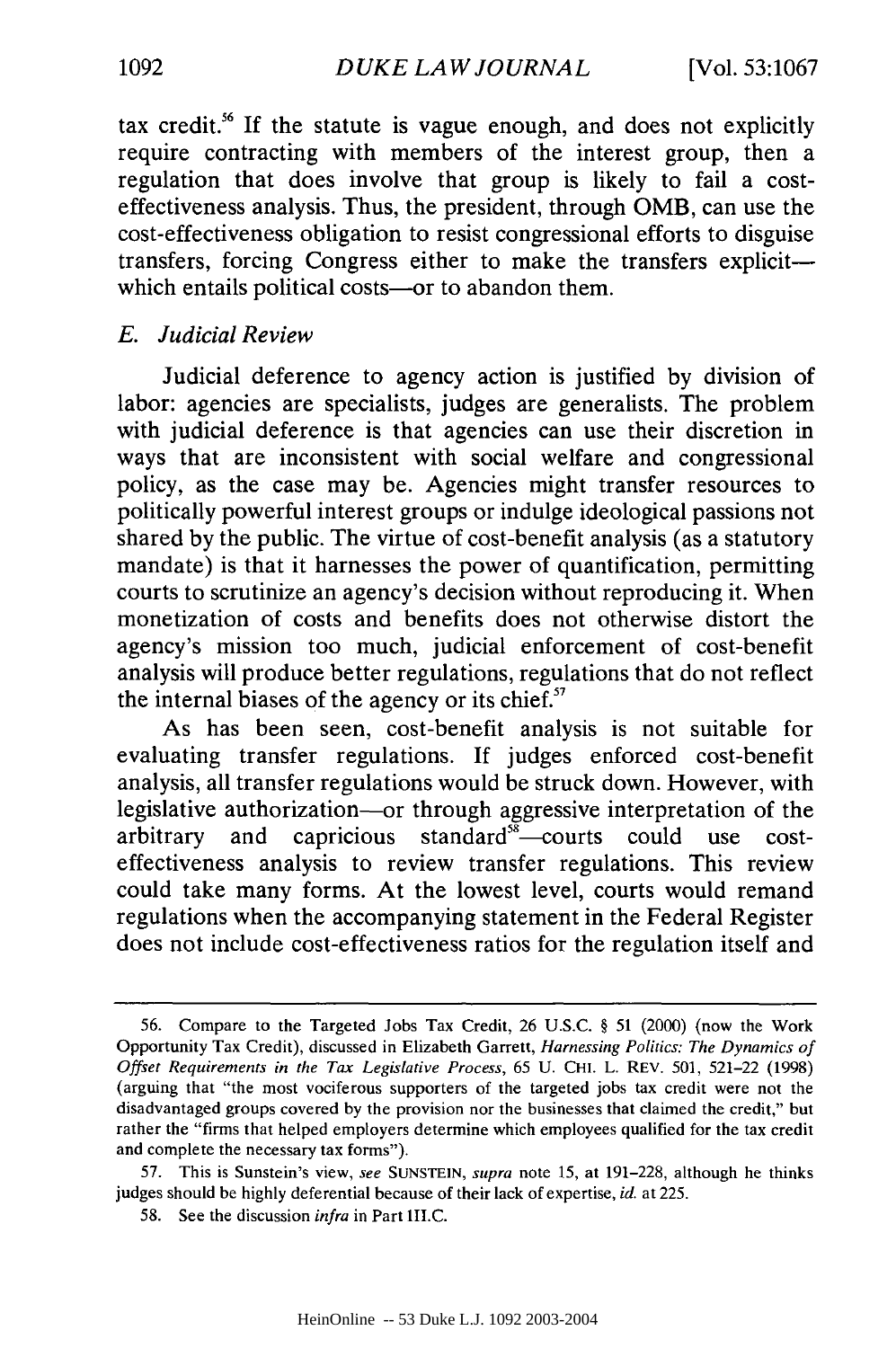for a range of plausible alternative regulations. In addition, a transfer regulation that is less cost-effective than an alternative within the agency's authority would be vacated on judicial review, and on remand the agency would be required to issue the cost-effective transfer regulation. There would still be a place for judicial deference, as in the case for cost-benefit analysis; determining the distributional goals of a statute would need to be discretionary within a broad range. But this would not mean that the agency is unconstrained. At a minimum, agencies would be required to act consistently across regulations. In a similar way, if agencies have some discretion to choose discount factors and valuations of life for cost-benefit analysis, a consistency requirement across regulations and agencies would constrain their behavior in useful ways.<sup>59</sup>

My suggestion is not radical. Courts already review agencies' cost-effectiveness analyses when transfer regulations are the subject of litigation. Part III discusses some examples.<sup>60</sup> But, as will be seen, the judicial efforts are dispiriting. Although courts focus on the right issues-whether inaccurate distributions should be tolerated in order to reduce administrative costs-courts rarely demand that agencies provide data that support their cost-effectiveness analyses, so it is always hard to see why courts approve some transfer regulations while rejecting others. One senses that courts rely on a rough sense of the ideal distributional outcome intended by the statute and are impatient with arguments that administrative cost savings justify reliance on crude proxies or bright-line rules that result in distributions that deviate from the ideal. If courts think it proper to defer to agency judgments, then they should not reject these arguments; if they think it proper to scrutinize the agency's claims, they should demand data and base their own judgment on an assessment of the facts. Currently, they do neither.

*<sup>59.</sup> See* Posner, *supra* note 7, at 1191-92 (arguing that agencies, when performing costbenefit analyses, should be forced to be consistent with all kinds of valuations, including valuations of life and discount factors).

<sup>60.</sup> Here are two others: *McDaniels v. United States,* 300 F.3d 407, 411 (4th Cir. 2002), where the court defended the agency's decision to use gross revenues as a proxy for net income on grounds of administrative cost, and *Michigan Head Start Directors Ass'n v. Butz,* 397 F. Supp. 1124, 1140 (W.D. Mich. 1975), where the court rejected a similar proxy on the ground that the administrative cost savings (nowhere specified) were insufficient.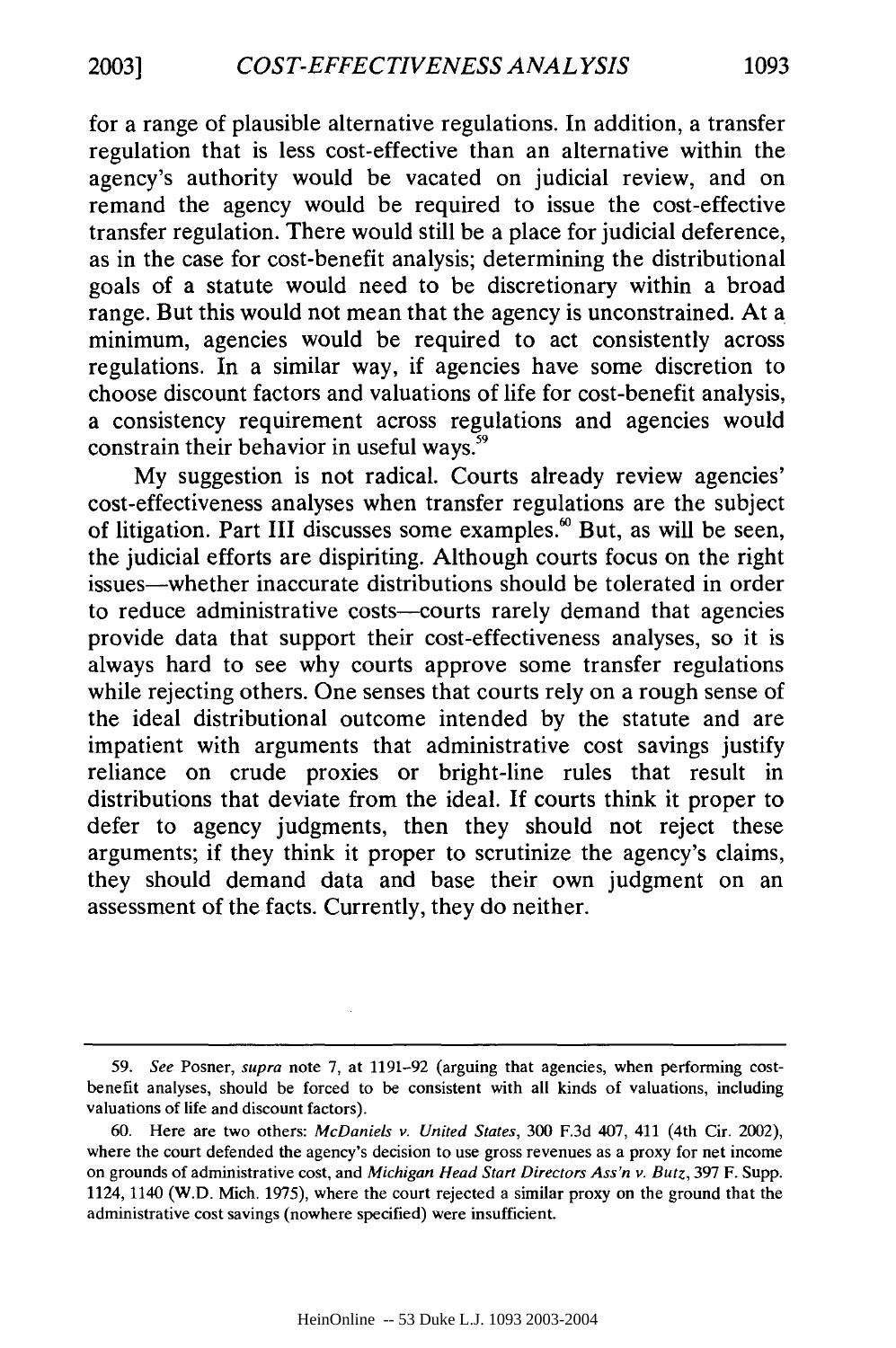## III. SOME EXAMPLES

According to OMB reports to Congress, agencies have promulgated several hundred transfer regulations, counting only those regulations that have had an impact of at least \$100 million or are otherwise considered "major" under OMB's conventions. Each one of these regulations was published in the Federal Register along with a statement that the regulation complied with Executive Order 12,866. Many of the statements contain boilerplate, but a significant number contain a cost-effectiveness analysis, or at least a gesture in that direction.

No scholar has tried to determine whether these regulations are, as a group, cost-effective. At first sight, this gap in the literature seems odd, for there is a large literature on the related question of whether prescriptive regulations issued under market-correcting statutes are cost-justified. $\overline{6}$ <sup>1</sup> But the reason for the different levels of attention devoted to these questions is probably that agencies' costbenefit analyses supply much more data than agencies' costeffectiveness analyses, making scholarly review of the cost-benefit analyses easier.

In the absence of agency supplied data about cost-effectiveness, the best way to determine whether agencies issue cost-effective transfer regulations would be through an empirical study that collected all the regulations and determined whether their costeffectiveness ratios were superior to plausible alternatives. Such a study, however, would be nearly impossible. One cannot know whether a regulation that provides school lunches at \$5 per lunch is cost-effective unless one knows what alternatives are available, and if the agency does not provide a thorough and credible discussion of the alternatives (and they never do, as far as I have found), one could not know what these alternatives would be without becoming an expert in every field of regulation. $62$  As a result, one cannot evaluate transfer

<sup>61.</sup> *See, e.g.,* John F. Morrall III, *A Review of the Record,* **REGULATION,** Nov.-Dec. 1986, at 25, 29-34. Morrall's study did not determine the cost-benefit ratios-he excluded the nonhealth benefits of the regulations-which would technically be the correct variable. Other scholars have tried to determine the ratios. *See, e.g.,* R. W. Hahn et al., *Assessing Regulatory Impact Analyses: The Failure of Agencies to Comply with Executive Order 12,866, 23 HARV. J.L.* & **PUB.** POL'Y 859, 871 (2000) (determining the cost-benefit ratios for regulations promulgated by the Department of Transportation, EPA, and other agencies).

<sup>62.</sup> Academics have studied the cost-effectiveness of various medical interventions, but there is virtually no scholarship on the cost-effectiveness of individual Medicare regulations. *Cf.*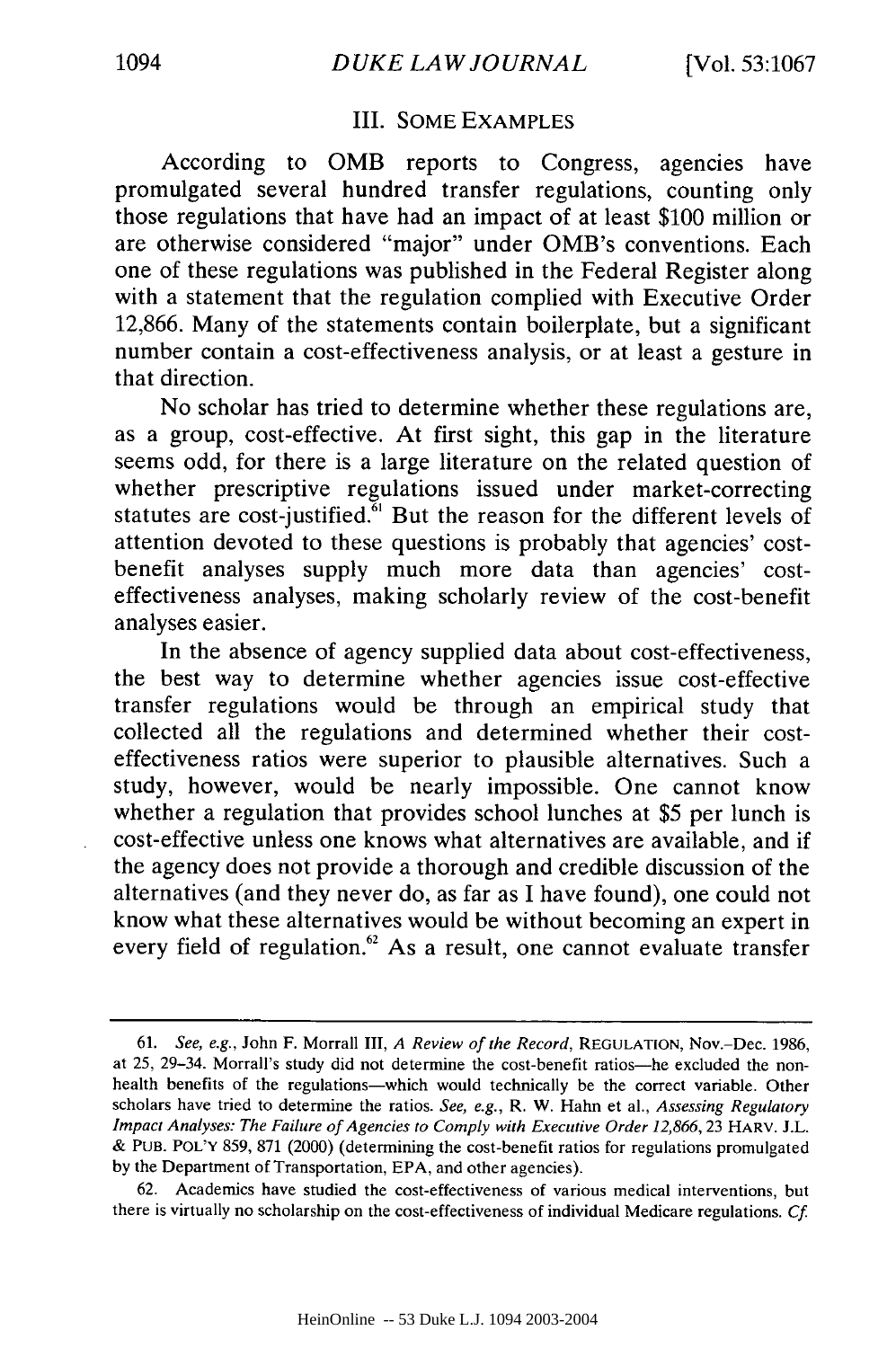regulations on the basis of their cost-effectiveness in the same systematic way that John Morrall evaluated health and safety regulations on the basis of their implicit valuations of life.<sup>63</sup>

For these reasons, I will take the less ambitious route and evaluate the quality of the cost-effectiveness analysis in a small sample of regulations. The point here is not to defend or criticize the regulations themselves, but to evaluate the reasoning of the agency.

## *A. Farm Relief*

After the collapse of farm prices in 1998, Congress appropriated \$3 billion for farm relief, of which \$200 million was directed to dairy producers "in a manner determined by the Secretary" of USDA.<sup>64</sup> The Secretary thus had to develop a formula for distributing the \$200 million among the many dairy producers who lost money. This is not as easy as it sounds: the problem is determining how much a particular producer lost as a result of the price decline. One idea would be to look at how much milk the producer manufactured in the year prior to the market collapse, and give the producer an amount of money equal to the industry-wide average level of profits per unit of milk that the affected producer manufactured in the prior year. This formula, however, would overcompensate unprofitable producers: if these producers would have made no profits in 1998 even if prices had not declined, any payment would overcompensate them. On the other hand, it would have been very difficult to determine the lost income of each producer on the basis of a projection to 1998. Apparently for this reason, the Secretary chose a bright-line rule that awarded a fixed amount per unit of milk produced in the earlier year. She also capped compensation at 2.6 million pounds of milk.<sup>65</sup> This cap favored smaller producers.

In 2000, Congress appropriated another \$325 million for dairy producers (and livestock producers as well), directing the Secretary to use the money "to compensate producers for economic losses

David M. Cutler, *Health Care and the Public Sector, in* 4 HANDBOOK OF PUBLIC **ECONOMICS** 2145 (Alan J. Auerbach & Martin Feldstein eds., 2002).

<sup>63.</sup> Morrall, *supra* note 61, at 29-34.

<sup>64.</sup> Omnibus Consolidated and Emergency Supplemental Appropriations Act of 1999, Pub. L. No. 105-277, sec. 101(a), tit. XI, § **1111(d),** 112 Stat. 2681, 2681-744 (1998).

<sup>65. 7</sup> C.F.R. §§ 1430.502-.506 (2003).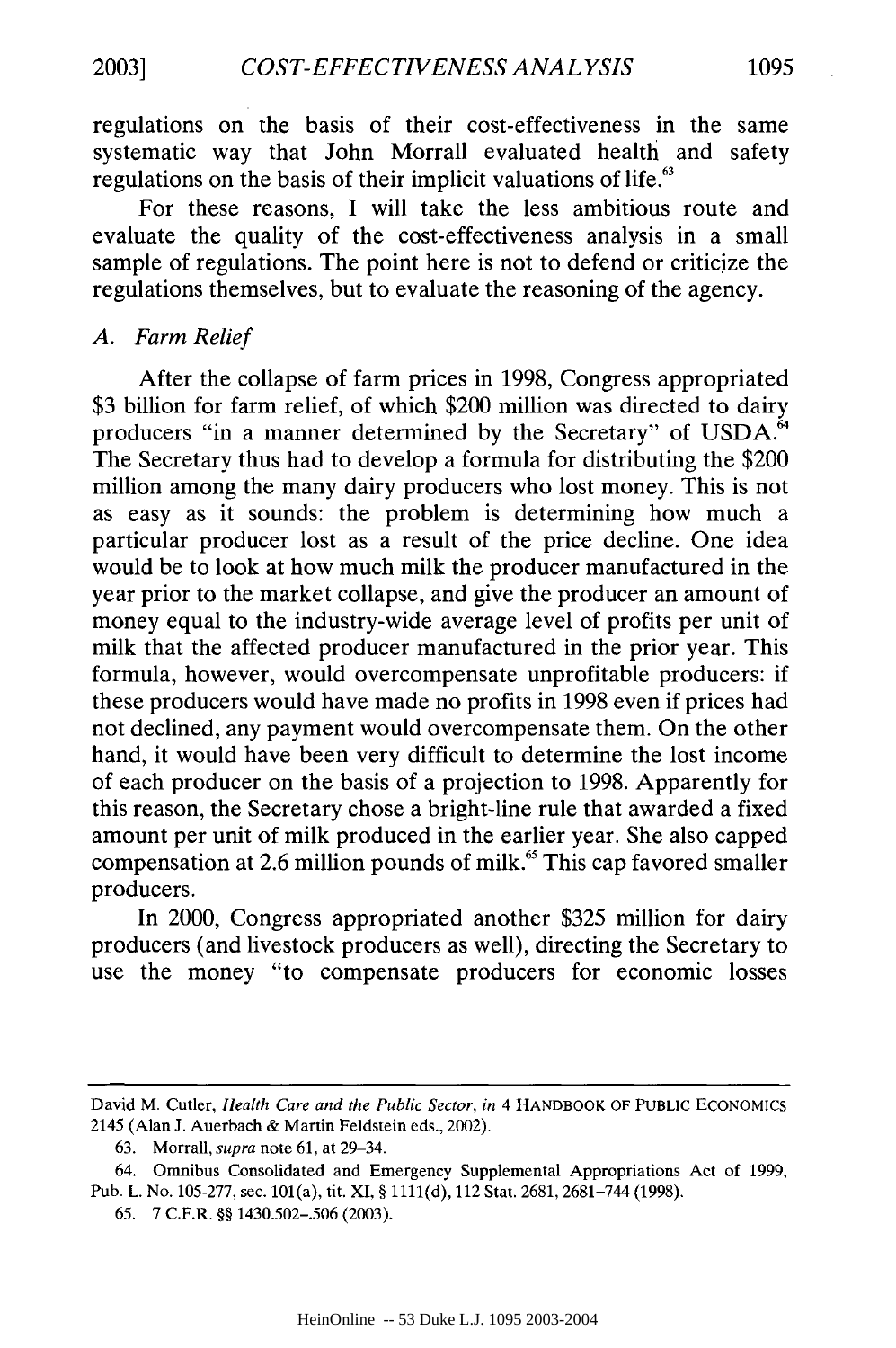incurred during 1999."<sup>66</sup> The Secretary maintained the cap issued under the prior regulation, and also provided that producers signed up in the first year of the program would be automatically enrolled in the second year of the program. Payments would be based on production in 1997 and 1998.<sup>67</sup> As a result, producers who had gone out of business in 1999, or even 1998, would nonetheless obtain compensation as though they had been in business but had lost money. Milk Train, a consortium of large milk producers, brought suit against the Secretary, arguing that the cap and the automatic enrollment provisions favored smaller dairy producers.<sup>68</sup> The cap clearly prevented larger producers from obtaining compensation for their losses beyond the cap, and the automatic enrollment provisions extended this preferential treatment to producers (presumably, smaller producers) who were no longer in the dairy business.

The Secretary argued that the rule complied with Executive Order 12,866 (the most recent cost-benefit executive order) and passed a cost-benefit test,<sup>69</sup> a claim that was apparently accepted by the D.C. Circuit Court.<sup>70</sup> Although the agency's description of the cost-benefit analysis is hard to follow, the Secretary seemed to believe that a payment of \$173 million to dairy producers could create benefits of \$400 to \$600 million. "The differences between outlays, which are virtually all direct transfers to program participants, and income, are made up of increased dairy prices.... **."'** This explanation is incoherent. Cash transfers to dairy producers would not normally increase dairy prices, but even if they did, the loss to consumers—not mentioned anywhere—would offset the gain in income.

The Crop and Market Loss Assistance rule fails a cost-benefit analysis, as indeed does any rule that determines how money appropriated by Congress would be distributed to beneficiaries. But it does not follow that any rule that the Secretary might promulgate

<sup>66.</sup> Agriculture, Rural Development, Food and Drug Administration, and Related Agencies Appropriations Act of 2000, Pub. L. No. 106-78, §§ 805, 822, 825, 113 Stat. 1135, 1179, 1186-87 (1999) (codified as amended in scattered sections of 7 U.S.C.).

<sup>67. 7</sup> C.F.R. §§ 1430.502.-.506.

<sup>68.</sup> Milk Train, Inc. v. Veneman, 310 F.3d 747,750 (D.C. Cir. 2002).

<sup>69. 1999</sup> Crop and Market Loss Assistance, 65 Fed. Reg. 7,942, 7,948 (Feb. 16, 2000).

<sup>70.</sup> *See Milk Train,* 310 F.3d at 754, 756 (relying on the existence of the cost-benefit analysis in holding that the cap and automatic enrollment provisions were proper). Executive Order 12,866 cannot be enforced by a court; the argument probably was made because a costjustified regulation would not seem arbitrary and capricious under the APA.

<sup>71. 1999</sup> Crop and Market Loss Assistance, 65 Fed. Reg. at 7,948.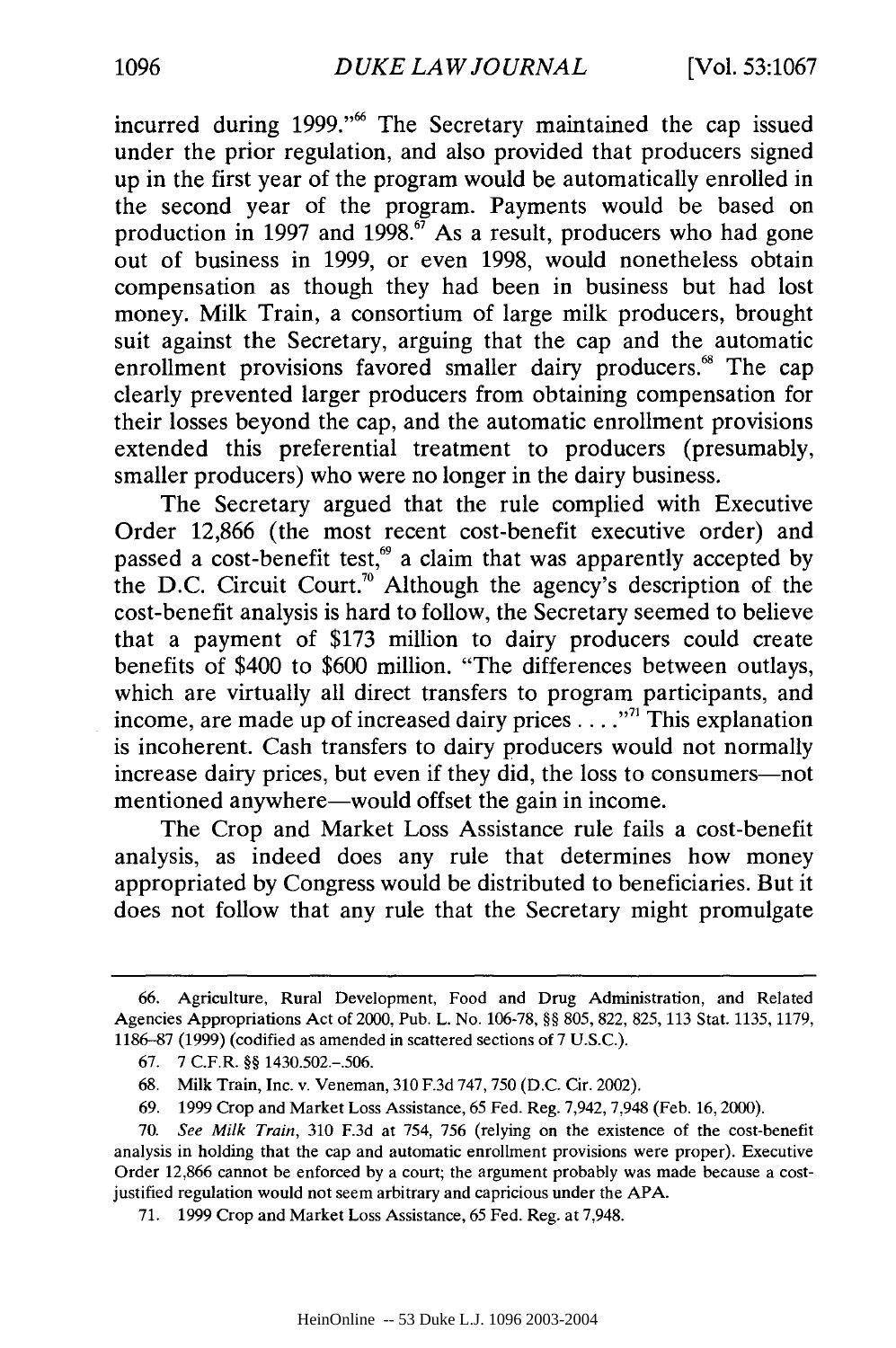would be equally bad or good. The Milk Train case centered on just this question. Milk Train complained that the rule violated the statute by favoring smaller producers, and the Secretary argued that deviations from the statutory goal were justified by administrative cost savings.

It is possible that the automatic enrollment portion of the rule was more cost-effective than an alternative procedure, such as a requirement that dairy producers fill out new applications and provide supporting evidence. The automatic enrollment provision was intended to avoid the cost of applying for compensation and the cost of processing applications, the first borne by the producers and the second borne by USDA. The provision, however, would also result in the transfer of moneys to producers who had gone out of business, leaving less in the treasury for the intended beneficiaries of the statute. The question, then, is whether the administrative cost savings justified these error costs. Answering this question requires some numbers. USDA could have estimated the application and processing costs by extrapolating from its past experiences with administering transfer programs, and USDA could have estimated the error costs from industry data on liquidations of producers. It seems likely that these estimates would have been relatively easy to make and would not involve vast administrative expenses. But because USDA did not make these estimates, and provide the relevant data, it is impossible to know whether the automatic enrollment provision was costeffective.

It is less likely that the cap was cost-effective.<sup>72</sup> It is hard to see how it could have saved administrative costs, while it clearly deprived large producers of their entitlements under the statute.

## *B. School Breakfasts and Lunches*

The School Breakfast Program, National School Lunch Act, and Child Nutrition Act established the School Breakfast Program, which provided funds for eligible schools that offer free breakfasts to their students.<sup>73</sup> School districts and state educational agencies apply for funds from the USDA, which issues regulations describing the criteria for eligibility. The statute provides that one goal of the program,

<sup>72.</sup> The court held that it did not have subject matter jurisdiction over the Secretary's decision to impose the cap, which, in the court's view, was discretionary under 5 U.S.C. § 701(a)(2) (2000) of the APA. *Milk Train,* 310 F.3d at 751-52.

<sup>73. 42</sup> U.S.C. § 1773 (2000) (school breakfast program authorization).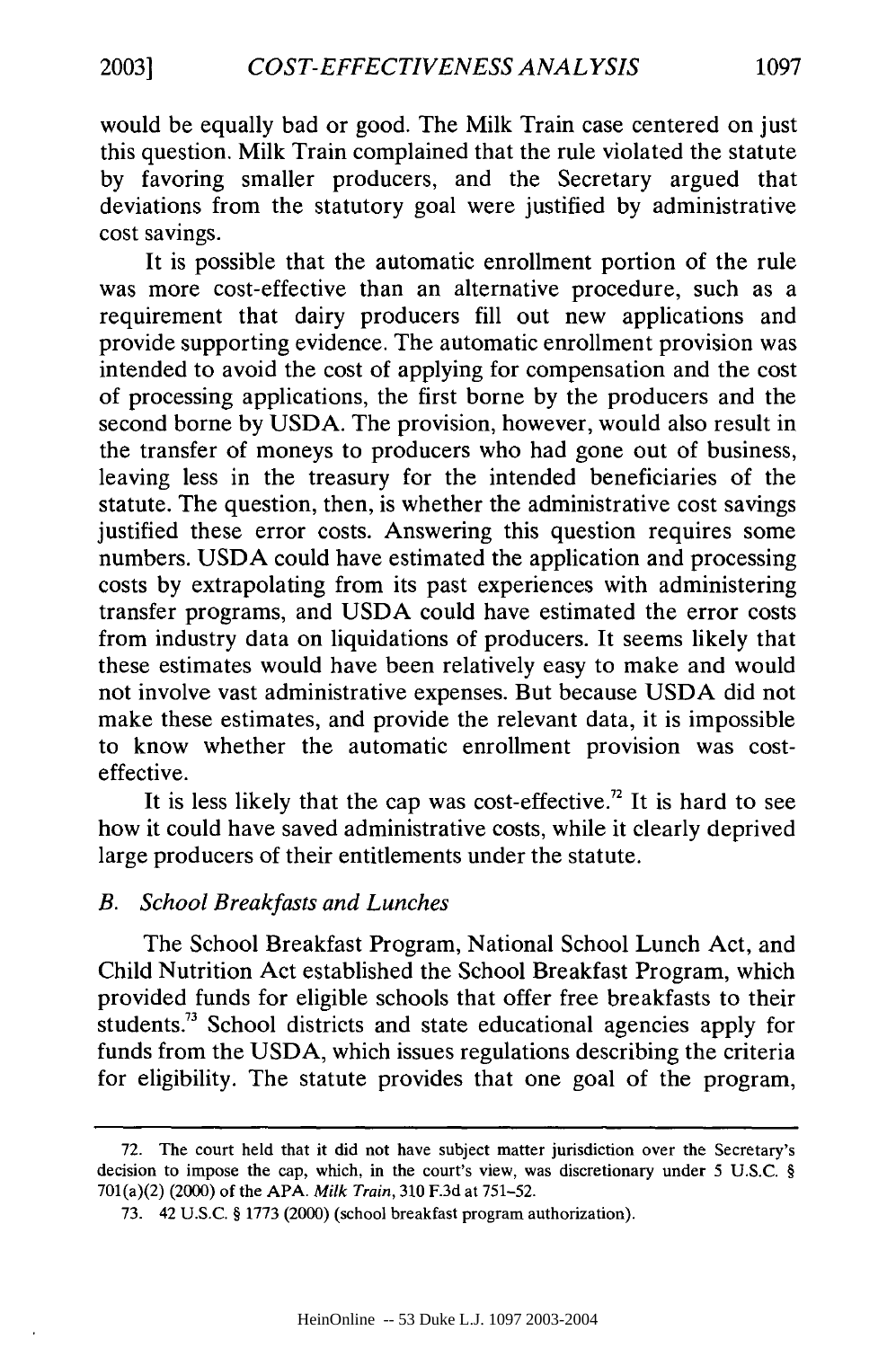although not the only goal, is to ensure that funds for breakfasts "to the maximum extent practicable... reach needy children."<sup>4</sup> The plaintiffs, a class of needy children, argued that USDA violated the statute by failing to demand from school districts enough information to determine that needy children were being helped, and for refusing to withhold funds from schools in districts that failed to provide such information. $15$ 

The challenged regulations required that applicants provide information about how they planned to distribute funds and how many schools with -needy students would not be served, but the requirements were minimal.<sup>76</sup> The states themselves defined "needy" in an inconsistent way, and many states did not reveal how they defined need, so that a school with a fair number of needy students might be defined as a non-needy school. Further, USDA did not have in place any process for verifying that the states provided accurate information; did not try to encourage states to bring more needy children within the program; and did not encourage compliance by threatening uncooperative school districts with sanctions at its disposal, such as a cutoff of federal aid." The court did not quarrel with all of these practices, but it ordered USDA to issue regulations that required schools to provide more information about the effect of their plans on needy children."

The case reflects the tradeoff between decision and error costs. USDA emphasized decision costs. It did not demand much information from states and did not verify that information, because doing so would have been too costly-both for the schools and for USDA. As a result, many schools would obtain funds even though they did not serve needy children, and many schools that served needy children would not obtain funds. The court's holding implicitly assumed that more stringent information requirements would not burden the schools or USDA too much, but rather would reduce the amount of error. But the court was not willing to demand a great deal of extra work from USDA, presumably because it thought that that excessive decision costs would interfere with the operation of the

<sup>74. 42</sup> U.S.C. **§** 1759a(e)(1)(C) (2000).

**<sup>75.</sup>** Charette v. Bergland, 457 F. Supp. **1197, 1199** (D.R.I. 1978).

<sup>76. 7</sup> C.F.R. § 220.7 (2003).

<sup>77.</sup> *Charette,* 457 F. Supp. at 1205-06.

<sup>78.</sup> *Id.* at 1207.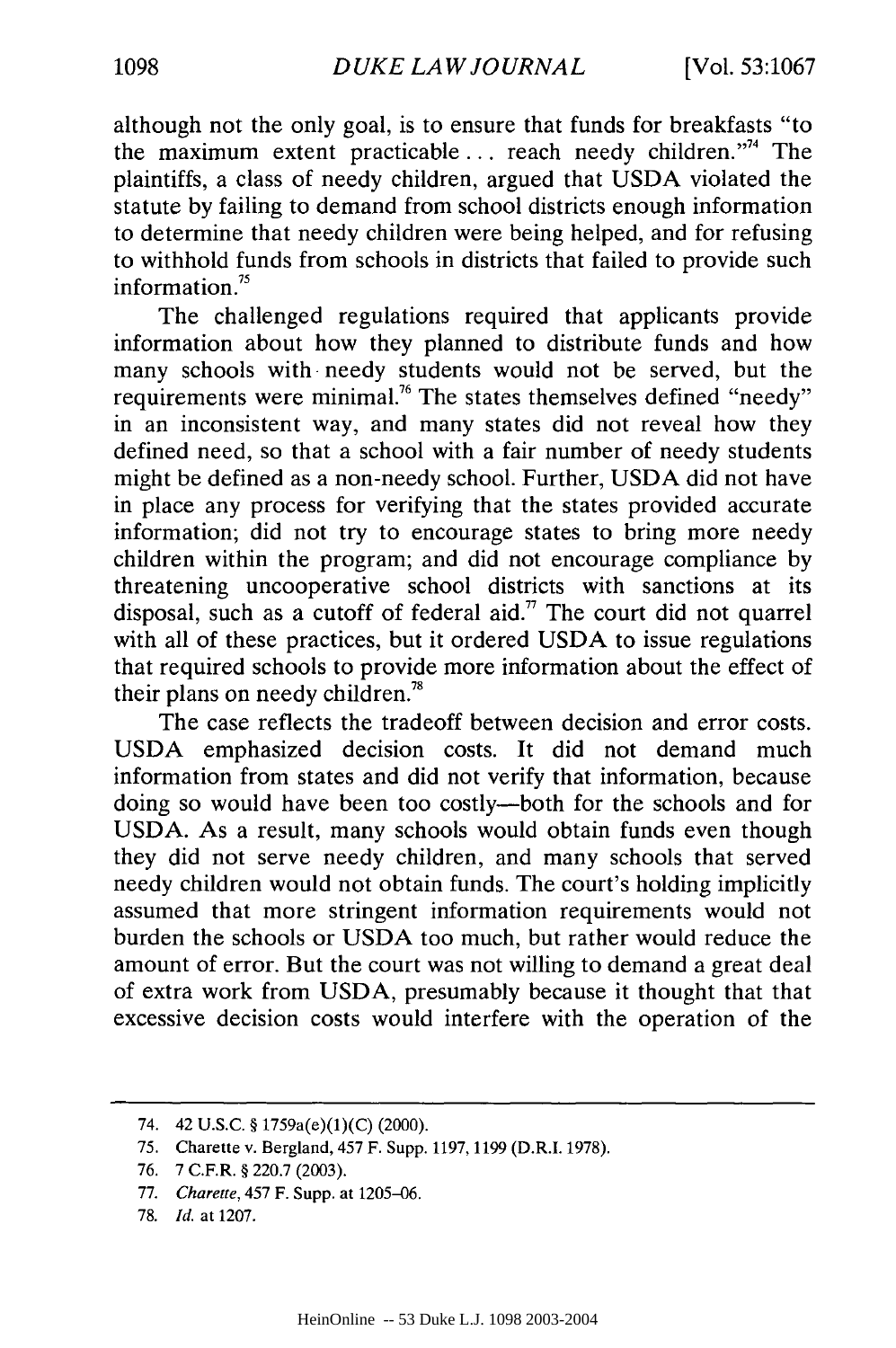program, burden schools, or have a similar perverse effect on the distribution of funds.

The court, however, did not explain why it thought that demanding more information from states was cost-justified but that verifying the accuracy of this information was not necessarily costjustified (an issue left for remand). These claims are susceptible to empirical analysis. For the states, determining the numbers and locations of needy students in the school system is expensive: surveys must be conducted, answers must be verified, and data must be compiled. For USDA, verifying the information provided by the states may or may not be costly: spot checks along with the threat of funds cutoff might be sufficient to ensure the states' honesty. USDA should have estimated and reported the administrative costs of both the regulation in question and the alternative regulations that imposed more rigorous and less rigorous application and verification procedures.

On the error cost side, the statutory language indicates that Congress wanted to ensure that needy children received lunches, but also did not mind if non-needy children received lunches. At a minimum, USDA should have discussed alternative regulations, and in particular reported how many needy children each regulation would have likely helped. The estimates of the number of children who would be helped by the regulation could have been based on widely available demographic information concerning the distribution of needy and non-needy children in school districts. If USDA was charged with exhausting an appropriation, then the cost-effective regulation would most likely have been that regulation that provided lunches to the most needy children. If the appropriation was not determined or budgeted in advance, then the cost-effective regulation would be the one that provided lunches to needy children at the least cost per lunch.79 The one complication is Congress's apparent ambivalence about funding lunches for non-needy children. A regulation that saved on administrative costs but resulted in the funding of lunches for a number of non-needy children, as well as needy children, would arguably be more cost-effective than a regulation that resulted in substantial administrative costs but aided only needy children. Here, USDA would seem to be given discretion, but it should have reported how it used its discretion by revealing the implicit or explicit weight that it put on receipt of a lunch by a non-

<sup>79.</sup> See supra Part II.A.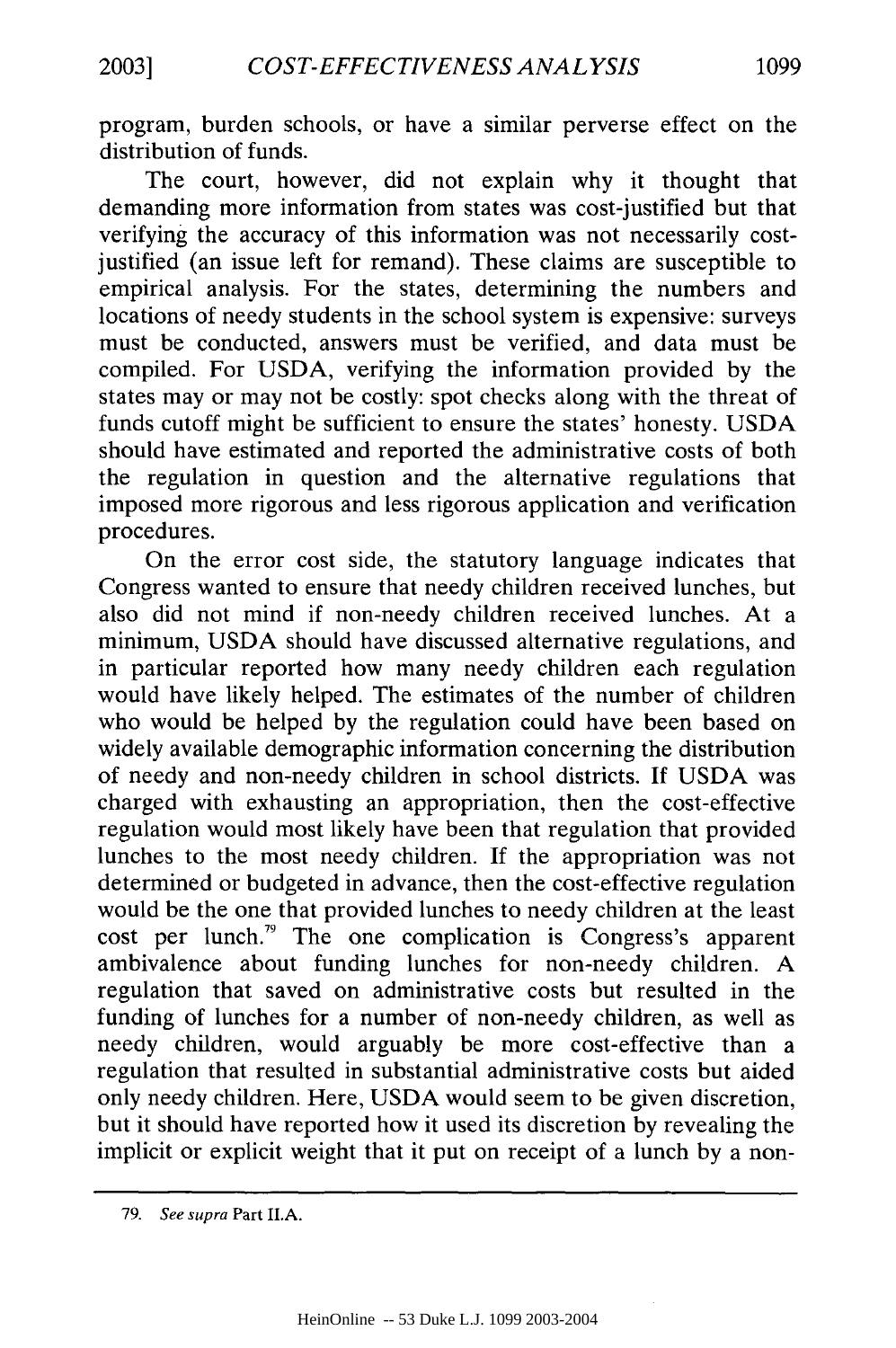needy child. Because USDA failed to provide the necessary information, it is impossible to evaluate USDA's actual regulation on cost-effectiveness grounds.

#### *C. Food Stamps*

The Food Stamp Program, like the School Breakfast Program, gives the Secretary of USDA a great deal of discretion to issue regulations, in this case as he "deems necessary or appropriate for the effective and efficient administration" of the program.<sup>80</sup> Under the program, USDA issued regulations providing that, among other things, food stamps would be sent by mail and the federal government would replace food stamps that were lost in the mail. Subsequently, Congress enacted a statute that authorized USDA to share the costs with the states, and USDA issued a new regulation that required states to pay for lost food stamps above a threshold-0.5 percent of the value of the coupons sent through the mail.<sup>81</sup> The purpose of the regulation was to give states the "incentive to reduce [mail] losses"<sup>82</sup>—presumably by cracking down on food stamp thieves. The state of New Mexico brought suit challenging the cost-sharing regulation. $83$ 

New Mexico argued that the regulation assumed that lost coupons were inevitably redeemed—that is, they were not really lost but stolen and used by the thieves or customers of the thieves-when many coupons really were just lost.<sup>84</sup> If the coupons were really lost, then USDA did not lose any money, aside from the trivial printing costs when it replaced the coupons, and thus should not have been entitled to reimbursement from the state. USDA argued, and the court agreed, that

it would have been irrational for the Department of Agriculture to adopt a tracking system for food stamp issuances and redemptions as the State of New Mexico suggests. Such a system likely would cost more than the savings expected from the mail loss reduction

<sup>80. 7</sup> U.S.C. § 2013(c) (2000).

<sup>81. 7</sup> C.F.R. § 276.2 (2002).

<sup>82.</sup> Food Stamp Program; Mail Issuance Loss Tolerance Levels, 47 Fed. Reg. 50,681, 50,682 (Nov. 9,1982).

<sup>83.</sup> Gallegos v. Lyng, 891 F.2d 788, 789 (10th Cir. 1989).

<sup>84.</sup> *Id.* at 791-93.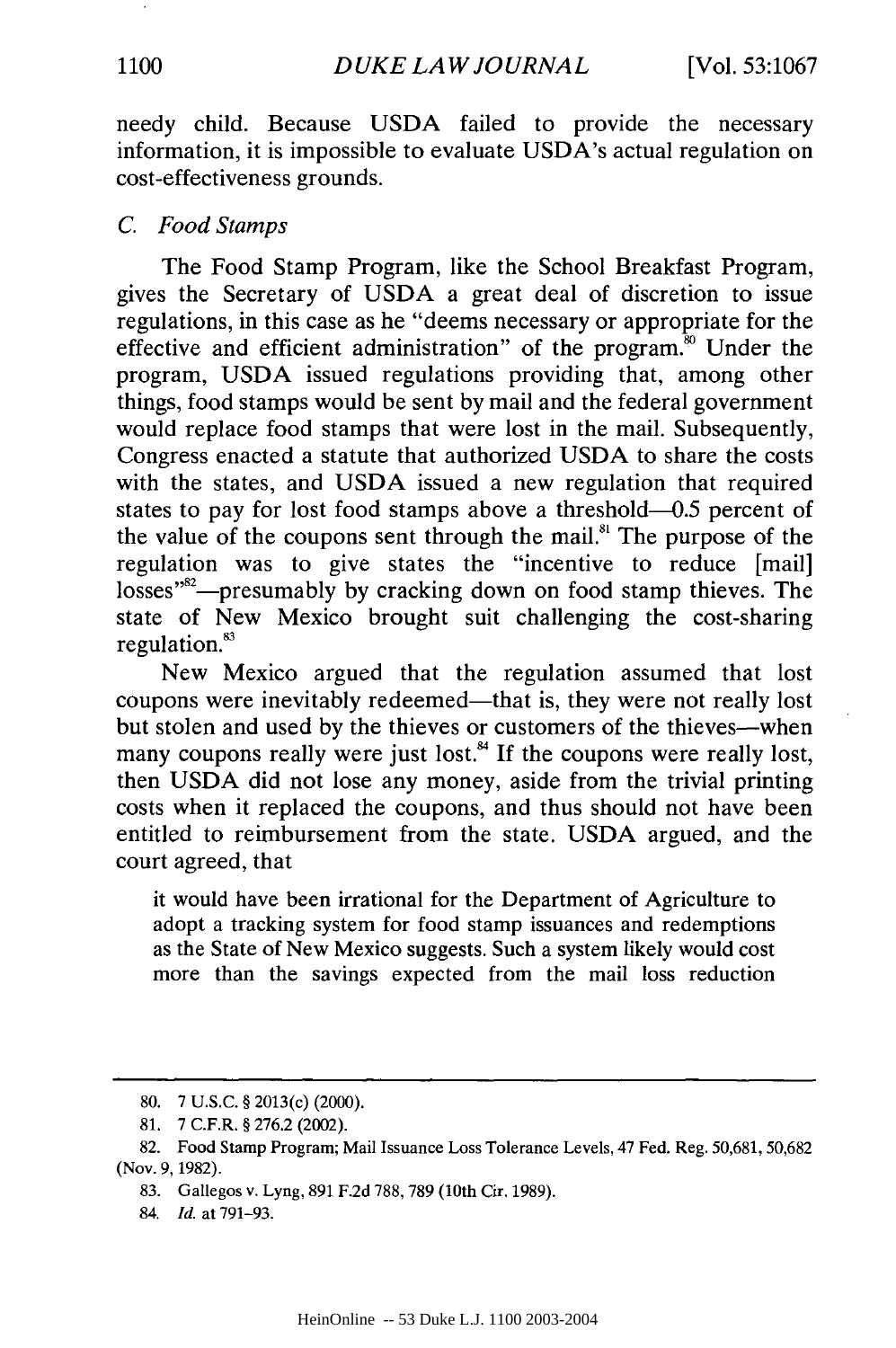program; thus it was not arbitrary or capricious for FNS to reject this proposal.<sup>85</sup>

The court agreed that decision costs associated with the tracking regulation would have outweighed the error costs, and therefore held that the agency's decision was not illegal.<sup>86</sup>

As far as the opinion indicates, the court took the agency's word that the tracking system would have cost more than it saved. But this claim was an empirical claim, susceptible to cost-effectiveness analysis. The cost of a tracking system included staff time and other expenses; the benefit of a tracking system was, in this case, the cost savings for the state, but, more broadly, the reduction of resources that would go to criminals rather than to the intended beneficiaries of the food stamp program. The cost-effectiveness inquiry is whether the tracking system would cost less in dollar terms than the extra appropriations needed to replace coupons that would not have been lost if a tracking system had been in effect. An adequate costeffectiveness analysis would contain estimates of these costs. It would also have considered alternative regulations.

There is a further interesting federalism dimension to the regulation. The question was not whether USDA would have saved Congress money by using the tracking system; the question rather was whether USDA would have saved states and Congress money by using the tracking system. Recall that the idea of loss sharing was to give states an incentive to crack down on food stamp thieves and save Congress money. Even if the tracking system would not have been cost-effective, there was a separate question whether the 0.5 percent threshold gave states the optimal incentive to invest in greater policing. A low threshold would cause states to externalize the costs on the federal government; but a high threshold would cause states to overinvest (and redundantly invest) in food stamp policing when it would be better for the federal government to use a centralized monitoring system. Indeed, this was New Mexico's claim. USDA should have estimated the effects of different thresholds on the incentives of states to invest in policing.

Thus an adequate cost-effectiveness analysis would determine (1) how much different investments in policing would reduce mail thefts of food stamps, and (2) how sensitive states are to different

<sup>85.</sup> *Id.* at 792.

**<sup>86.</sup>** *Id.* at 795.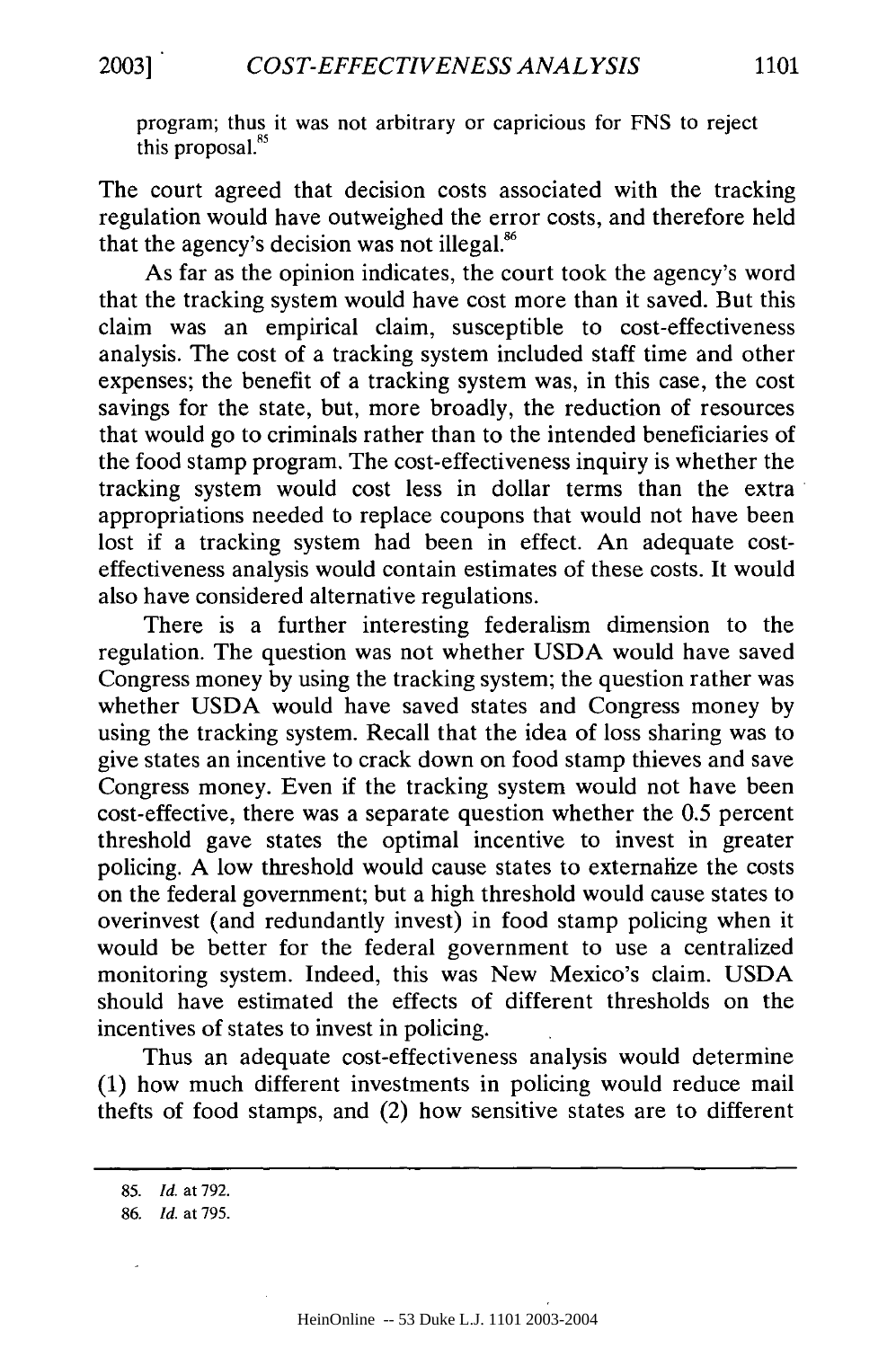cost-sharing rules. An empirical study could determine (roughly) the level of police investment where the marginal cost of the investment equals the marginal benefit in food stamp savings; and then a separate study could determine the cost-sharing arrangement that would cause states to engage in the optimal level of investment. Although USDA understood this basic logic, it did not provide the relevant information for determining whether it performed a valid costeffectiveness analysis.

## *D. Medicare: Outpatient Diabetes Self-Management Training*

The Balanced Budget Act of 1997 expanded Medicare coverage of self-management training programs for diabetics." In 2000, the Department of Health and Human Services (HHS) published a final rule that, among other things, limited coverage to training ordered by a physician or other qualified practitioner, required that the physician provide a plan of care, described the elements of a valid training program, and identified the medical conditions that would qualify for the coverage.<sup>88</sup> The statute provided for the transfer of resources to beneficiaries; therefore, the regulation that implemented the statute was a transfer regulation.

Of special interest is HHS's discussion of Executive Order 12,866, which it said applied to the regulation because the regulation would have an impact of greater than \$100 million per year. HHS then proceeded to discuss the costs and benefits of the regulation. On the cost side, HHS started out promisingly. There were 4.5 million Medicare beneficiaries with diabetes, but because many of them already had training or would not qualify for it under the proposed regulation, about 2.25 million would receive benefits under the regulation. Each of these individuals would receive ten to twelve hours of training. Multiplying the number of beneficiaries by the number of hours and by a training cost (not specified), and taking account of the capacity of accredited programs and the time lag before a sufficient number would be in operation, HHS estimated budgetary costs of \$150 million in fiscal year 2001, increasing to \$280 million in fiscal year 2005.<sup>89</sup> But then HHS faltered. It mentioned that

<sup>87. 42</sup> U.S.C. § 1395w-21 (2000).

<sup>88.</sup> Department of Health and Human Services, Health Care Financing Administration, Medicare Program; Expanded Coverage for Outpatient Diabetes Self-Management Training and Diabetes Outcome Measurements, Part **II,** 65 Fed. Reg. **83,130** (Dec. **29,** 2000).

**<sup>89.</sup>** *Id.* at 83,146-47.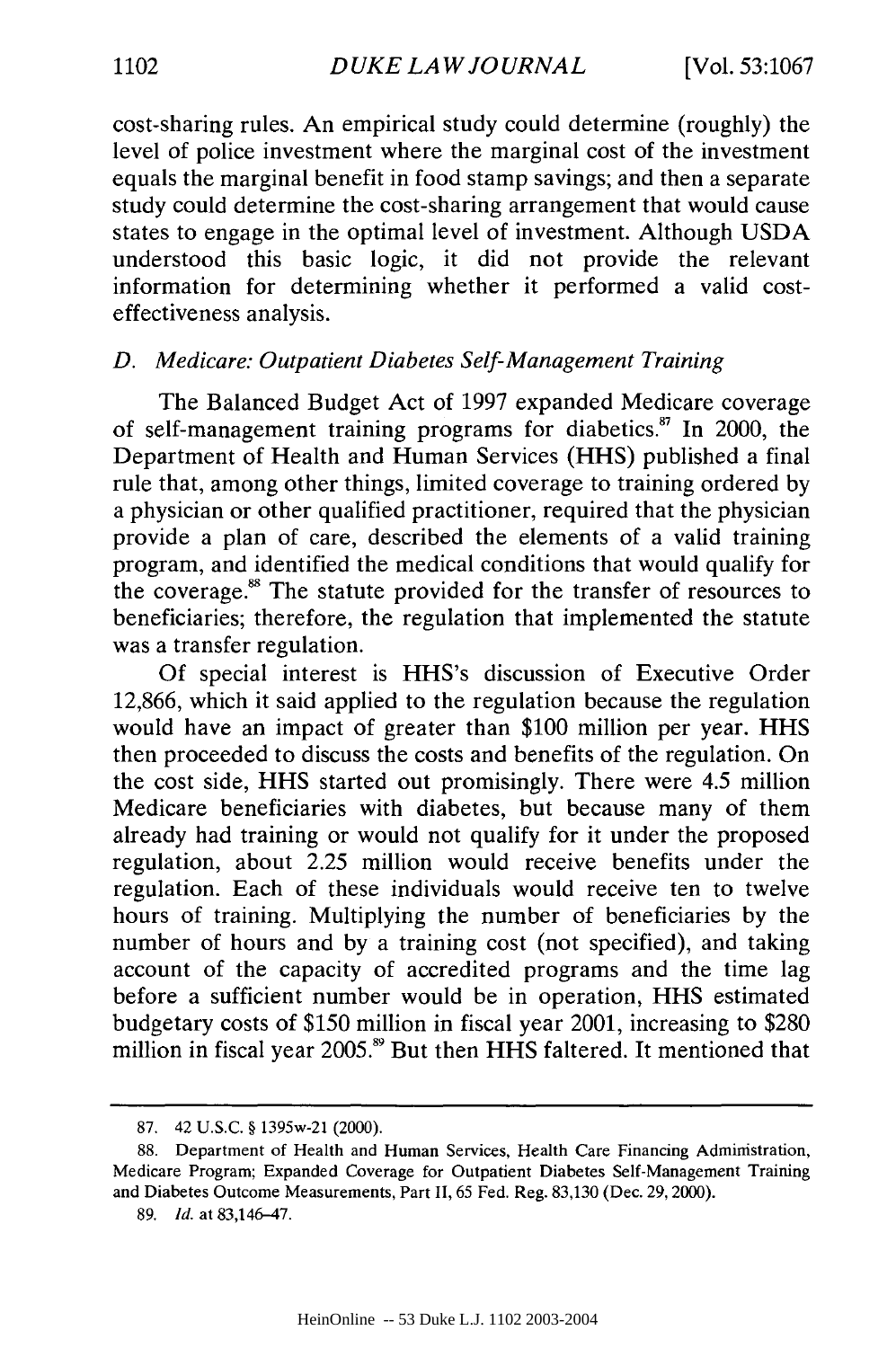diabetes can cause death, heart disease, blindness, and many other medical problems, and that self-management can reduce these problems, but it did not monetize these factors.<sup>90</sup> It should have calculated the net cost of the program by subtracting the medical costs averted from the cost of self-management training. Having done that, HHS should next have calculated the cost-effectiveness ratio by dividing the next cost of the program by the stipulated benefit, such as QALYs gained.

One cannot know whether the regulation is cost-effective without knowing the effectiveness of the training program. If the effectiveness is high enough, and the benefits are high enough, then the regulation would be cost-effective; otherwise, it would not be. If it is cost-effective, what this means is that given the goal of providing aid to a class of people who have illnesses, it is cheaper for the government to achieve this goal by paying for self-management training than by paying for medical care for symptoms that could have been avoided through self-management. (Alternatively, costeffectiveness analysis might have revealed that giving more intensive training to fewer people, or less intensive training to more people, would have produced a greater ratio of benefits to costs.) As is always the case, the cost-effectiveness analysis would not show that Medicare coverage is welfare maximizing; it shows that given the goals of Medicare coverage, one kind of transfer is superior to another.

To sum up, HHS recognized that Executive Order 12,866 applied to the diabetes self-management regulation, and it performed a regulatory impact analysis. But its regulatory impact analysis was inadequate. It identified the budgetary costs of the regulation, but did not reduce them to a present value. More important, it failed to provide an estimate of the probability that self-management would result in cost savings and QALY gains; it failed to monetize the cost savings and subtract them from the cost of the program; and it failed to compare the cost-benefit ratio of the regulation in question with the cost-benefit ratios of alternative regulations. As a result, one cannot determine from the regulatory impact analysis whether the regulation is cost-effective.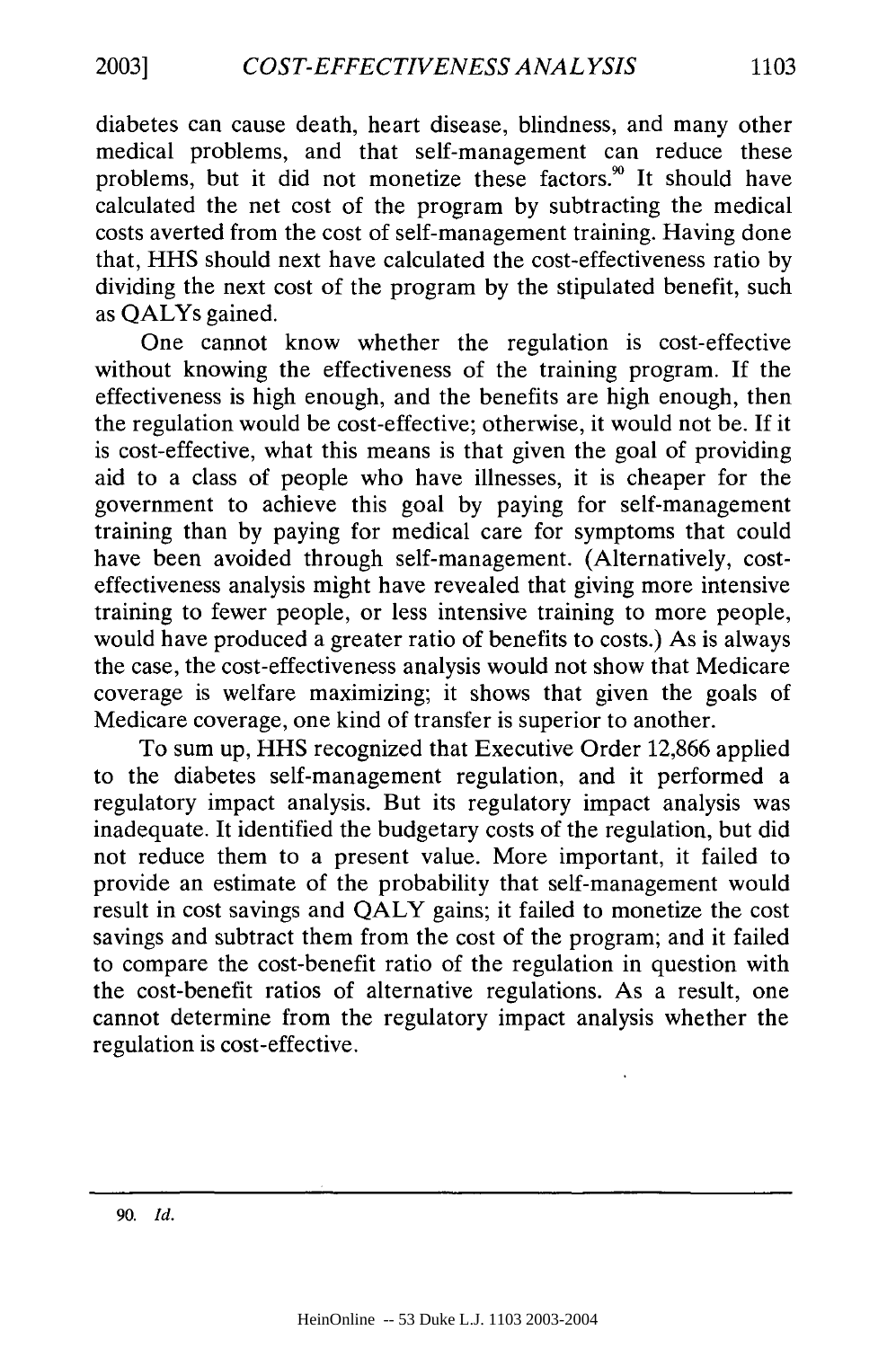## IV. LEGAL AUTHORITY FOR ECONOMIC ANALYSIS OF TRANSFER REGULATIONS

Executive Order 12,866 requires agencies to perform costeffectiveness analysis on transfer regulations. Several clauses of this order are pertinent:

When an agency determines that a regulation is the best available method of achieving the regulatory objective, it shall design its regulations in the most cost-effective manner to achieve the regulatory objective. In doing so, each agency shall consider incentives for innovation, consistency, predictability, the costs of enforcement and compliance (to the government, regulated entities, and the public), flexibility, distributive impacts, and equity.<sup>91</sup>

This provision appears to apply to transfer regulations. Other provisions of the executive order direct agencies to conduct costbenefit analysis; this provision seems to acknowledge that a costbenefit analysis might not be consistent with the "regulatory objective." If the regulatory objective is not efficiency, it must be redistribution.<sup>92</sup> Because the regulatory objective is set by statute, the president cannot override it through an executive order. But the president can, given standard views of presidential power, guide the means that agencies use to obtain the objective, and this surely includes requiring agencies to use less expensive rather than more expensive methods for achieving the objective. The agency must choose the most "cost-effective manner" for achieving this distribution, one that accounts for "the costs of enforcement and compliance"-what I call decisions costs-and distributive impactswhat I call error costs.

An additional provision requires agencies to provide information about these costs and benefits. The provision says that the agency should provide

an assessment, including the underlying analysis, of costs and benefits of potentially effective and reasonably feasible alternatives to the planned regulation, identified by the agencies or the public (including improving the current regulation and reasonably viable

<sup>91.</sup> Exec. Order No. 12,866,58 Fed. Reg. 51,735, 51,736 (Oct. 4, 1993).

<sup>92.</sup> Or some other nonefficiency moral goal such as changing preferences, but this is not the case in the transfer regulations that I have examined.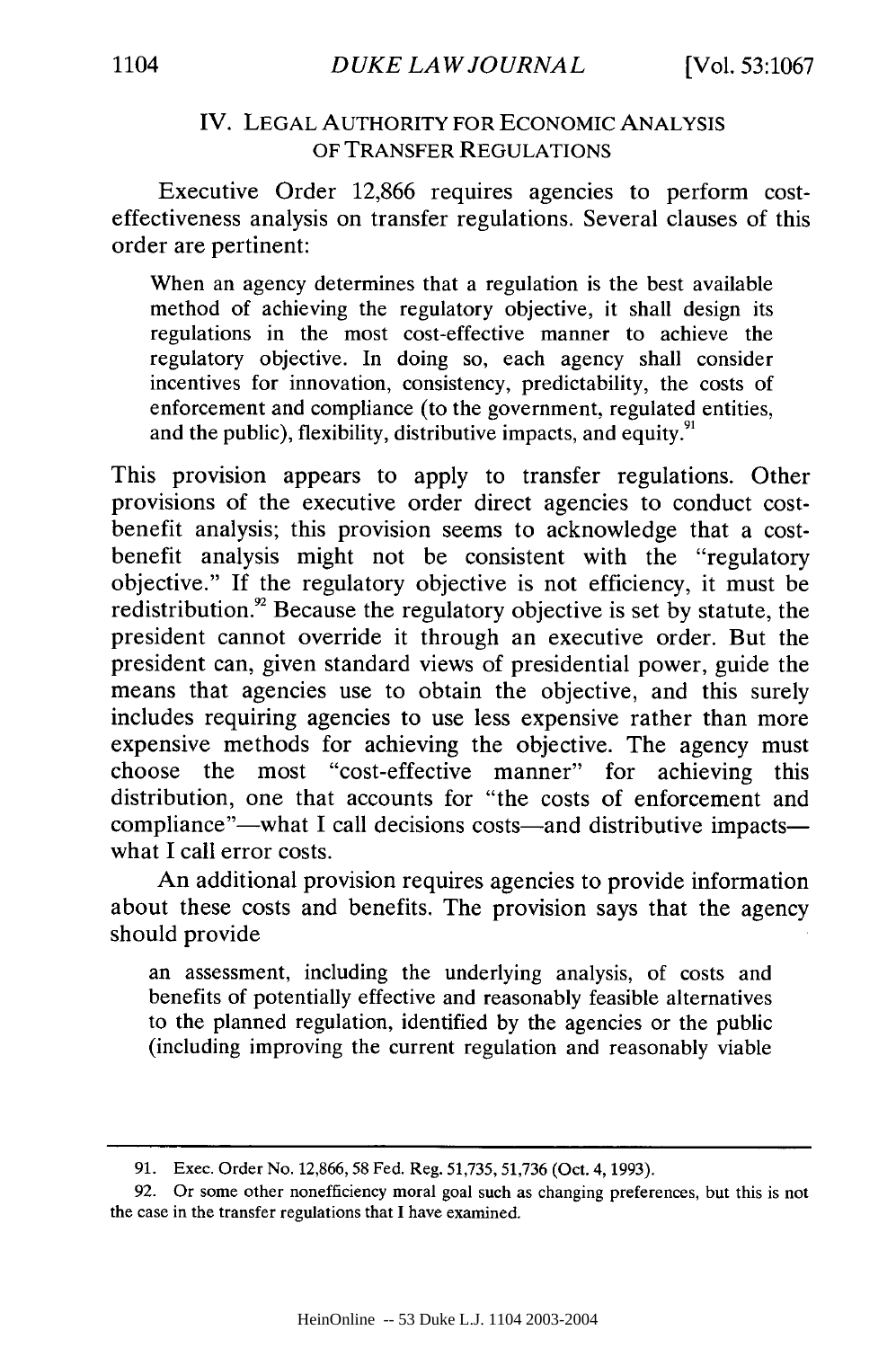nonregulatory actions), and an explanation why the planned regulatory action is preferable to the identified potential alternatives.<sup>93</sup>

This is a reporting requirement, and it could be used to force agencies to reveal the results of a cost-effectiveness analysis.

Agencies have not (with a few exceptions) accepted these invitations to perform cost-effectiveness analysis on transfer regulations, but OMB could prod them to do so, as OMB has prodded agencies to perform cost-benefit analysis on regulations designed to solve market failures. Following the cost-benefit model, OMB could announce that agencies should conduct cost-effectiveness analysis of transfer regulations and that OMB will send back to agencies any transfer regulations that are not accompanied by a satisfactory assessment of their cost-effectiveness.

Executive Order 12,866 does not direct agencies to report the economic distortions caused by the transfer statute, as implemented in regulations, or to report Pareto superior distributions that are outside the authority of the agency." To achieve this end, either the president would need to amend the executive order, OMB would need to issue new guidelines, or Congress would need to enact a statute modeled on NEPA. The new language might say:

All major transfer regulations must be accompanied by a report of (1) alternative rules or transfers of money, if any, that would obtain the same distributive goals at a lower cost; and (2) a calculation of the economic distortions caused by the transfer regulations.

For example, a major regulation that implements price supports would identify potential tax-and-transfer regimes for obtaining the same distributional goals at lower cost, and would calculate the economic cost of the price supports.

## **CONCLUSION**

Executive Order 12,866 already requires regulatory agencies to perform cost-benefit or cost-effectiveness analysis for major regulations, and agencies have correctly concluded that transfer regulations are not exempt. But they have rarely performed cost-

<sup>93.</sup> Exec. Order No. 12,866, 58 Fed. Reg. at 51,741.

<sup>94.</sup> One could possibly find some authority in the executive order itself. *Id.* at 51,735-36.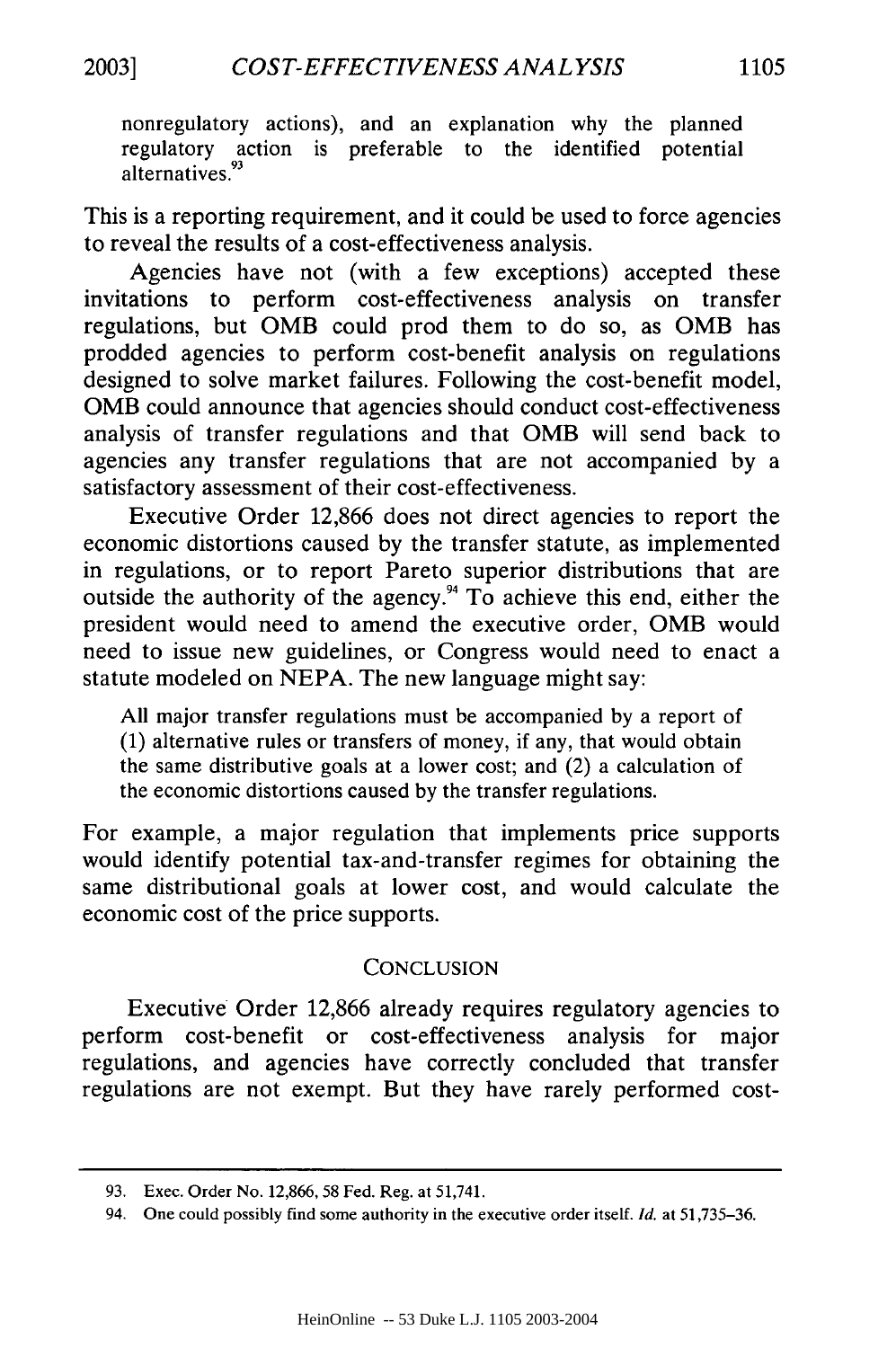effectiveness analysis, and their occasional efforts have been inadequate.

Given the current low level of activity, agencies could improve regulatory performance dramatically by following some simple precepts. Agencies should always report several alternative regulations, not just the regulation that they propose. These alternatives could be generated by staff or by outsiders, including regulated entities. Agencies should describe the distributional effects and administrative costs of each regulation and provide costeffectiveness ratios under alternative assumptions. Agencies should discount costs and benefits as they do when performing cost-benefit analysis. And agencies should calculate and report the welfare costs of their regulations.

Courts frequently review cost-effectiveness analyses performed by agencies when litigants challenge transfer regulations under the Administrative Procedure Act, but their judgments do not inspire confidence. Judicial review would be more valuable if courts demanded that agencies supply the data used in the cost-effectiveness analyses, and courts had a more adequate understanding of costeffectiveness principles. Although many courts understand that administrative cost savings justify reliance on transfer regulations that are rough rather than specific, they also need to understand that one cannot evaluate transfer regulations properly without information about the cost savings and the expected distribution of benefits.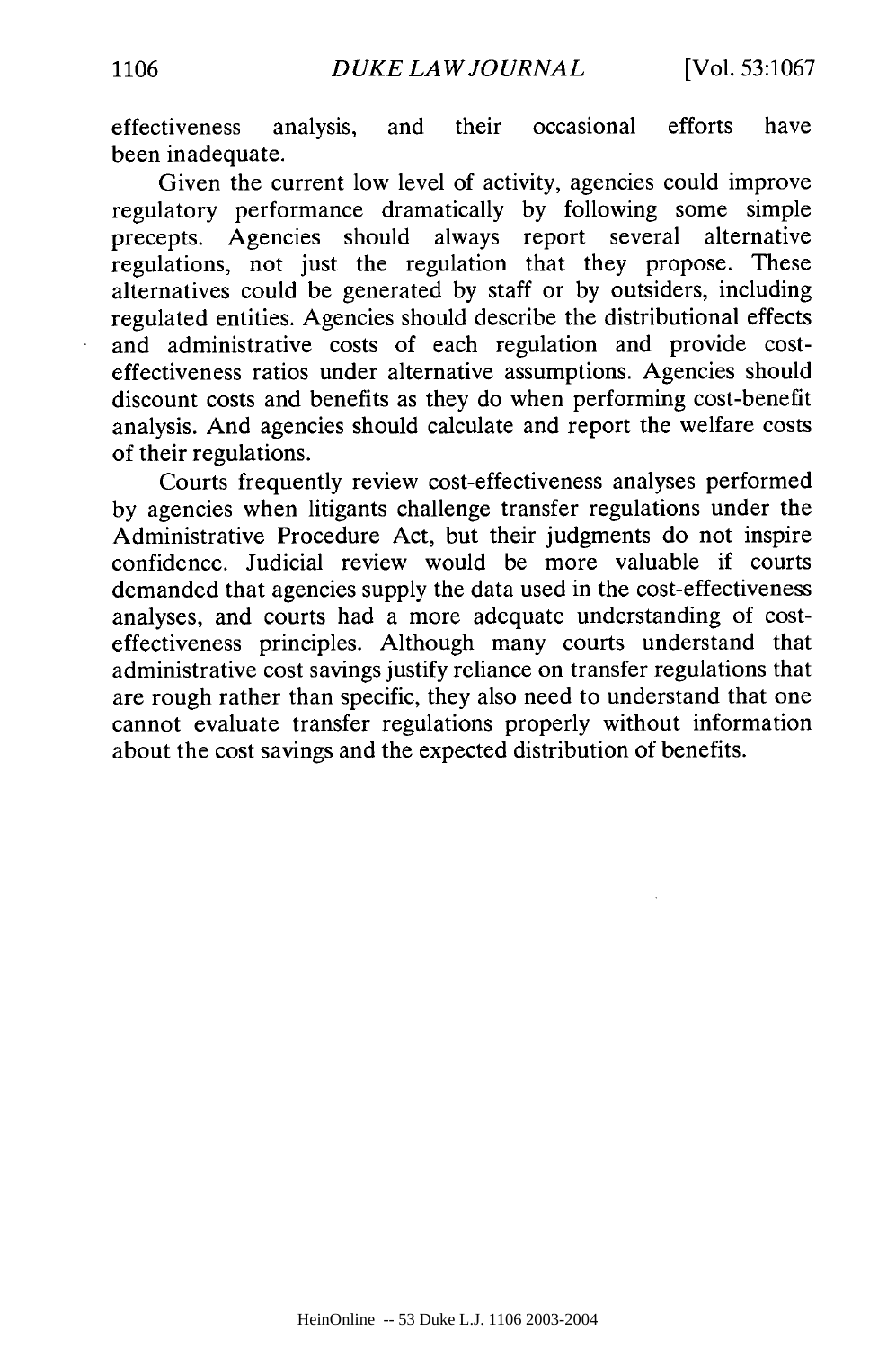## APPENDIX

Transfer Regulations Reviewed by OMB Between April 1, 2000 and September 30, 2001<sup>95</sup>

## **Department of Agriculture**

Agricultural Disaster and Market Assistance

2000 Crop Agricultural Disaster and Market Assistance

Market Assistance for Cottonseed, Tobacco, and Wool and Mohair Bioenergy Program

Farm Storage Facility Loan Program

Wool, Mohair, and Apple Market Loss Assistance Programs

Dairy, Honey, and Cranberry Market Loss Assistance and Sugar Programs

Livestock Assistance, American Indian Livestock Feed, Pasture Recovery, and Dairy Price Support Programs

2000 Crop Disaster Program

Catastrophic Risk Protection Endorsement

Food Stamp Program: Recipient Claim Establishment and Collection Standards

National School Lunch and School Breakfast Program: Additional Menu Planning Approaches

Requirements for and Evaluation of WIC Program Bid Solicitations for Infant Formula Rebate Contracts

Non-Discretionary Provisions of the Personal Responsibility and Work Opportunity Reconciliation Act of 1996

Non-Citizen Eligibility and Certification Provisions of Public Law 104-193

Food Stamp Program: Personal Responsibility Provisions of the Personal Responsibility and Work Opportunity Reconciliation Act of 1996

## **Department of Defense**

Tricare: Civilian Health and Medical Program of the Uniformed Services (CHAMPUS), NDAA for Fiscal Year 2001 and Pharmacy Benefits Program

## **Department of Health and Human Services**

Medicare Program: Medicare + Choice

Prospective Payment System for Home Health Agencies

Prospective Payment System and Consolidated Billing for Skilled Nursing Facilities

95. These regulations are drawn from 2002 OMB REPORT, *supra* note 2. at 58-61.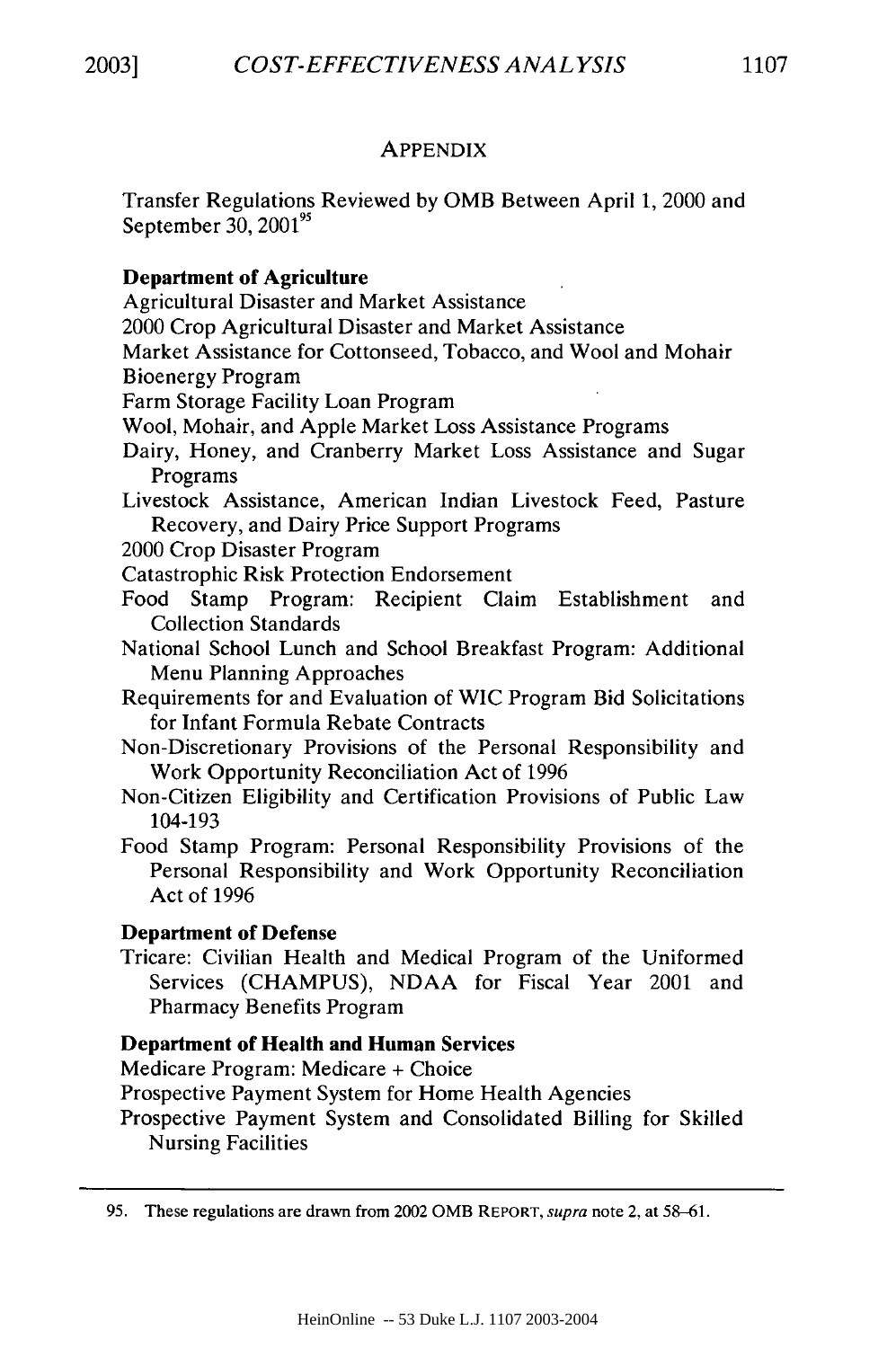- Medicare Program: Hospital Inpatient Payments and Rates and Costs for Graduate Medical Education (1999)
- Medicare Program: Changes to the Hospital Inpatient Prospective Payment Systems and Fiscal Year 2001 Rates
- Medicare Program: Revisions to Payment Policies Under the Physician Fee Schedule for Calendar Year 2001
- Medicare Program: Expanded Coverage for Outpatient Diabetes
- Prospective Payment System for Hospital Outpatient Services
- Revision to Medicaid Upper Payment Limit Requirements for Inpatient Hospital Services
- Medicaid Program: Medicaid Managed Care
- Medicaid Program: Change in Application of Federal Financial Participation Limits
- Medicare Program: Inpatient Payments and Rates and Costs for Graduate Medical Education (2000)
- Medicare Program: Prospective Payment System and Consolidated Billing for Skilled Nursing Facilities-Update
- Medicare Program: Prospective Payment System for Inpatient Rehabilitation Hospital Services
- Medicare Program: Changes to the Hospital Inpatient Prospective Payment Systems and Rates and Costs of Graduate Medical Education for Fiscal Year 2002
- Modification of the Medicaid Upper Payment Limit Transition Period for Hospitals, Nursing Facilities, and Clinic Services
- State Child Health; Implementing Regulations for the State Children's Health Insurance Programs

#### Social Security Administration

- Supplemental Security Income: Determining Disability for a Child Under Age 18
- Revised Medical Criteria for Determination of Disability, Musculoskeletal System and Related Criteria
- Collection of the Title XVI Cross-Program Recovery

Office of Federal Housing Enterprise Oversight

Risk-based Capital

#### **Department of Labor**

Government Contractors, Affirmative Action Requirements

Claims for Compensation Under the Energy Employees Occupational Illness Compensation Program Act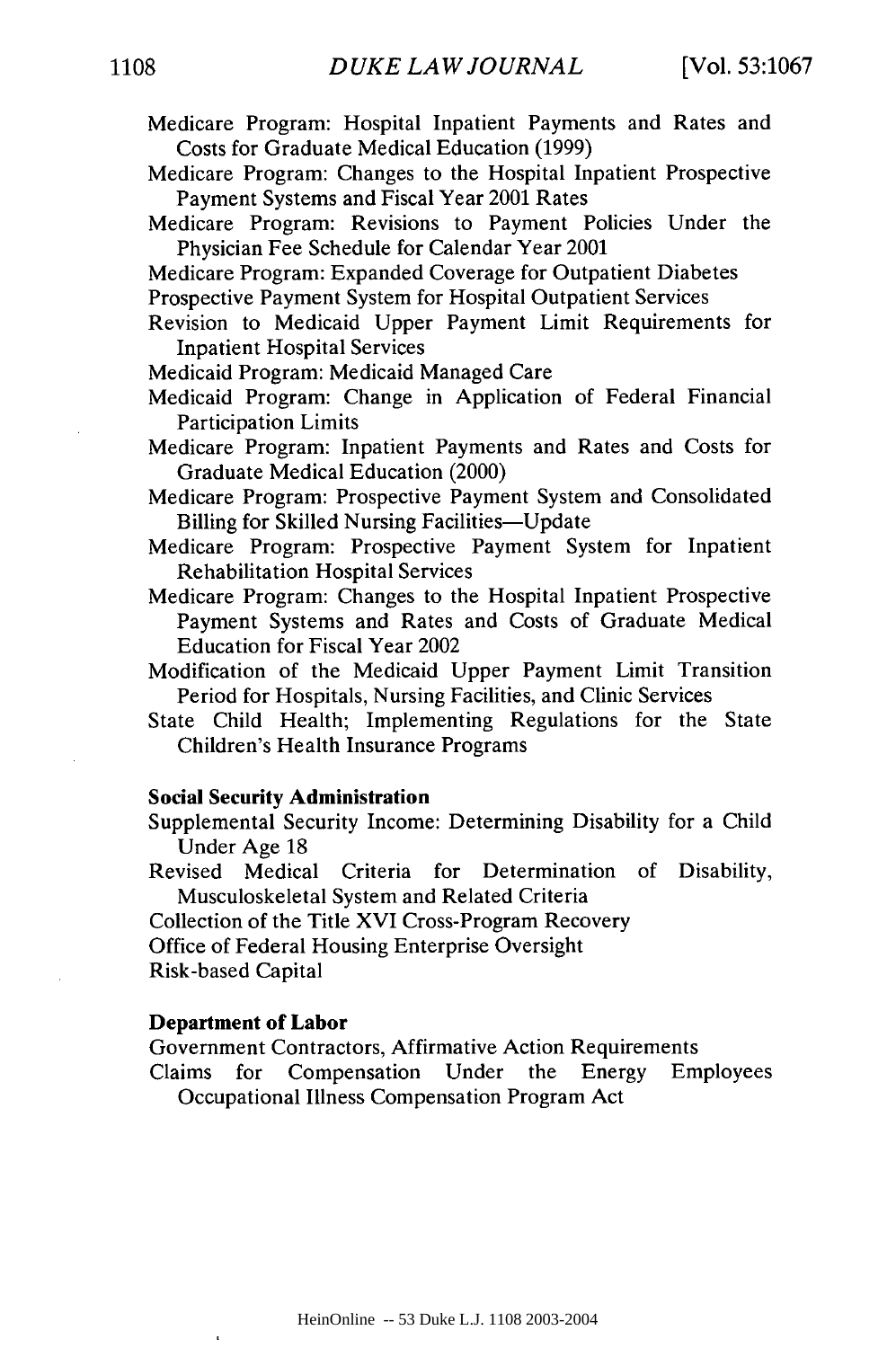Procedures for Predetermination of Wage Rates; Labor Standards Provisions Applicable to Contracts Covering Federally Financed and Assisted Construction and to Certain Nonconstruction Contracts ("Helpers")

Birth and Adoption Unemployment Compensation

#### Department of Transportation

Safety Incentive Grants for the Use of Seatbelts Amendment of Regulations Governing Railroad Rehabilitation and Improvement Financing Program

#### Veterans Administration

Disease Associated with Exposure to Certain Herbicide Agents: Type 2 Diabetes

#### **Federal Emergency Management Administration**

Supplemental Property Acquisition and Elevation Assistance Disaster Assistance: Cerro Grande Fire Assistance Supplemental Property Acquisition and Elevation Assistance

#### **Small Bnsiness Administration**

Small Business Size Standards: General Building Contractors, etc. New Market Venture Capital Program

#### **Office of Personnel Management**

Health Insurance Premium Conversion

## **Federal Acquisition Regulation**

Electronic Commerce in Federal Procurement: FAR Case 1997-304 Electronic Commerce and Information Technology Accessibility: FAR Case 1999-607

#### **Securities and Exchange Commission**

Disclosure of Mutual Fund After-Tax Returns Privacy of Consumer Financial Information Selective Disclosure and Insider Trading Unlisted Trading Privileges Disclosure of Order Execution and Routing Practices Revision of the Commission's Auditor Independence Requirements

#### **Federal Trade Commission**

Privacy of Consumer Financial Information

## **Federal Communications Commission**